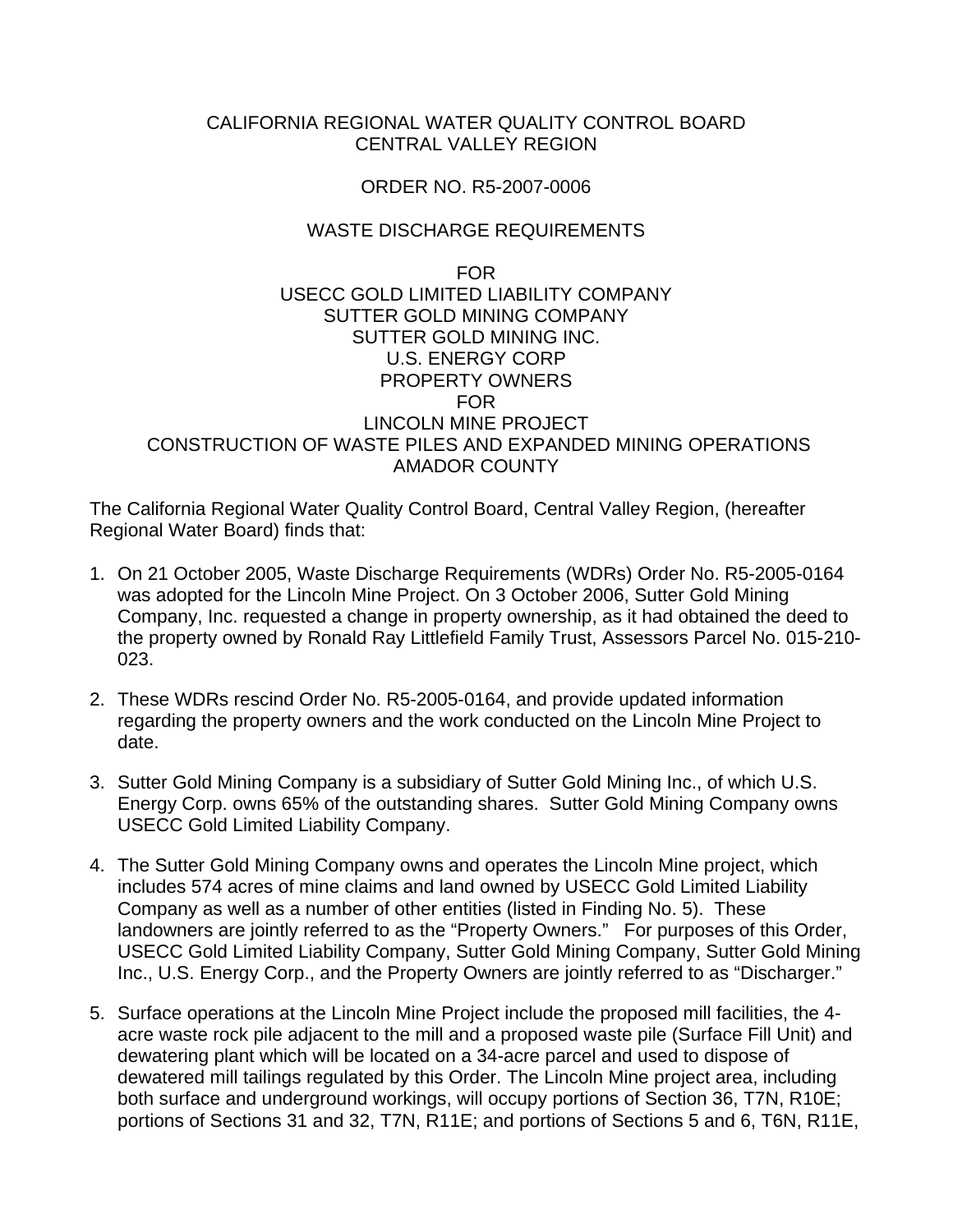MDB&M as shown in Attachment 1, which is incorporated herein and made part of this Order by reference. The Lincoln Mine project area comprises the following Amador County Assessor's Parcel Numbers (APN):

| <b>LAND OWNER</b>                           | APN NO.              | <b>ACREAGE</b> |
|---------------------------------------------|----------------------|----------------|
|                                             |                      |                |
|                                             |                      |                |
| Keystone Mining Co.                         | 08-260-024-502       | 50.18          |
| <b>USECC Gold Limited Liability Company</b> | 08-260-027-501       | 20.11          |
| Keystone Mining Co.                         | 08-260-030-502       | 25.38          |
| Koldjeski                                   | 15-210-010-01        | 12.36          |
| Keystone Mining Co.                         | 15-210-017-000       | 148.39         |
| <b>Sutter Gold Mining Company</b>           | 15-210-023-00        | 16.99          |
| <b>USECC Gold Limited Liability Company</b> | 15-210-042-501       | 9.09           |
| <b>USECC Gold Limited Liability Company</b> | 15-210-043-501       | 16.11          |
| <b>USECC Gold Limited Liability Company</b> | 15-210-044-501       | 9.08           |
| <b>USECC Gold Limited Liability Company</b> | 18-010-001-502       | 8.13           |
| <b>USECC Gold Limited Liability Company</b> | 18-010-002-502       | 3.61           |
| <b>USECC Gold Limited Liability Company</b> | 18-010-003-502       | 1.78           |
| <b>USECC Gold Limited Liability Company</b> | 18-010-004-502       | 4.14           |
| <b>USECC Gold Limited Liability Company</b> | 18-010-006-502       | 20.43          |
| <b>USECC Gold Limited Liability Company</b> | 18-010-007-502       | 1.8            |
| <b>USECC Gold Limited Liability Company</b> | 18-010-008-502       | 46.68          |
| <b>USECC Gold Limited Liability Company</b> | 18-080-008-502       | 24.52          |
| <b>USECC Gold Limited Liability Company</b> | 40-010-003-000       | 5.05           |
| <b>USECC Gold Limited Liability Company</b> | 40-010-007-200       | 8              |
| <b>USECC Gold Limited Liability Company</b> | 40-010-008-000       | 8.35           |
| Chisholm                                    | 40-010-012-000       | 6.62           |
| Crotty                                      | 40-010-013-000       | 12.26          |
| Chisholm                                    | 40-010-018-501       | 17.5           |
| <b>USECC Gold Limited Liability Company</b> | 40-010-018-502       | 17.5           |
| <b>USECC Gold Limited Liability Company</b> | 40-010-019-502       | 1.82           |
| <b>USECC Gold Limited Liability Company</b> | 40-010-023-501       | 32.65          |
| <b>USECC Gold Limited Liability Company</b> | 40-010-024-501       | 3.33           |
| <b>USECC Gold Limited Liability Company</b> | 40-020-007-000       | 8              |
| Swift                                       | 40-030-087-501       | 34.42          |
|                                             | <b>Total Acreage</b> | 574.28         |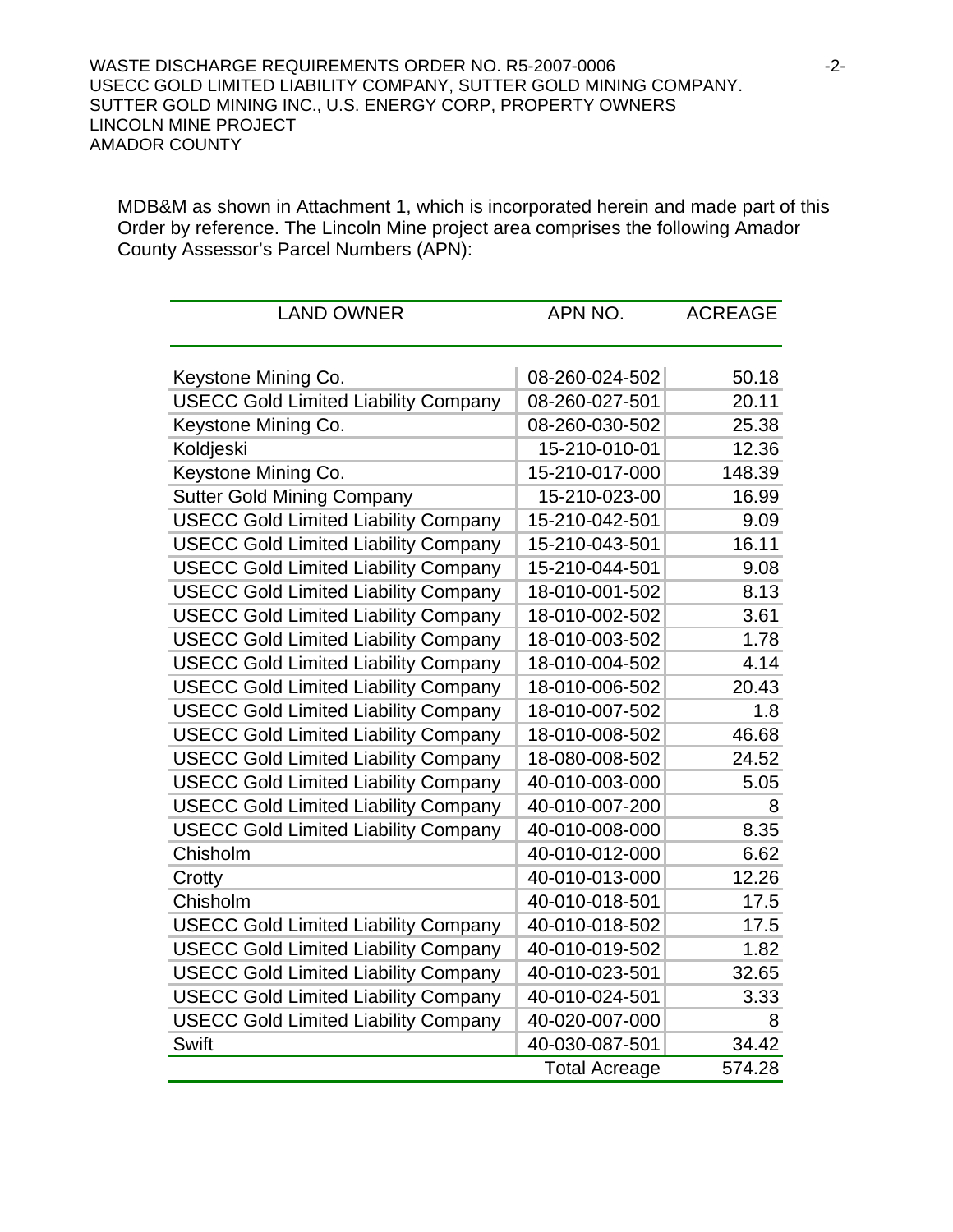WASTE DISCHARGE REQUIREMENTS ORDER NO. R5-2007-0006 -3- USECC GOLD LIMITED LIABILITY COMPANY, SUTTER GOLD MINING COMPANY. SUTTER GOLD MINING INC., U.S. ENERGY CORP, PROPERTY OWNERS LINCOLN MINE PROJECT AMADOR COUNTY

- 6. Waste Discharge Requirements (WDRs) Order No. 99-035 currently regulates the land application of treated groundwater pumped from the mine. WDRs Order No. 99-035 is inadequate for the expanded mine operations because while the Discharger proposes to continue to collect mine drainage, it will also collect leachate from dewatered mill tailings that will be discharged to the underground workings, as allowed by this Order. The treatment and discharge of the leachate is not regulated by WDRs Order No. 99-035. Therefore, the Discharger is required to submit a Report of Waste Discharge to update WDRs Order No. 99-035. The previous Order required that the Report of Waste Discharge be submitted by 1 June 2006, but the Discharger did not comply with this date.
- 7. This Order includes specifications for the proposed mining operations; the construction of a Waste Rock Pile and a Surface Fill Unit for disposal of dewatered mill tailings; the encapsulation of dewatered mill tailings underground; and the monitoring of both surface and groundwater in the area of the Stringbean Decline (i.e., the underground workings), the Waste Rock Pile, and around the proposed Surface Fill Unit.
- 8. The underground gold mine and the processing facilities at the Lincoln Mine project will generate both liquid and solid waste streams that could pose a threat to water quality if not managed properly. The underground mining will remove highly mineralized ore veins along with some of the surrounding host rock. Following the blasting, the newly fragmented ore and host rock will be loaded into carts for transportation. The ore will be transported to two lined ore stockpiles near the mill. The host rock will be transported to the existing Waste Rock waste pile near the mill. The ore will then be processed in the mill and the high-grade ore will be concentrated for metals separation at an off-site facility. The remaining tailings from the processed ore will be separated based on size for two different disposal procedures. The finer mill tailings (less than 325 mesh) will be conveyed through a pipeline to the Surface Fill Unit (waste pile) where they will be dewatered prior to discharge to the waste pile. The coarser mill tailings (greater than 325 mesh) will be drained and mixed with 5% Portland cement slurry as a binder and discharged to the underground workings as an engineered structural support in the excavation from which the ore has been extracted (stope) by appropriate backfilling methods. The Discharger will recycle filtrate from dewatering the enriched ore and both the coarse and fine tailings as process water for the mill operations.
- 9. This Order allows the discharger to use binders other than Portland cement to mix with the coarser mill tailings, as long as those binders have equivalent properties (hydraulic conductivity, stabilizer, etc.) and the Executive Officer approves the use.
- 10. The processing of the high-grade ore will be at a facility outside the State of California.
- 11. The Discharger proposes to start milling ore at 300 tons per day, and expand to 500 tons per day. The milling process will require an estimated 7,200 gallons of process water to charge the mill circuit initially. The Discharger proposes using water from the mine to supply the initial and process make-up water demands of the mill. Municipal water from the City of Sutter Creek would be used to supplement on-site resources.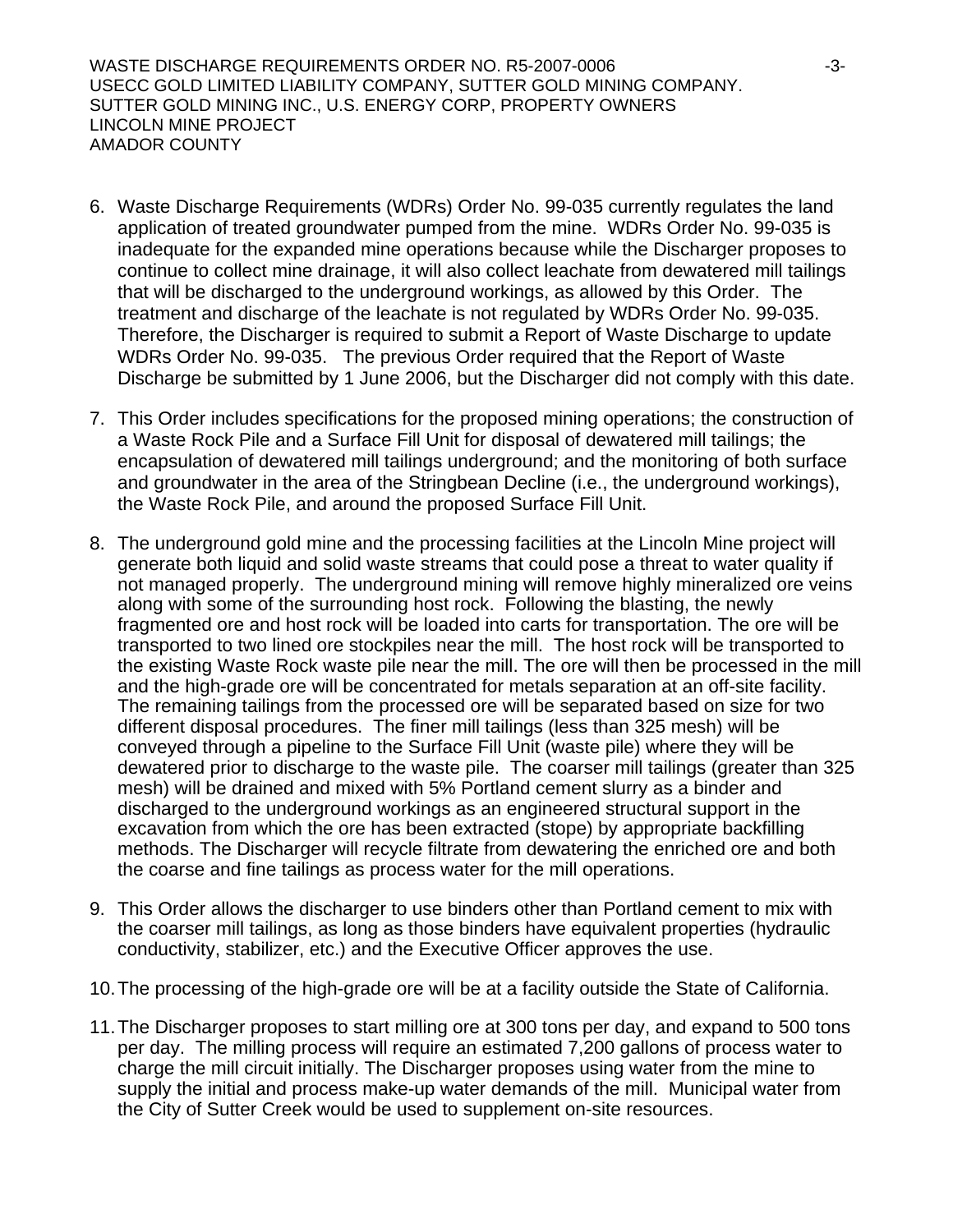WASTE DISCHARGE REQUIREMENTS ORDER NO. R5-2007-0006 -4- USECC GOLD LIMITED LIABILITY COMPANY, SUTTER GOLD MINING COMPANY. SUTTER GOLD MINING INC., U.S. ENERGY CORP, PROPERTY OWNERS LINCOLN MINE PROJECT AMADOR COUNTY

## **WASTE CHARACTERIZATION**

- 12. Nine samples of waste rock were analyzed for acid-base potential. The results ranged from 25.4 to 184 tons of  $CaCO<sub>3</sub>/1000$  tons. These results, and the discharger's evaluation, show that the waste rock from the underground mining and the processed mill tailings should not be acidic.
- 13. Based on Title 22 analytical testing, none of the analyte results exceeded hazardous waste total threshold limit concentrations or soluble threshold limit concentrations, except arsenic. Arsenic exceeded the soluble threshold limit concentration limits set forth in Title 22. The Title 22 analysis uses citric acid for the extraction, which is not appropriate in this case since the waste appears to be non-acid generating. When analyzed with deionized water, no soluble concentration exceeded the regulatory limits of Title 22.
- 14. Gold deposits in the California Mother Lode are associated with sulfide ore bodies containing elevated metals such as arsenic, nickel, and selenium. Dewatering of mines, and moving ore and wall rock to the surface environment, exposes (a) the underground workings, (b) the surrounding rock formations, and (c) the mined material to oxygen. This can cause the sulfide minerals to oxidize, making the associated metals soluble and producing salts such as sulfate. These metals and salts are then available to dissolve into water where they can pose a significant threat to groundwater and surface water quality if not properly managed. Because of the time it takes for sulfide minerals to oxidize and the extended water contact time at the mine, the standard analyses completed as part of the RWD do not necessarily accurately represent the threat to water quality. However, based on February 1999 U.S. EPA document *"Characterization of Mine Leachate and the Development of a Ground-Water Monitoring Strategy for Mine Sites,"* and on impacts seen at other mines in the Mother Lode, the mining and mine waste at the Lincoln Mine project could or will produce nonhazardous soluble pollutants at concentrations which exceed water quality objectives.
- 15. California Code of Regulations Title 27 (Title 27) defines mining wastes and classifies mining wastes into three groups. Mining waste includes overburden, natural geologic materials that have been removed or relocated but have not been processed (i.e., waste rock), and the solid residues, sludges, and liquids from the processing of ores and mineral commodities. "Group B mining waste" is defined in Title 27 as a mining waste that consist of, or contains, nonhazardous soluble pollutants at concentrations which exceed water quality objectives for, or could cause degradation of, waters of the state. "Group C mining wastes" are wastes from any discharge which would be in compliance with the applicable water quality control plan, including water quality objectives, other than turbidity.
- 16. Based on waste characterization described in the above Findings, the discharge of processed mill tailings could pose a significant threat to water quality. Therefore, residual tailings and solid waste from the milling process (including both the coarse and fine tailings (greater than and less than 325 mesh waste from the milling process) are classified as a 'Group B' mining waste and as such must be discharged to a Group B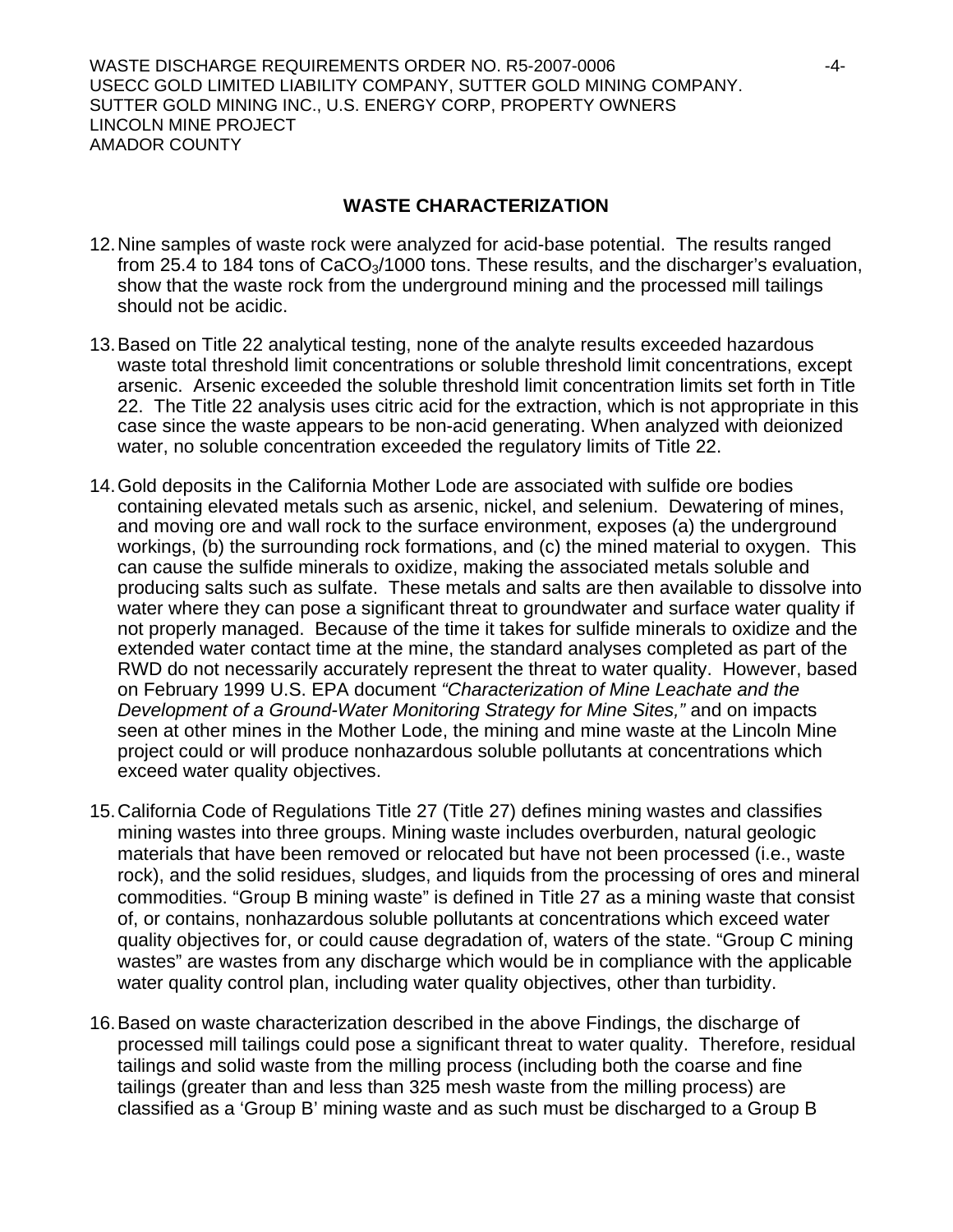WASTE DISCHARGE REQUIREMENTS ORDER NO. R5-2007-0006 -5- USECC GOLD LIMITED LIABILITY COMPANY, SUTTER GOLD MINING COMPANY. SUTTER GOLD MINING INC., U.S. ENERGY CORP, PROPERTY OWNERS LINCOLN MINE PROJECT AMADOR COUNTY

mining unit as required by Title 27. The host rock (waste rock) is classified as Group B waste and can be discharged to the lined Waste Rock pile. Based on monitoring data collected under this Order, the Discharger may later request the waste to be reclassified.

17. The expanded mine operations proposed by the Discharger will continue to generate mine waters (which are currently collected and treated prior to discharge in accordance with the requirements of WDRs Order 99-035). In addition to the mine water, the proposed operations will generate liquid waste streams from three sources: the filtrates from the milling process, leachate from the Surface Fill Unit, and leachate from the mill tailings discharged to the underground workings. The milling process will generate three filtrates including those generated from dewatering the enriched ore, and from dewatering both the coarse and fine mill tailings prior to discharge to the Surface Fill Unit or the underground workings. The Discharger proposes to recycle filtrates from the milling process into the process water for the mill. Like the existing mine water collected, treated and discharged by the Discharger, these additional liquid wastes from the expanded operation may or will contain salts and soluble pollutants at concentrations that can pose a threat to water quality or cause degradation of waters of the state when not properly managed. Therefore, the Discharger is required to submit a Report of Waste Discharge to update WDRs Order No. 99-035.

#### **SITE DESCRIPTION**

- 18. The Lincoln Mine project is within the western Mother Lode gold district of the Sierra Nevada Mountain Range. The local relief of the project area is approximately 400 feet, which is an estimate of the change in elevation from above the proposed Surface Fill Unit (Group B Waste Pile) to the lowest point beneath the mill area. The present underground mine workings consist of the Stringbean Decline, a currently 2,850 foot long tunnel that is 12 feet high by 15 feet wide a 12% decline. From this decline, approximately 1,700 feet of tunnels branch out towards areas where numerous exploration holes have been drilled.
- 19. The geology of the Lincoln Mine project is characterized by a steeply dipping to vertical sequence of mafic metavolcanic and metasedimentary rocks of the Upper Jurassic Mariposa Formation. These rocks have been cross-cut by gold-bearing quartz ankerite veins. Localized shear zones structurally control the location and distribution of these veins. The three lithologic units near the decline consist of a basal black carbonaceous slate unit, overlain by greenstone of the Brower Creek Volcanics unit of the Mariposa Formation, and then by a highly fractured, thinly bedded black slate.
- 20. The steeply east dipping isoclinal folded rocks underlying the Lincoln Mine project are cut by a series of northwest trending (55-65 degrees) gold-bearing quartz ankerite veins. The ankerite fills branching and splaying shears and fractures of the Gold Fault Zone. This fault zone is located west of the Melones Fault Zone which generally separates the Paleozoic metamorphic rocks to the east from the Jurassic rocks located west of the Melones fault.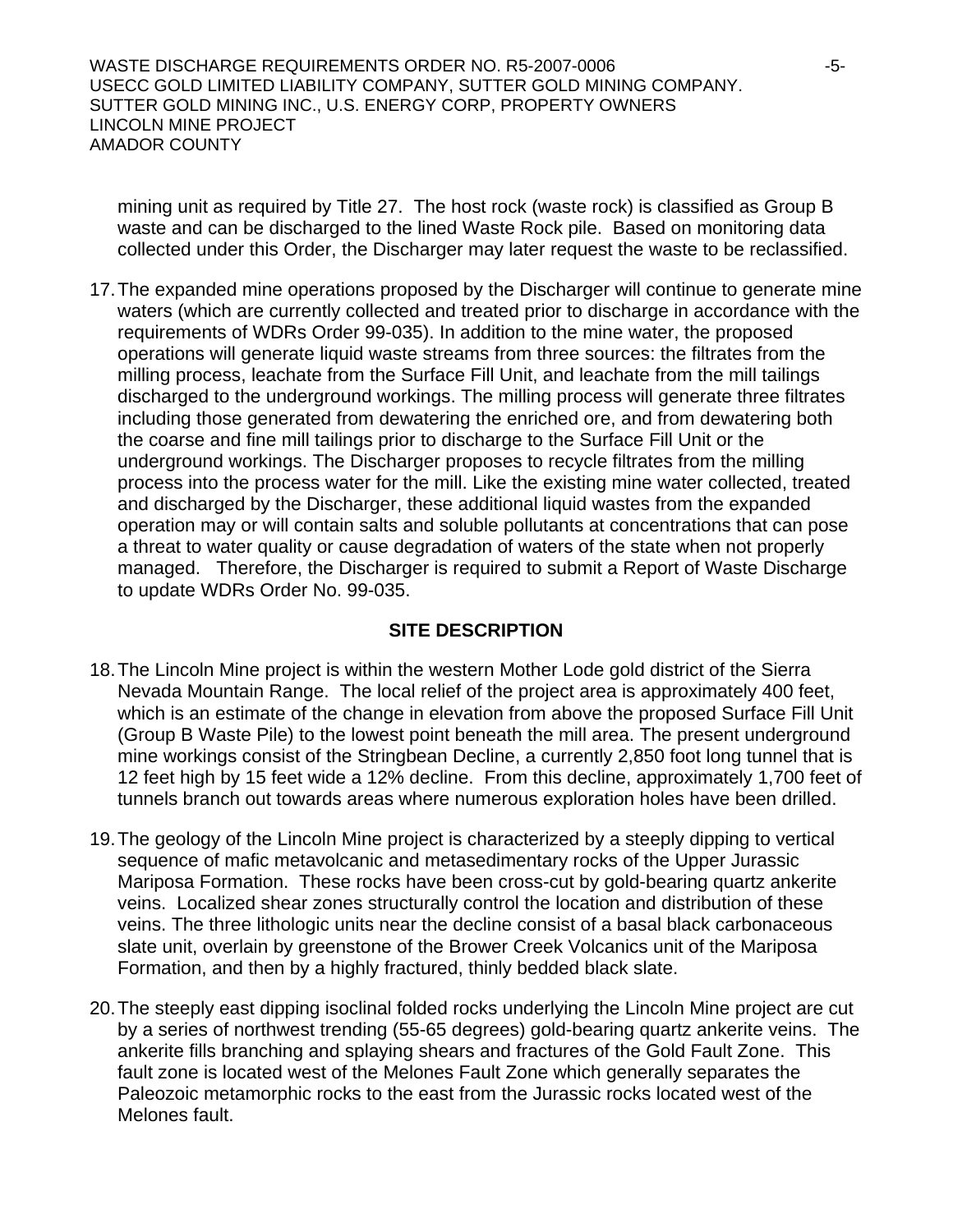WASTE DISCHARGE REQUIREMENTS ORDER NO. R5-2007-0006 -6- USECC GOLD LIMITED LIABILITY COMPANY, SUTTER GOLD MINING COMPANY. SUTTER GOLD MINING INC., U.S. ENERGY CORP, PROPERTY OWNERS LINCOLN MINE PROJECT AMADOR COUNTY

- 21. Much of the gold mineralization occurs as grains of free gold that are commonly associated with sulfide minerals. The sulfide minerals are present in concentrations of 1- 2% in the veins. Of the sulfides, pyrite and arsenopyrite are the most abundant. The silver to gold ratio is low and the purity of the gold is greater than 800 fine.
- 22. The closest fault with recently recorded seismic activity is the Foothills Fault System. In the site vicinity, the Foothills Fault System is not a known Holocene fault. However, northwest of the Lincoln Mine project near Oroville, a branch of the Foothills Fault System was the site of historic activity. In 1975 the magnitude 5.7 Oroville earthquake occurred along a branch of the Foothills Fault System approximately 80 miles to the northwest of the Lincoln mine project. The Foothills Fault System is a broad, complex zone of branching faults. In the project vicinity, the Foothills Fault System is a broad zone encompassing the Bear Mountains fault to the west and the Melones fault on the east. The Lincoln Mine project site lies within the eastern portion of the northerly trending Foothills Fault System near the Melones fault. The California Geological Survey has concluded there is insufficient evidence to consider the Foothills Fault System active in the Sutter Creek area as there is no documented displacement in Holocene time. The maximum magnitude earthquake for the Foothills Fault System is a magnitude 6.5 earthquake which could result in peak horizontal ground accelerations of 0.5 g.
- 23. Land uses within 1,000 feet of the project area include pasturelands, and commercial and residential structures.
- 24. The Lincoln Mine project area receives an average of 30.97 inches of precipitation per year as measured at the Sutter Hill Ranger Station. The elevation of the station is approximately 1591 feet above mean sea level, while the Lincoln Mine project area elevation ranges from 1200 to 1500 feet above mean sea level. The mean pan evaporation is 68.03 inches per year as measured at the Jackson 1NW Station.
- 25. The 100-year, 24-hour precipitation event is estimated to be 4.25 inches, based on Department of Water Resources' bulletin entitled Rainfall Depth-Duration-Frequency for California, revised November 1982, updated August 1986.
- 26. The proposed mill facility, Waste Rock Pile and Surface Fill Unit are not within a 100-year flood plain based on detailed geomorphic and geologic studies. The Federal Emergency Management Agency's (FEMA) Flood Insurance Rate Maps are not available for the Lincoln Mine project area.
- 27. There are 26 known domestic or agricultural groundwater supply wells within one mile of the site.
- 28. Adjacent to the mill site, the Discharger maintains an aboveground, 10,000-gallon, diesel storage tank that is surrounded by a 15,000-gallon secondary containment wall. This tank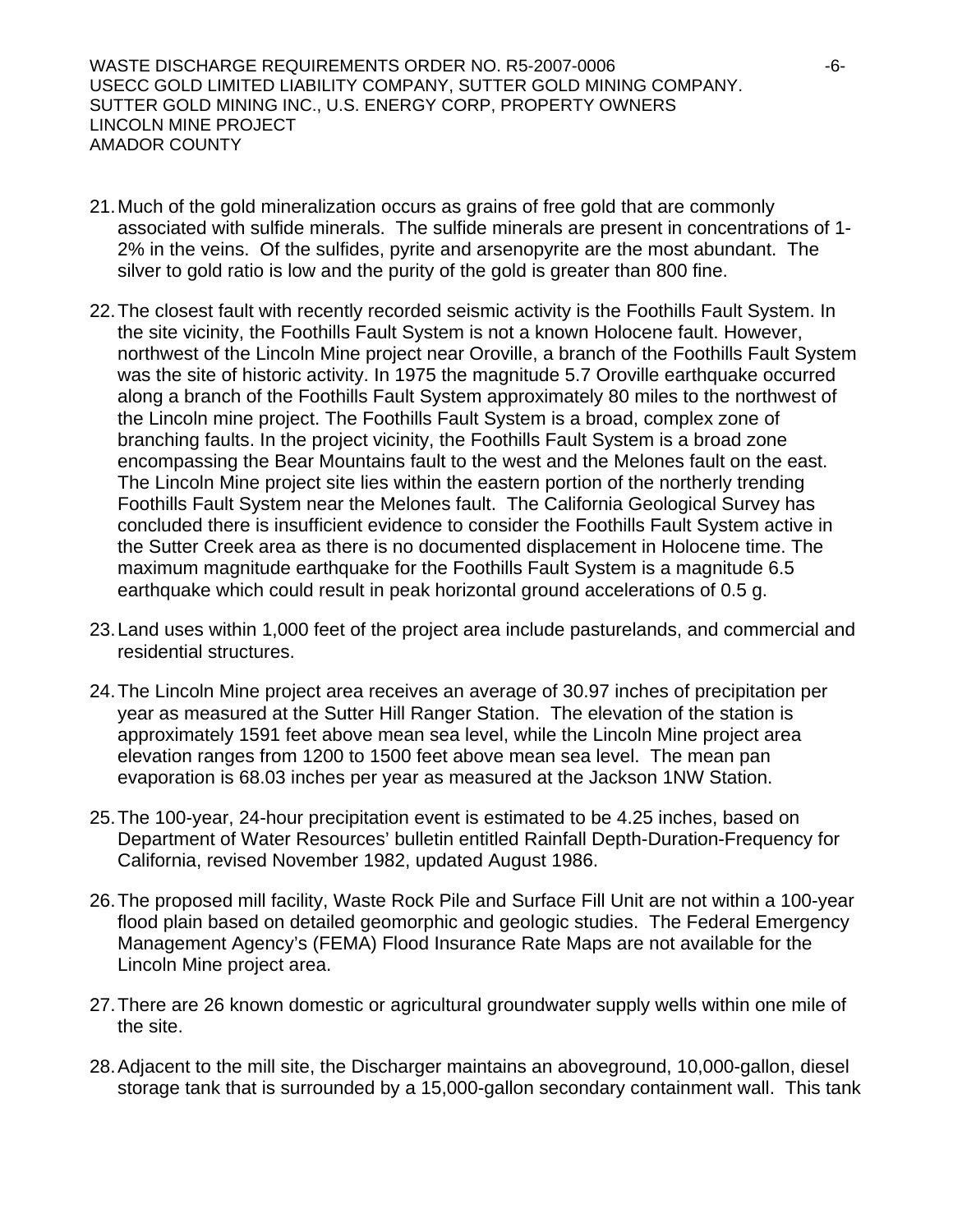WASTE DISCHARGE REQUIREMENTS ORDER NO. R5-2007-0006 ----------------------------USECC GOLD LIMITED LIABILITY COMPANY, SUTTER GOLD MINING COMPANY. SUTTER GOLD MINING INC., U.S. ENERGY CORP, PROPERTY OWNERS LINCOLN MINE PROJECT AMADOR COUNTY

is regulated by the Aboveground Storage of Petroleum Act under Chapter 6.67, of the Health and Safety Code, Sections 25270 through 25270.13.

#### **SURFACE AND GROUND WATER CONDITIONS**

- 29. The *Water Quality Control Plan for the California Regional Water Quality Control Board, Central Valley Region, 4th Edition* (hereafter Basin Plan), designates beneficial uses, establishes water quality objectives, and contains implementation plans and policies for all waters of the Basin.
- 30. Surface water drainage from the Lincoln Mine is to unnamed tributaries of Amador Creek to the northeast and Sutter Creek to the southwest. Sutter Creek is about 1/3 mile to the south of the Lincoln Mine project. Surface water from the proposed Surface Fill Unit drains to Whiskey Gulch which in turn drains to Amador Creek. Amador Creek flows into Dry Creek, which flows into Sutter Creek. Sutter Creek is a tributary of the Mokelumne River.
- 31. The beneficial uses of the Mokelumne River (between its source and Pardee Reservoir), as specified in the Basin Plan, are municipal and domestic supply, hydropower generation, water contact recreation, non-contact water recreation, warm freshwater habitat, cold freshwater habitat, migration of aquatic organisms, spawning, reproduction, and/or early development, and wildlife habitat.
- 32. Numerous springs are located above the footprint for the proposed Surface Fill Unit. These springs appear to be controlled by lithology. Surface water from precipitation percolates through permeable volcanic agglomerates of the Mehrtan Formation that cap some local hilltops. The water then penetrates towards the base of the Mehrten Formation which includes less permeable siltstones and claystones. Infiltrating water becomes perched along the contact with the less permeable lower Mehrten. Once the percolating water encounters the less permeable materials it moves along the contact until discharging at the ground surface as springs and seeps.
- 33. Groundwater beneath the site occurs in the weathered bedrock and to lesser extent in fractures within the unweathered bedrock. The weathered zone ranges from ground surface to 30 feet in depth. In some areas the weathered zone does not exist and bedrock is exposed at the surface. Bedrock fracture intensity varies within the unweathered bedrock, but generally the rock of the Brower Creek Volcanics in the vicinity of the Stringbean Decline becomes quite massive below 100 feet (less fractures). Based on groundwater elevation measurements, the groundwater flow generally follows the topography. The hydraulic conductivity is influenced by rock type and the nature and degree of the bedrock fractures that are predominantly oriented northwest to southeast. The measured hydraulic conductivity of the material underlying the proposed Surface Fill Unit ranges between  $2x10^{-3}$  cm/sec and  $7x10^{-6}$  cm/sec. The measured hydraulic conductivity of the native rock materials in the area of the Stringbean Decline ranges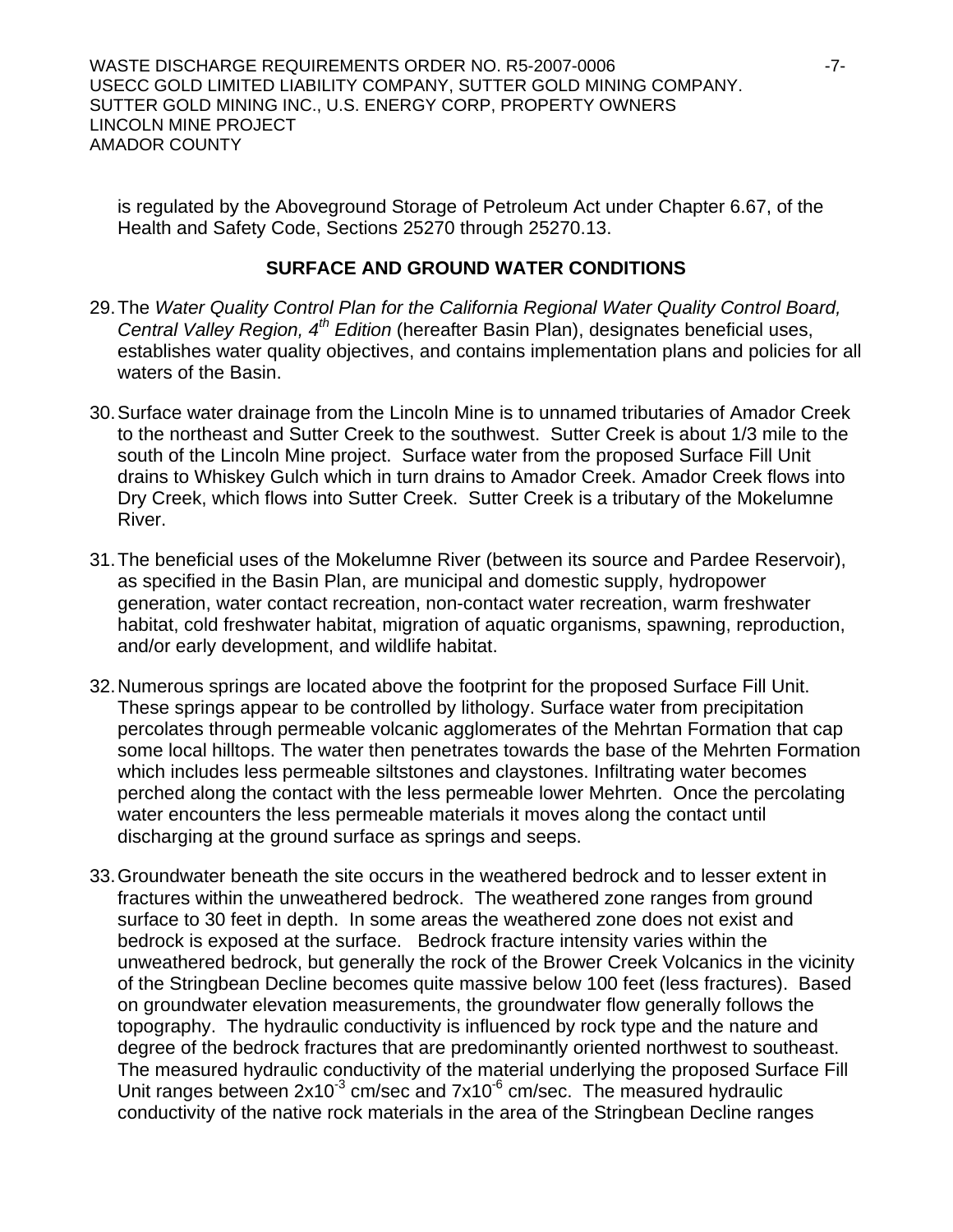WASTE DISCHARGE REQUIREMENTS ORDER NO. R5-2007-0006 -8- USECC GOLD LIMITED LIABILITY COMPANY, SUTTER GOLD MINING COMPANY. SUTTER GOLD MINING INC., U.S. ENERGY CORP, PROPERTY OWNERS LINCOLN MINE PROJECT AMADOR COUNTY

between  $7x10^{-5}$  cm/sec and  $6.5x10^{-8}$  cm/sec. The average groundwater gradient is approximately 0.12 feet per foot. The average groundwater velocity is approximately 40 feet per year.

34. The designated beneficial uses of the groundwater, as specified in the Basin Plan, are domestic and municipal, agricultural, and industrial supply.

## **GROUNDWATER MONITORING**

## **Waste Rock Pile**

35. The proposed Waste Rock Pile will store mine material prior to milling. The Discharger has yet to install an approved groundwater monitoring system for the waste rock pile. Therefore, this Order requires the Discharger to install and maintain a groundwater monitoring system to comply with Subchapter 3 of Title 27, as well as establish water quality protection standards prior to discharge to the Waste Rock Pile.

## **Group B Waste Pile (Surface Fill Unit)**

- 36. The Discharger will construct a waste pile for dewatered mill tailings (Group B mine waste) in a small valley about half a mile east of the underground workings of the Stringbean Decline. The proposed Surface Fill Unit will contain mine waste material from the milling process smaller than a 325 mesh sieve. The Discharger has installed three monitoring wells in the vicinity of this proposed waste pile (Wells MWA, MWB and MWC) to determine groundwater flow direction, velocity and water quality. These monitoring wells will also be used as part of the detection monitoring system for the waste pile per Section 20415 of Title 27. At least one additional well is necessary at the point of compliance to comply with Section 20415 of Title 27.
- 37. Well MWC was installed as the background water quality monitoring well. Between October 2003 and June 2006, eleven independent sampling events have occurred. The data is sufficient to establish water quality protection standards per Title 27. However, the Discharger has not submitted the required Standards. The following table gives an initial representation of the water quality collected from Monitoring Well MWC.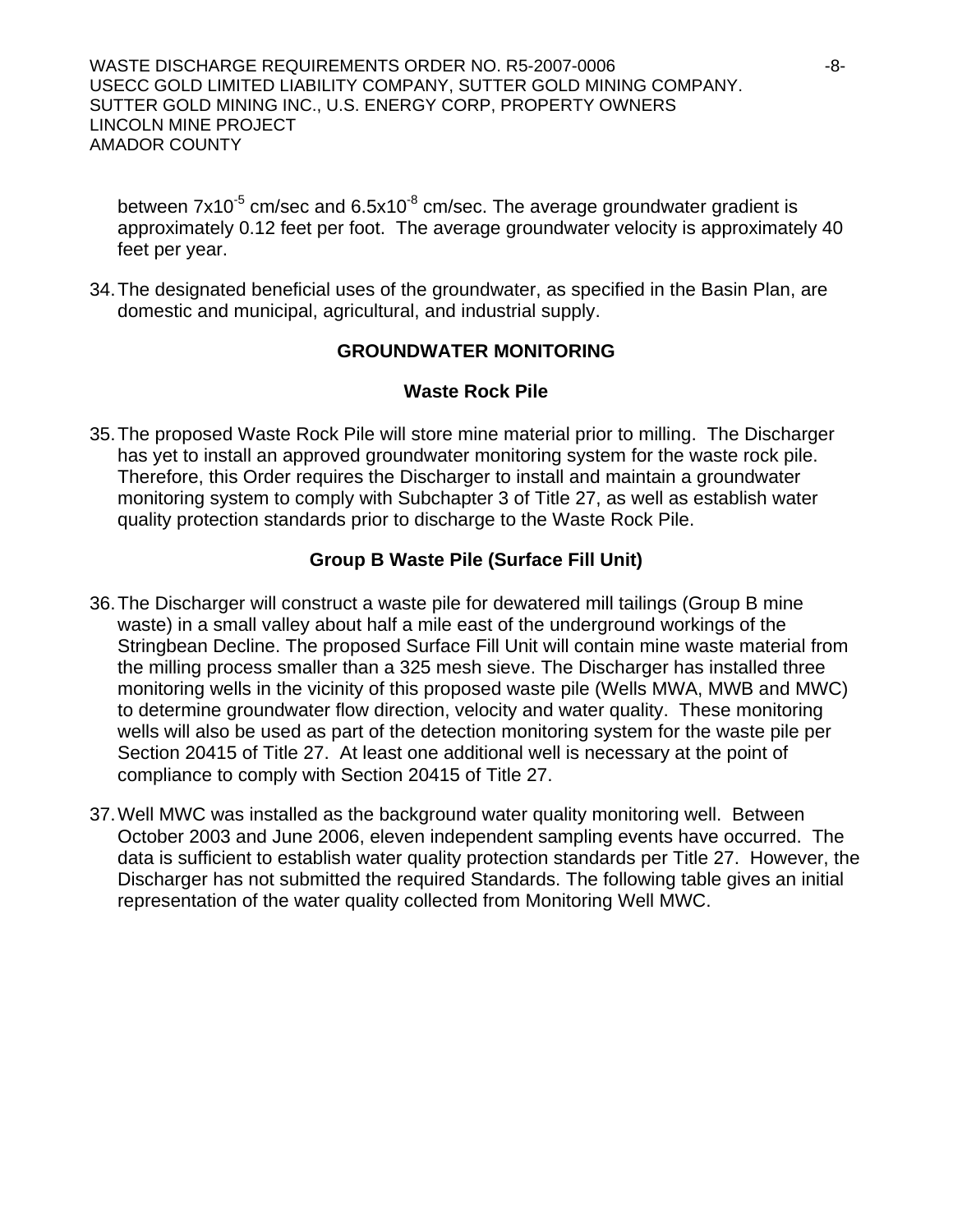| <b>Constituents of Concern</b> | <b>Lowest Detected</b><br>Concentration | <b>Highest Detected</b><br>Concentration |
|--------------------------------|-----------------------------------------|------------------------------------------|
| <b>Electrical Conductivity</b> | 184 micromhos/cm                        | 256 micromhos/cm                         |
| <b>Total Dissolved Solids</b>  | 118 mg/l                                | 210 mg/l                                 |
| Arsenic                        | $3.0$ ug/l                              | 79.4 ug/l                                |
| Aluminum                       | 3.31 mg/l                               | 100 mg/l                                 |
| Cadmium                        | $< 1.0$ ug/l                            | $< 1.0$ ug/l                             |
| Chromium                       | $17$ ug/l                               | 66 ug/l                                  |
| Chloride                       | $2.2$ mg/l                              | $5.1$ mg/l                               |
| Copper                         | 30 ug/l                                 | 48 ug/l                                  |
| Lead                           | $<$ 3.0 ug/l                            | 19 ug/l                                  |
| Manganese                      | 6 ug/l                                  | 932 ug/l                                 |
| Iron                           | $< 05$ mg/l                             | 70 mg/l                                  |
| <b>Sulfate</b>                 | $1.9$ mg/l                              | $6.8$ mg/l                               |
| Nitrogen, Total Nitrate -N     | $< 0.05$ mg/l                           | $< 0.05$ mg/l                            |
| Perchlorate                    | N/A                                     | N/A                                      |

This order requires further sampling be completed and that water quality protection standards be established prior to discharge to the Surface Fill Unit.

38. The Discharger installed a downgradient well at the point of compliance for the surface fill unit in August 2006 and the well installation report is forthcoming.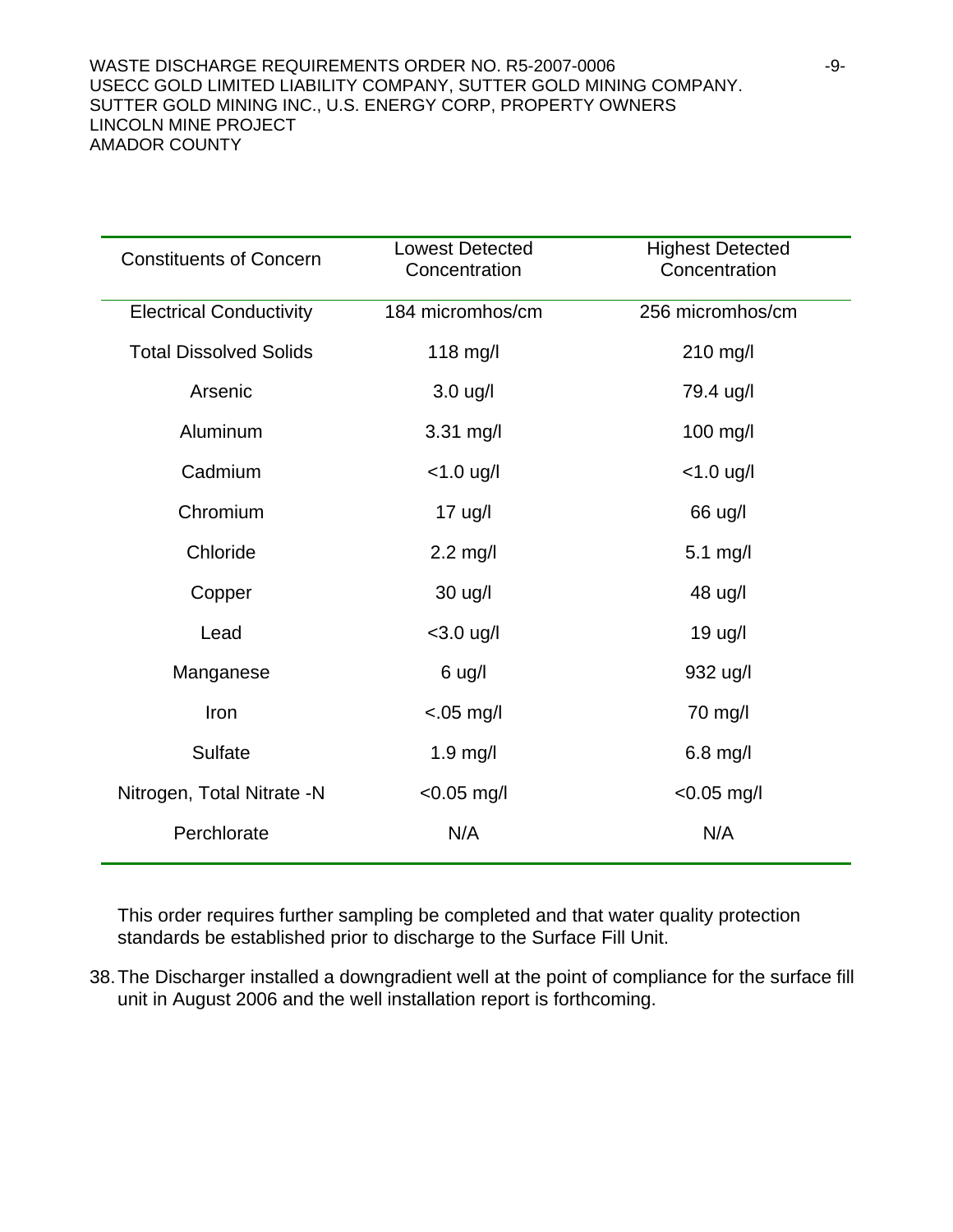WASTE DISCHARGE REQUIREMENTS ORDER NO. R5-2007-0006 -10- USECC GOLD LIMITED LIABILITY COMPANY, SUTTER GOLD MINING COMPANY. SUTTER GOLD MINING INC., U.S. ENERGY CORP, PROPERTY OWNERS LINCOLN MINE PROJECT AMADOR COUNTY

## **Underground Mine**

- 39. There are no monitoring wells currently installed to collect data to establish a water quality protection standard for the underground mining operation. Groundwater samples collected in the vicinity of the Stringbean Decline were obtained from exploratory borings many years ago. Therefore, prior to discharge of mine waste to the underground workings (stopes), the Discharger must install a monitoring system and establish water quality protection standards as required by Title 27.
- 40. Groundwater samples were collected during the period from 1988 to 1992 from the six monitoring wells located along the mineralized zone near the Stringbean Decline (MDDH-36, MDDH-41, MDDH-43, MDDH,45, MDDH-47, and MDDH-54). Arsenic concentrations range from 0.014 mg/l to 0.0185 mg/l. These results indicate that natural arsenic groundwater concentrations near the ore body exceed the current Maximum Contaminant Level for arsenic of 0.010 mg/l.
- 41. Groundwater seepage into the Stringbean Decline from vent shafts and other man-made openings that connect the weathered zone above the mine to the underground workings of the decline is estimated to be at around 1.9 gallons per minute (gpm).

## **POST-MINING GROUNDWATER QUALITY**

- 42. During mining activities, the groundwater in the underground workings will be controlled through pumping, as it is today in the Stringbean Decline. This activity will allow the wall rock and the ore zone to react with oxygen, forming oxides. This is typical of acid mine drainage reactions. However, the wall rock in this area contains carbonate minerals, which buffer the low pH generation. If groundwater is allowed to rise back up after mining ceases, the groundwater will come into contact with the oxidized wall rock and ore zone and will dissolve these oxides. This could result in an increase in salts and metals (such as sulfate and arsenic), which could degrade groundwater.
- 43. These WDRs do not allow the refilling of mine by groundwater because doing so will likely result in elevated levels of salts and metals in the groundwater. The Discharger has stated that groundwater flows are very low in the vicinity of the Stringbean Decline because of the massive nature of the surrounding greenstone bedrock. The Discharger has provided evidence that sustained groundwater yield in this area is below 200 gallons per day. Additional data is required to support this assertion. If the Discharger is unable to adequately dewater the mine to prevent groundwater impacts, then the Discharger must submit a proposal to amend the Basin Plan to de-designate local groundwater under State Water Resources Control Board (State Board) Resolution No. 88-63, the Sources of Drinking Water Policy.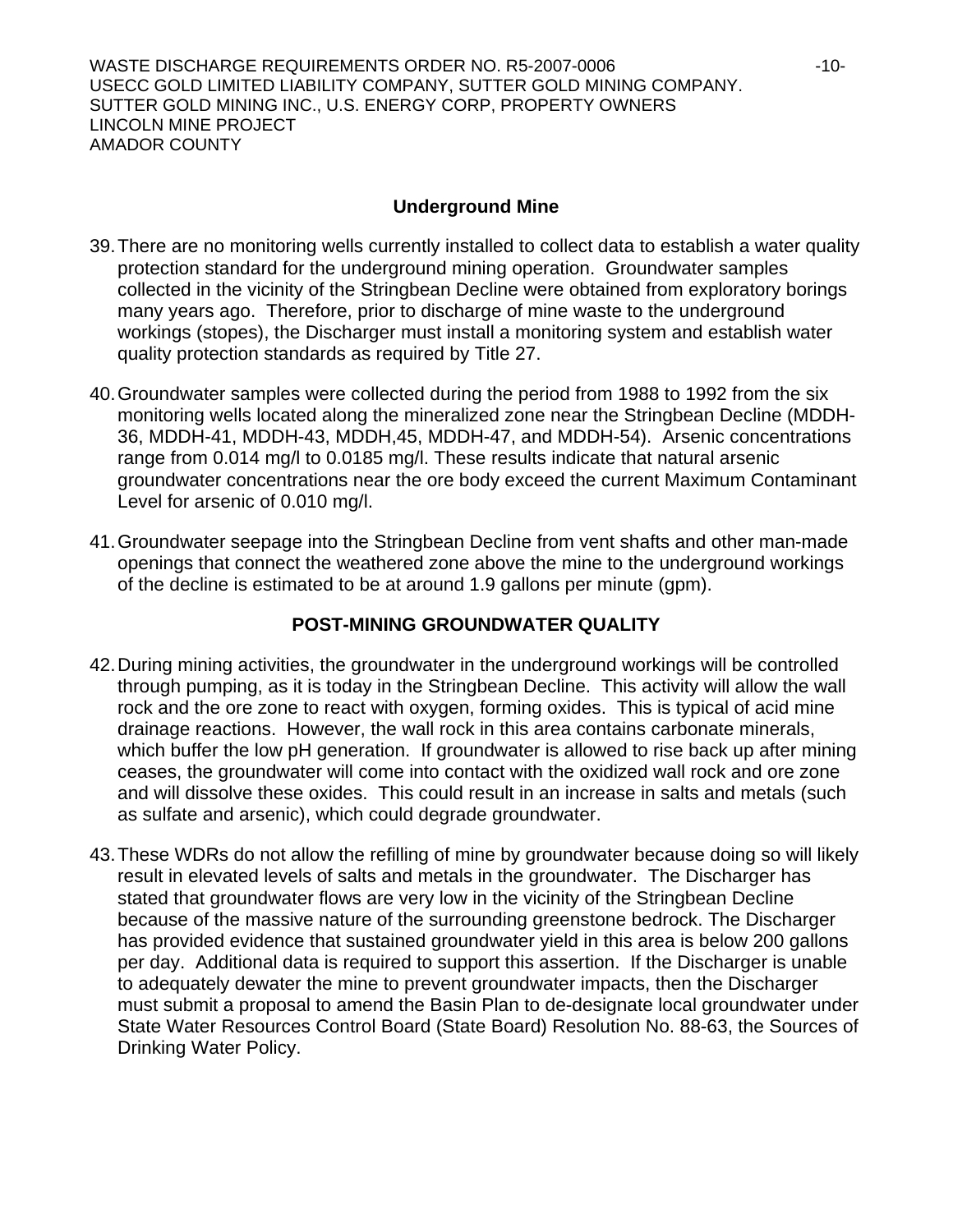WASTE DISCHARGE REQUIREMENTS ORDER NO. R5-2007-0006 -11- USECC GOLD LIMITED LIABILITY COMPANY, SUTTER GOLD MINING COMPANY. SUTTER GOLD MINING INC., U.S. ENERGY CORP, PROPERTY OWNERS LINCOLN MINE PROJECT AMADOR COUNTY

- 44. State Board Resolution No. 68-16 ("Policy with Respect to Maintaining High Quality Waters of the State") (hereafter Resolution No. 68-16) requires a Regional Water Board in regulating the discharge of waste to maintain high quality waters of the state (i.e., background water quality) until it is demonstrated that any change in quality will be consistent with maximum benefit to the people of the State, will not unreasonably affect beneficial uses, and will not result in water quality less than as described in plans and policies (e.g. violation of any water quality objective). The discharge is required to meet waste discharge requirements that will result in the best practicable treatment or control of the discharge necessary to assure that pollution or nuisance will not occur and highest water quality consistent with maximum benefit to the people will be maintained.
- 45. Although the Discharger has provided information as to the local economic benefit of the mine, the Regional Water Board finds that the Discharger has not demonstrated that it is to the maximum benefit to the people of the State of California to degrade groundwater, and therefore groundwater degredation is not allowed under this Order.

## **WATER QUALITY PROTECTION STANDARD**

46. The Discharger must establish water quality protection standards, which shall consist of the list of constituents of concern (under Title 27 section 20395), the concentration limits (under section 20400), and the Point of Compliance and all Monitoring Points (under section 20405). This Water Standard shall apply during the active life of the Units, the closure period, the post closure maintenance period, and during any compliance period (under section 20410). Furthermore, these values shall represent background water quality for both groundwater and surface water. Prior to any discharge into the Waste Rock Pile or the Group B waste pile (Surface Fill Unit), and prior to initiation of any discharge of mine waste to the underground mine workings, these values shall be approved by the Executive Officer.

## **CONTAINMENT OF MINING WASTE**

## **Waste Rock Pile**

- 47. The country rock will be placed onto an engineered liner that complies with Title 27. The design of this unit is equivalent to the prescriptive standard described in Chapter 7 of Title 27. The design of the waste pile consists of, from the top down:
	- a. 12-inches of poorly graded gravel, or equivalent, with 4-inch schedule 80 perforated drainpipes wrapped in a single layer geo-fabric as a leachate collection and recovery system.
	- b. 12-inches of clay at a relative compaction of 90 percent, or equivalent, with a minimum hydraulic conductivity of  $1x10<sup>-7</sup>$  cm/sec.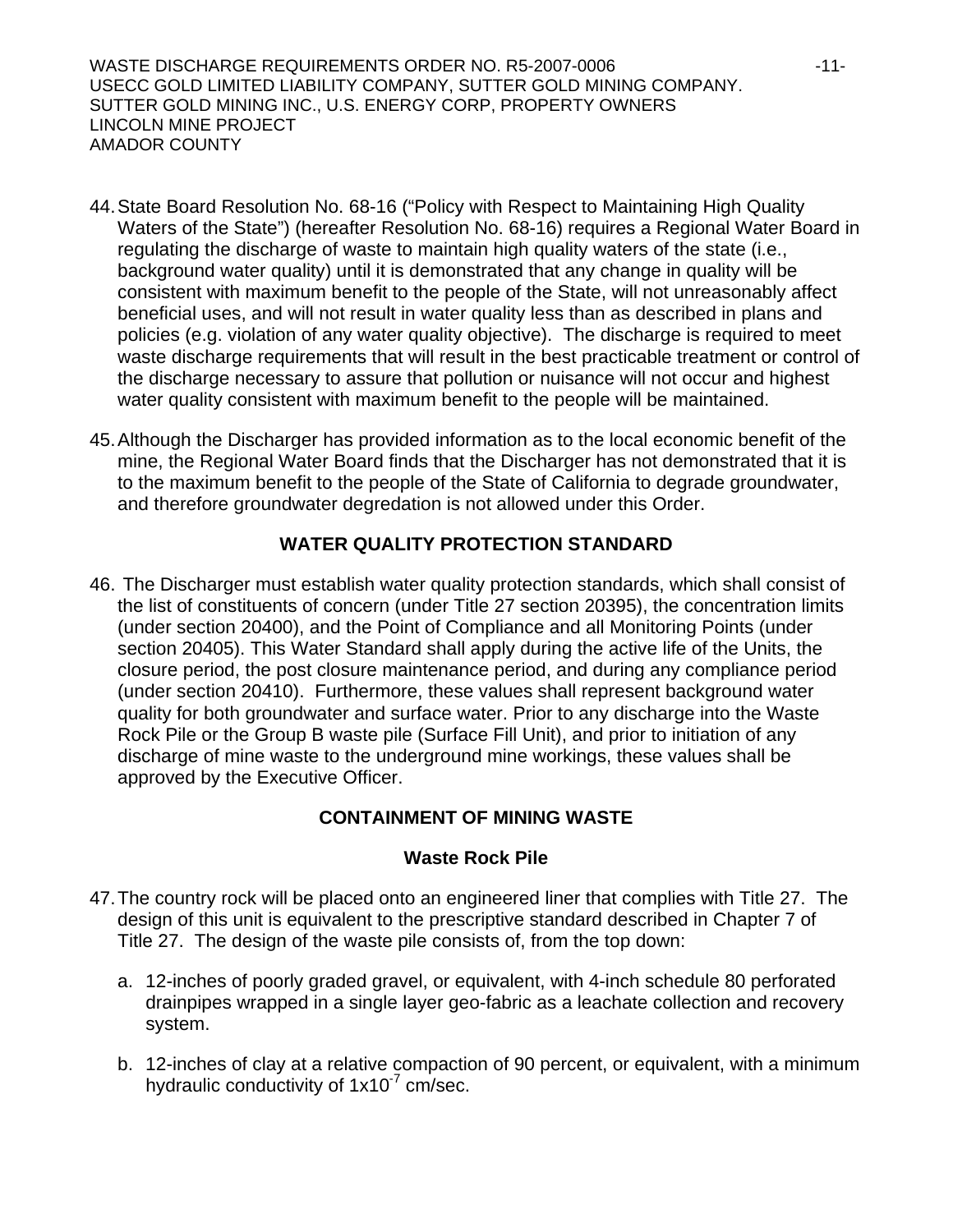WASTE DISCHARGE REQUIREMENTS ORDER NO. R5-2007-0006 -12- USECC GOLD LIMITED LIABILITY COMPANY, SUTTER GOLD MINING COMPANY. SUTTER GOLD MINING INC., U.S. ENERGY CORP, PROPERTY OWNERS LINCOLN MINE PROJECT AMADOR COUNTY

- c. 12-inches of poorly graded gravel, or equivalent, with 2-inch schedule 80 perforated drainpipes wrapped in a single layer geo-fabric as a leachate collection and recovery system.
- d. An engineered compacted subgrade having all slopes rolled with a smooth drum compactor to eliminate soft spots and protruding rocks.

All leachate derived from the waste rock pile will be drained and captured in a lined detention basin. The liner system will consist of, from top down: a geomembrane liner; geosynthetic clay liner; nonwoven geotextile; and engineered compacted subgrade having all slopes rolled with a smooth drum compactor to eliminate soft spots and protruding rocks prior to installation of the nonwoven geotextile. Once captured, the water will be returned within 24 hours to the mill for use in the ore extraction process.

## **Group B Waste Pile (Surface Fill Unit)**

48. For containment of mine waste material smaller than a 325 sieve, the Discharger proposes to construct a dewatering plant to dewater the fine mill tailings prior to discharge to an engineered waste pile (Surface Fill Unit). The Surface Fill Unit will be designed and constructed in accordance with Title 27 Group B waste pile containment system.

The Unit will be located half mile east of the Stringbean Decline underground workings, as shown on Attachment 1. The design of the waste pile containment system proposed by the Discharger conservatively assumes the mill tailings would be classified as Group A mine waste and consists from the top down:

- a. A blanket leachate collection and removal system, designed constructed and operated in compliance with Title 27 Subsection 20340;
- b. A geomembrane liner;
- c. A geosynthetic clay liner;
- d. A nonwoven geotextile; and
- e. An engineered compacted subgrade having all slopes rolled with a smooth drum compactor to eliminate soft spots and protruding rocks prior to installation of the nonwoven geotextile.
- 49. The Discharger proposes a liner system which will be designed, constructed, and operated to prevent migration of wastes from the Unit to adjacent natural geologic materials, groundwater, or surface water during disposal operations, closure, and the postclosure maintenance period in accordance with the criteria set forth in Title 27 for a waste management unit.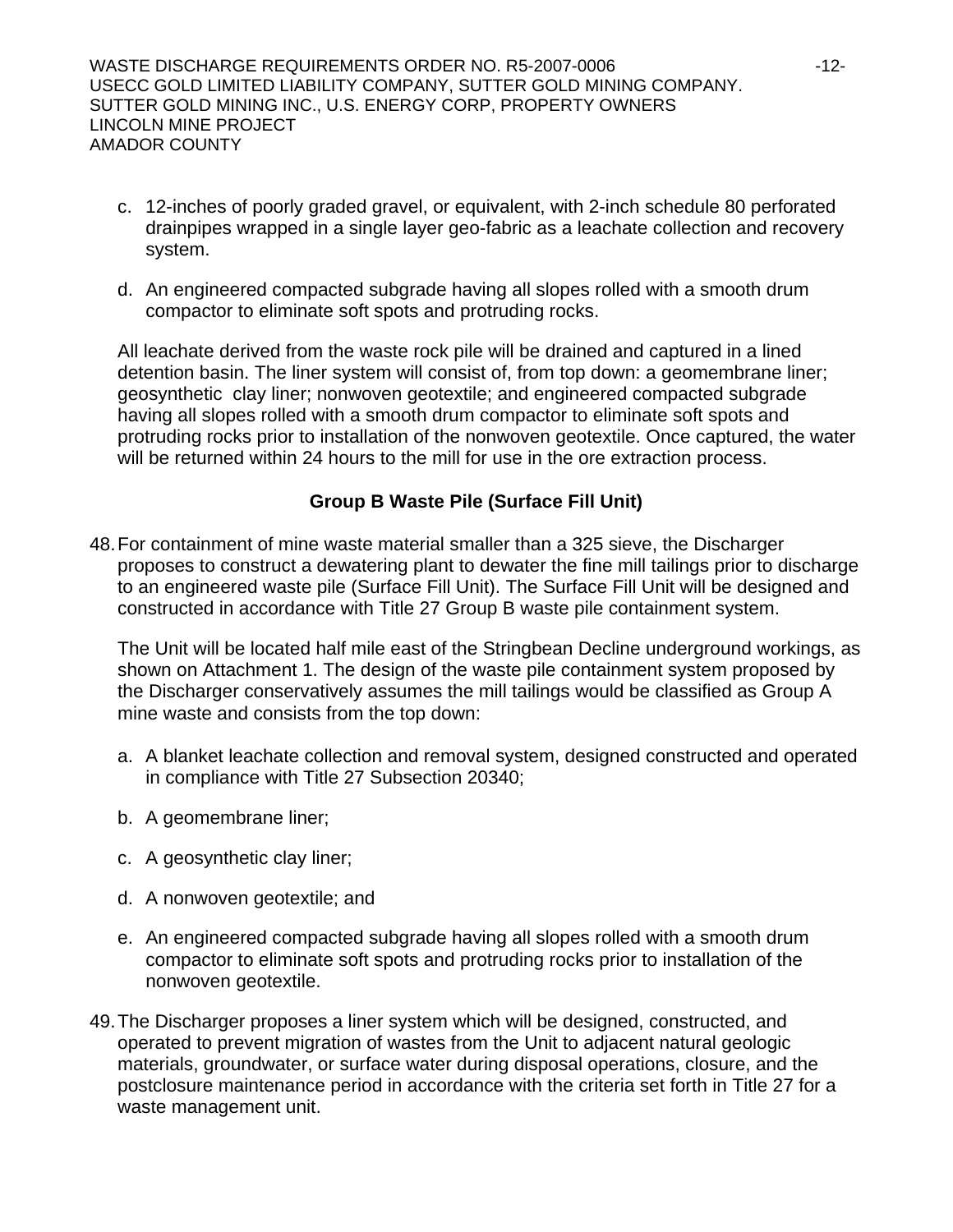WASTE DISCHARGE REQUIREMENTS ORDER NO. R5-2007-0006 -13- USECC GOLD LIMITED LIABILITY COMPANY, SUTTER GOLD MINING COMPANY. SUTTER GOLD MINING INC., U.S. ENERGY CORP, PROPERTY OWNERS LINCOLN MINE PROJECT AMADOR COUNTY

- 50. Pursuant to Section 22490 of Title 27 the LCRS system is a blanket type design.
- 51. Section 13360(a)(1) of the California Water Code allows the Regional Water Board to specify the design, type of construction, and/or particular manner in which compliance must be met in waste discharge requirements or orders for the discharge of waste at solid waste disposal facilities.
- 52. Construction will proceed only after all applicable final design and construction quality assurance plans have been approved by the Executive Officer.

#### **Underground Mine Waste Disposal**

- 53. For mining waste which does not pass through a 325 sieve, the Discharger proposes an engineered alternative to the prescriptive liner requirement for Group B waste containment found in Title 27. The Discharger proposes to encapsulate the material in 5% concrete either as a slurry type backfill and place it in the underground workings as an engineered structural support in the stopes. The dimensions of each encapsulated block will be approximately 200' long, 9' in height and 4' to 10' wide. The actual size of each structural block will be dependent of the size of the mineralized zone. These blocks will be stacked on top of each other as a support column. A geonet drainage layer will be placed between the blocks to allow for drainage. Any standing water will be removed and returned to the mill as process water or discharged to land under separate WDRs. The addition of 5% concrete slurry to the waste will prevent any significant water flow through the waste and affords equivalent protection against water quality impairment to the prescriptive standard.
- 54. Section 20080(b) of Title 27 allows the Regional Water Board to consider the approval of an engineered alternative to the prescriptive standard. In order to approve an engineered alternative, in accordance with §20080(c)(1) and (2) the Discharger must demonstrate either (a) that the prescriptive design is unreasonably and unnecessarily burdensome and will cost substantially more than an alternative which will meet the criteria contained in §20080(b), or (b) that the prescriptive standard would be impractical and would not promote attainment of applicable performance standards. In accordance with §20080(b)(2) of Title 27, the Discharger must also demonstrate that the proposed engineered alternative(s) provides protection against water quality impairment equivalent to the prescriptive standard.
- 55. The Discharger has demonstrated that the encapsulation of the greater than 325 sieve mining waste and placement in underground workings as described in Finding 50 is consistent with the performance goals of a Group B mining waste unit, affords equivalent protection against water quality impairment, significantly reduces surface disturbances, improves mine safety and productivity and costs substantially less than the prescriptive standard. Therefore, the encapsulation of greater than 325 sieve mining waste meets the engineered alternative to the prescriptive standard. Construction or underground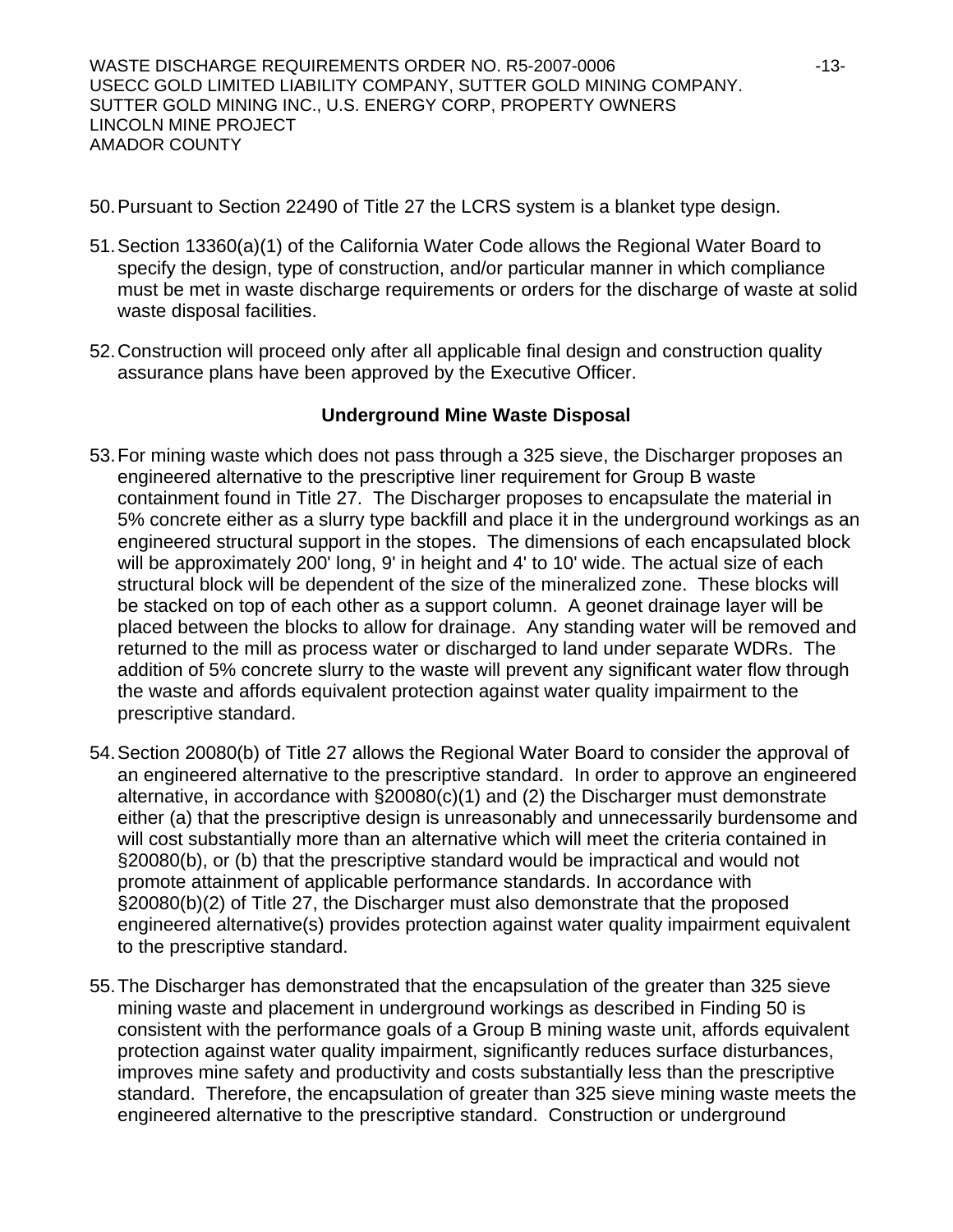WASTE DISCHARGE REQUIREMENTS ORDER NO. R5-2007-0006 -14- USECC GOLD LIMITED LIABILITY COMPANY, SUTTER GOLD MINING COMPANY. SUTTER GOLD MINING INC., U.S. ENERGY CORP, PROPERTY OWNERS LINCOLN MINE PROJECT AMADOR COUNTY

discharge of waste will proceed only after all applicable construction quality assurance plans have been approved by the Executive Officer.

## **CEQA AND OTHER CONSIDERATIONS**

- 56. The Amador County Board of Supervisors approved the Lincoln Mine project and filed a Notice of Determination for the project on 25 August 1993. In a subsequent action the Board of Supervisors adopted Resolution No. 98-351 and approved findings relative the the Conditional Use permit and the Final Subsequent Environmental Impact Report for the amended project on 15 September 1998 in accordance with the California Environmental Quality Act (Public Resources Code Section 21000 et seq.) and CEQA guidelines (14 CCR Section 15000 et seq.). The Regional Water Board considered the environmental impact report (EIR) and incorporated its mitigation measures into these waste discharge requirements. The following list identifies the significant impacts and mitigations regarding water quality:
	- a. The EIR states that any additional sediment load in the streams would be mitigated by implementing best management practices. This Order requires that the Discharger annually implement erosion control measures and seek coverage under an NPDES Stormwater Permit.
	- b. Groundwater flow may be influenced by mining operations at the Stringbean Decline; therefore, the EIR requires that the Discharger obtain water supplies or potable water as appropriate to replace lost local spring flows or impacts to the quality or quantity of an existing domestic water supply source attributable, in the opinion of the Amador County Environmental Health Department, to the Lincoln Mine project.
	- c. A domestic wastewater treatment facility is required to accommodate the employees and visitors to the mine. These WDRs do not address the issue of wastewater disposal but require that the Discharger demonstrate that it has received proper County and/or State permits for the disposal of domestic wastewater.
- 57. This Order incorporates and implements:
	- a. Fourth Edition of the Water Quality Control Plan (Basin Plan) for the Sacramento River and San Joaquin River Basins;
	- b. The prescriptive standards and performance goals of California Code of Regulations, effective 18 July 1997, and subsequent revisions;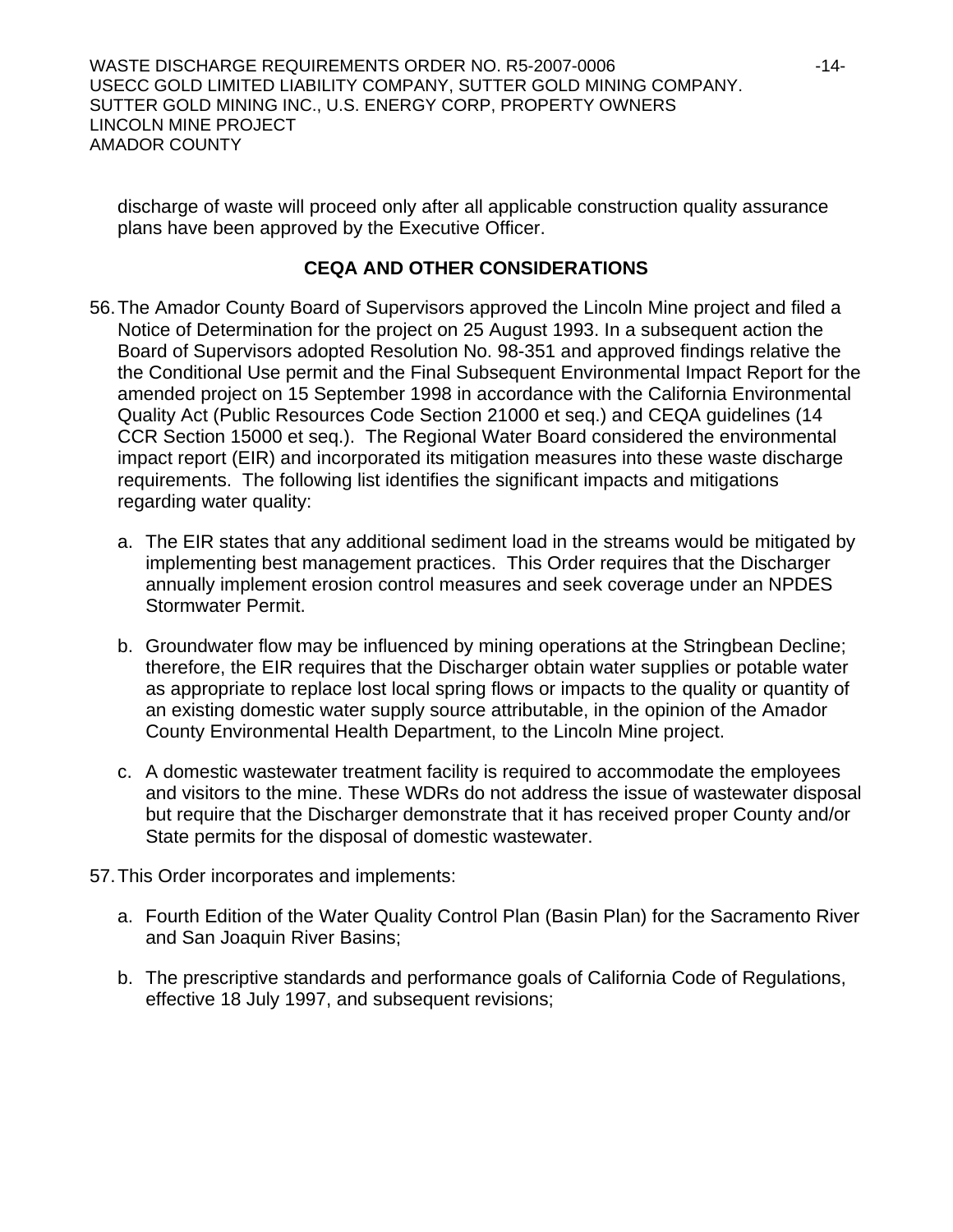WASTE DISCHARGE REQUIREMENTS ORDER NO. R5-2007-0006 -15- USECC GOLD LIMITED LIABILITY COMPANY, SUTTER GOLD MINING COMPANY. SUTTER GOLD MINING INC., U.S. ENERGY CORP, PROPERTY OWNERS LINCOLN MINE PROJECT AMADOR COUNTY

- c. State Board Resolution No. 68-16 The Anti-Degradation Policy; and
- d. State Resolution No. 88-63 The Sources of Drinking Water Policy.
- 58. Section 13267(b) of California Water Code provides that: "In conducting an investigation specified in subdivision (a), the Regional Water Board may require that any person who has discharged, discharges, or is suspected of discharging, or who proposed to discharge within its region, or any citizen or domiciliary, or political agency or entity of this state who had discharged, discharges, or is suspected of discharging, or who proposed to discharge waste outside of its region that could affect the quality of the waters of the state within its region shall furnish, under penalty of perjury, technical or monitoring program reports which the board requires. The burden, including costs of these reports, shall bear a reasonable relationship to the need for the reports and the benefits to be obtained from the reports."
- 59. The monitoring and reporting program required by this Order (Monitoring and Reporting Program No. R5-2007-0006, attached) is necessary to assure compliance with these waste discharge requirements. The Discharger owns and operates the facility that discharges the waste subject to this Order.

## **PROCEDURAL REQUIREMENTS**

- 60. All local agencies with jurisdiction to regulate land use, solid waste disposal, air pollution, and to protect public health have approved the use of this site for the discharges of waste to land stated herein.
- 61. All the above and the supplemental information and details in the attached Information Sheet, which is incorporated by reference herein, were considered in establishing the following conditions of discharge.
- 62. The Regional Water Board notified the Discharger and interested agencies and persons of its intent to prescribe waste discharge requirements for this discharge, and has provided them with an opportunity for a public hearing and an opportunity to submit their written views and recommendations.
- 63. The Regional Water Board, in a public meeting, heard and considered all comments pertaining to the discharge.
- 64. Any person affected by this action of the Regional Water Board may petition the State Water Resources Control Board to review the action in accordance with Sections 2050 through 2068, Title 23, California Code of Regulations. The petition must be received by the State Water Resources Control Board, Office of Chief Counsel, P.O. Box 100, Sacramento, California 95812, within 30 days of the date of issuance of this Order. Copies of the laws and regulations applicable to the filing of a petition are available on the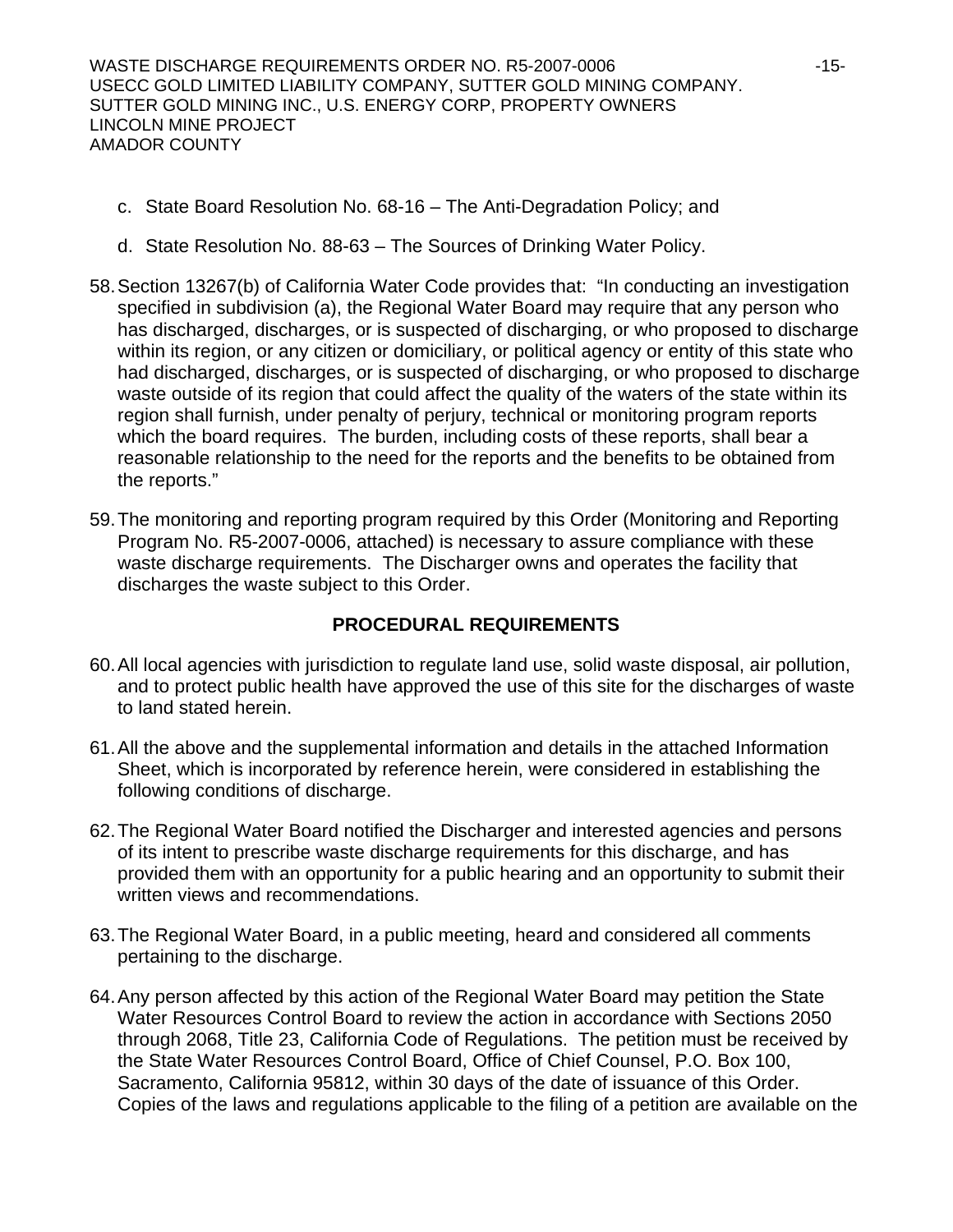WASTE DISCHARGE REQUIREMENTS ORDER NO. R5-2007-0006 -16- USECC GOLD LIMITED LIABILITY COMPANY, SUTTER GOLD MINING COMPANY. SUTTER GOLD MINING INC., U.S. ENERGY CORP, PROPERTY OWNERS LINCOLN MINE PROJECT AMADOR COUNTY

Internet at http://www.waterboards.ca.gov/water\_laws/index.html and will be provided on request.

**IT IS HEREBY ORDERED** that Order No. R5-2005-0164 is rescinded and pursuant to Section 13263 and 13267 of the California Water Code, that USECC Gold Limited Liability Company, Sutter Gold Mining Company, Sutter Gold Mining Inc., U.S. Energy Corp, and the Property Owners (as identified in Finding No. 5), their agents, successors and assigns, in order to meet the provisions of Division 7 of the California Water Code and the regulations adopted thereunder, shall comply with the following:

## **A. PROHIBITIONS**

- 1. The discharge of 'hazardous waste' or 'Group A' mining waste at this facility is prohibited. For the purposes of this Order, the terms 'hazardous waste', 'designated waste', and 'Group A' and 'Group B' mining waste are as defined in Division 2 of Title 27.
- 2. The discharge of solid waste or liquid waste to surface waters, surface water drainage courses, or groundwater is prohibited.
- 3. The discharge of wastes outside of a waste management unit or portions of a waste management unit specifically designed for their containment is prohibited except as otherwise permitted under additional Regional Water Board orders.
- 4. The accumulation of water at the base of the Stringbean Decline, beyond that which is needed to maintain safe pumping operations, is prohibited.
- 5. Construction of the Waste Rock Pile and the Surface Fill Unit, as well as encapsulation of mining waste, is prohibited until the Executive Officer has approved each applicable final design and construction quality assurance plan in writing.
- 6. The discharge of mine waste to the Waste Rock Pile, the Surface Fill Unit and the underground mine workings are all prohibited until reports documenting the following work have been submitted and the Executive Officer has approved each in writing**:** 
	- a. Submit a workplan for a groundwater quality monitoring system;
	- b. Installation of an approved groundwater quality monitoring system which includes background monitoring wells;
	- c. Establishment of background groundwater quality through at least one year of monitoring (a minimum of eight samples is required to develop statistical values for inorganic COCs);
	- d. Submittal of a report proposing a Water Quality Protection Standard; and
	- e. Submittal of a plan to maintain the base of the mine free of accumulated water.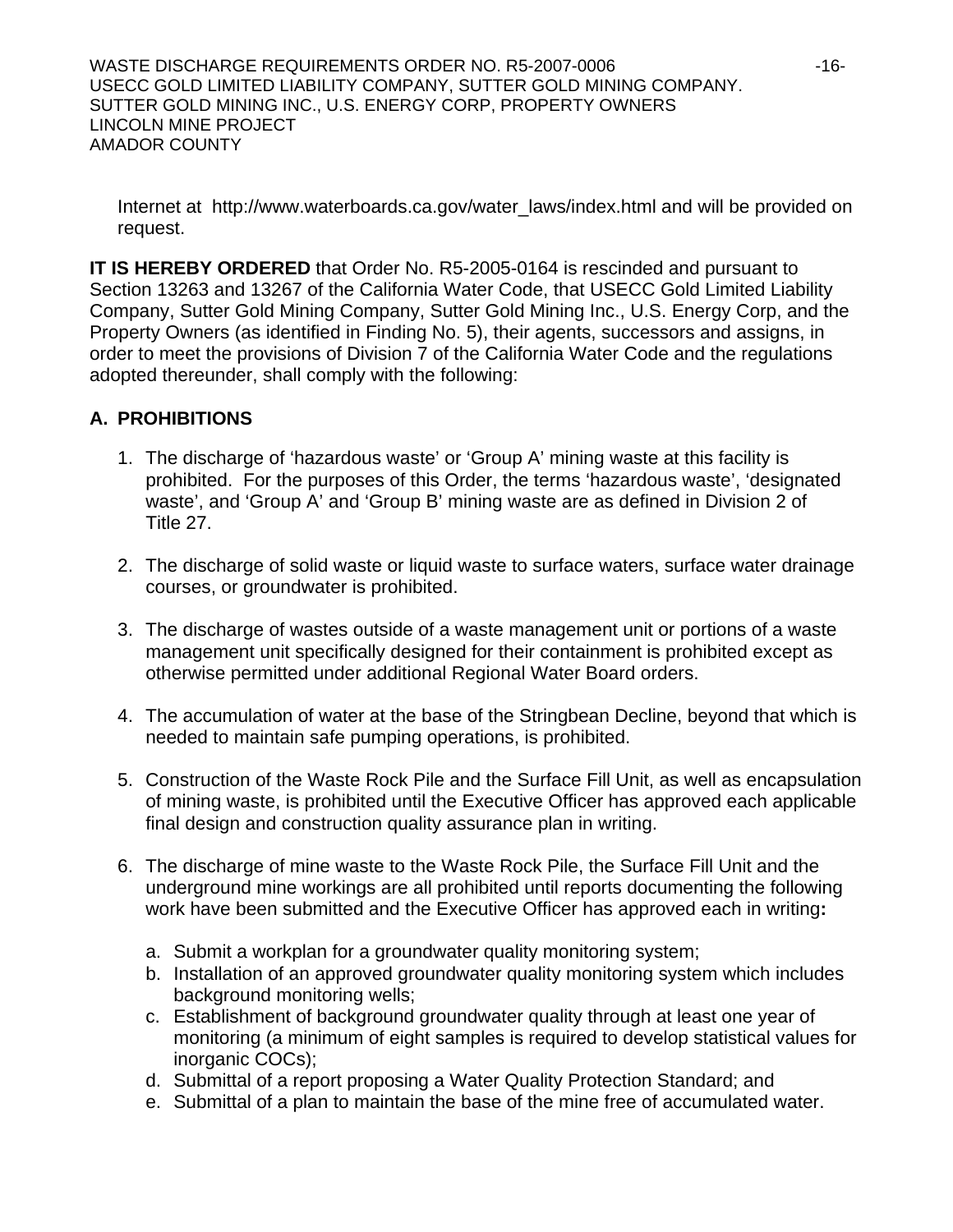WASTE DISCHARGE REQUIREMENTS ORDER NO. R5-2007-0006  $-17$ -USECC GOLD LIMITED LIABILITY COMPANY, SUTTER GOLD MINING COMPANY. SUTTER GOLD MINING INC., U.S. ENERGY CORP, PROPERTY OWNERS LINCOLN MINE PROJECT AMADOR COUNTY

7. The discharge of mine waste to the Waste Rock Pile, the Surface Fill Unit and the underground mine workings are all prohibited until the Discharger establishes Financial Assurance funds for corrective action, unit closure, and post-closure maintenance, and the Executive Officer has approved these funds in writing.

## **B. DISCHARGE SPECIFICATIONS**

## **General Specifications**

- 1. Wastes shall only be discharged into, and shall be confined to, the waste management units (WMUs) specifically designed for their containment.
- 2. Prior to the discharge of waste to a WMU, all wells within 500 feet of the unit shall have sanitary seals or shall be properly abandoned. A record of the sealing and/or abandonment of such wells shall be sent to the Regional Water Board and to the State Department of Water Resources.

## **Protection From Storm Events**

- 3. All waste management units shall be designed, constructed and operated to prevent inundation or washout due to flooding events with a 100-year return period.
- 4. All waste management units' precipitation and drainage control systems shall be designed, constructed and maintained to accommodate the anticipated volume of precipitation and peak flows from surface runoff under 25-year, 24-hour precipitation conditions.
- 5. Annually, prior to the anticipated rainy season, any necessary erosion control measures shall be implemented, and any necessary construction, maintenance, or repairs of precipitation and drainage control facilities shall be completed to prevent erosion or flooding of the site.
- 6. To comply with federal regulations for stormwater discharges promulaged by the U.S. EPA, the Discharger shall seek coverage under the State Board's Water Quality Order No. 97-03-DWQ, and shall conduct the monitoring and reporting as required therein.

## **Waste Rock Pile**

- 7. The design of the waste pile shall consist of, from the top down:
	- a. 12-inches of poorly graded gravel, or equivalent, with 4-inch schedule 80 perforated drainpipes wrapped in a single layer geo-fabric as a leachate collection and recovery system.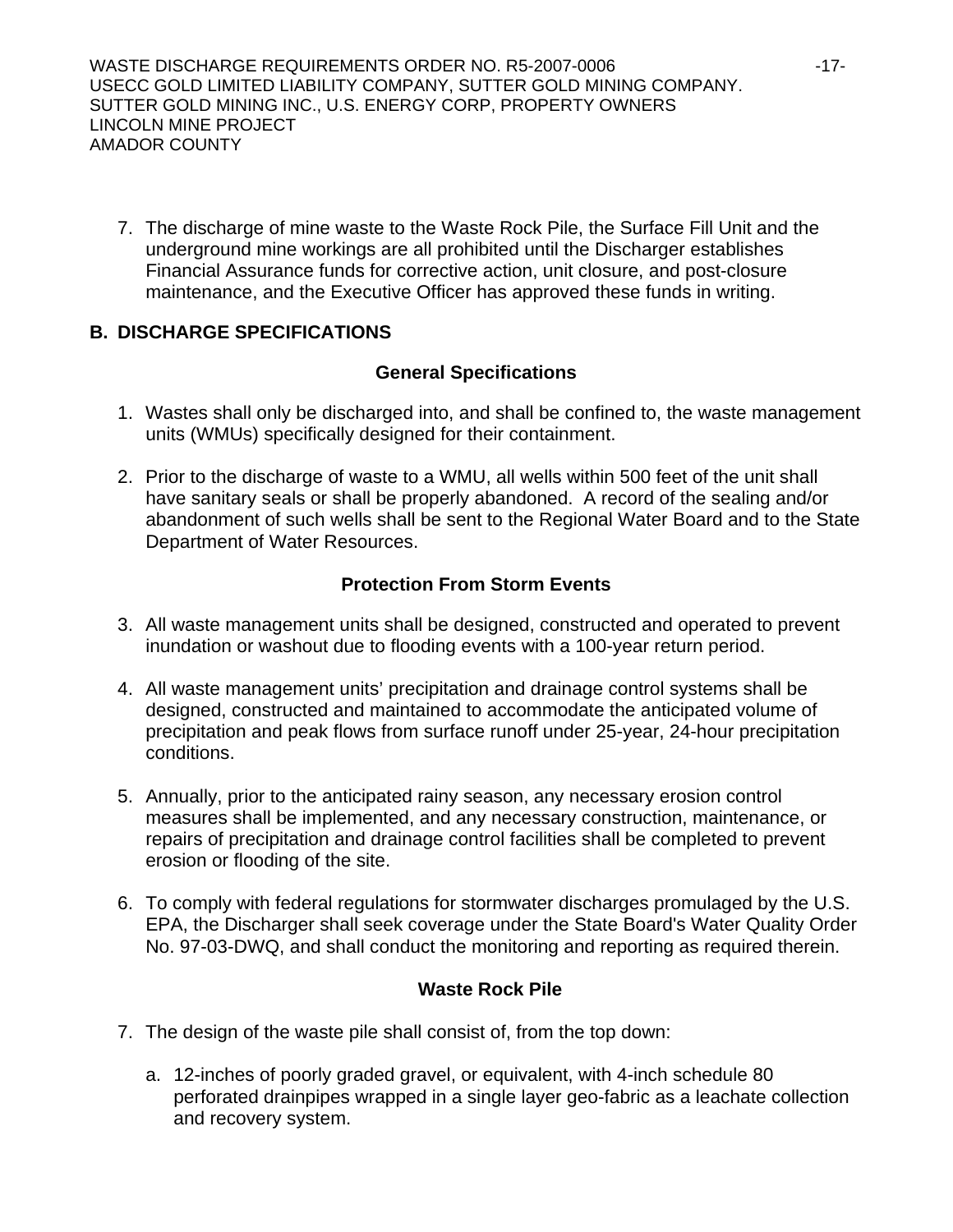- b. 12-inches of clay at a relative compaction of 90 percent, or equivalent, with a minimum hydraulic conductivity of  $1x10<sup>-7</sup>$  cm/sec.
- c. 12-inches of poorly graded gravel, or equivalent, with 2-inch schedule 80 perforated drainpipes wrapped in a single layer geo-fabric as a leachate collection and recovery system.
- d. An engineered compacted subgrade having all slopes rolled with a smooth drum compactor to eliminate soft spots and protruding rocks.
- 8. The Waste Rock Pile design shall include an unsaturated zone monitoring system capable of measuring both saturated and unsaturated flows that may occur as a result of a release from the waste management unit.
- 9. All leachate and storm water derived from the waste rock pile will be drained and captured in a lined detention basin. The liner system will consist from top down: a geomembrane liner; geosynthetic clay liner; nonwoven geotextile; and engineered compacted subgrade having all slopes rolled with a smooth drum compactor to eliminate soft spots and protruding rocks prior to installation of the nonwoven geotextile. Once captured, the water will be returned within 24 hours to the mill for use in the ore extraction process.
- 10. Materials used to construct liners shall have appropriate physical and chemical properties to ensure containment of discharged wastes over the operating life, closure, and post-closure maintenance period of the Waste Rock Pile.
- 11. Materials used to construct leachate collection and removal systems (LCRSs) shall have appropriate physical and chemical properties to ensure the required transmission of leachate over the life of the Waste Rock Pile and the post-closure maintenance period.
- 12. LCRSs shall be designed, constructed, and maintained to collect twice the anticipated daily volume of leachate generated by the Waste Rock Pile and to prevent the buildup of hydraulic head on the underlying liner at any time. The depth of the fluid in any LCRS sump shall be kept at the minimum needed for safe pump operation.
- 13. Any direct-line discharge to the Waste Rock Pile shall have fail-safe equipment or operating procedures to prevent overfilling.
- 14. The Waste Rock Pile shall be designed, constructed and maintained to prevent scouring and/or erosion of the liners and other containment
- 15. Leachate generation by the Waste Rock Pile to the primary LCRS shall not exceed design requirements. If leachate generation exceeds this value, then the Discharger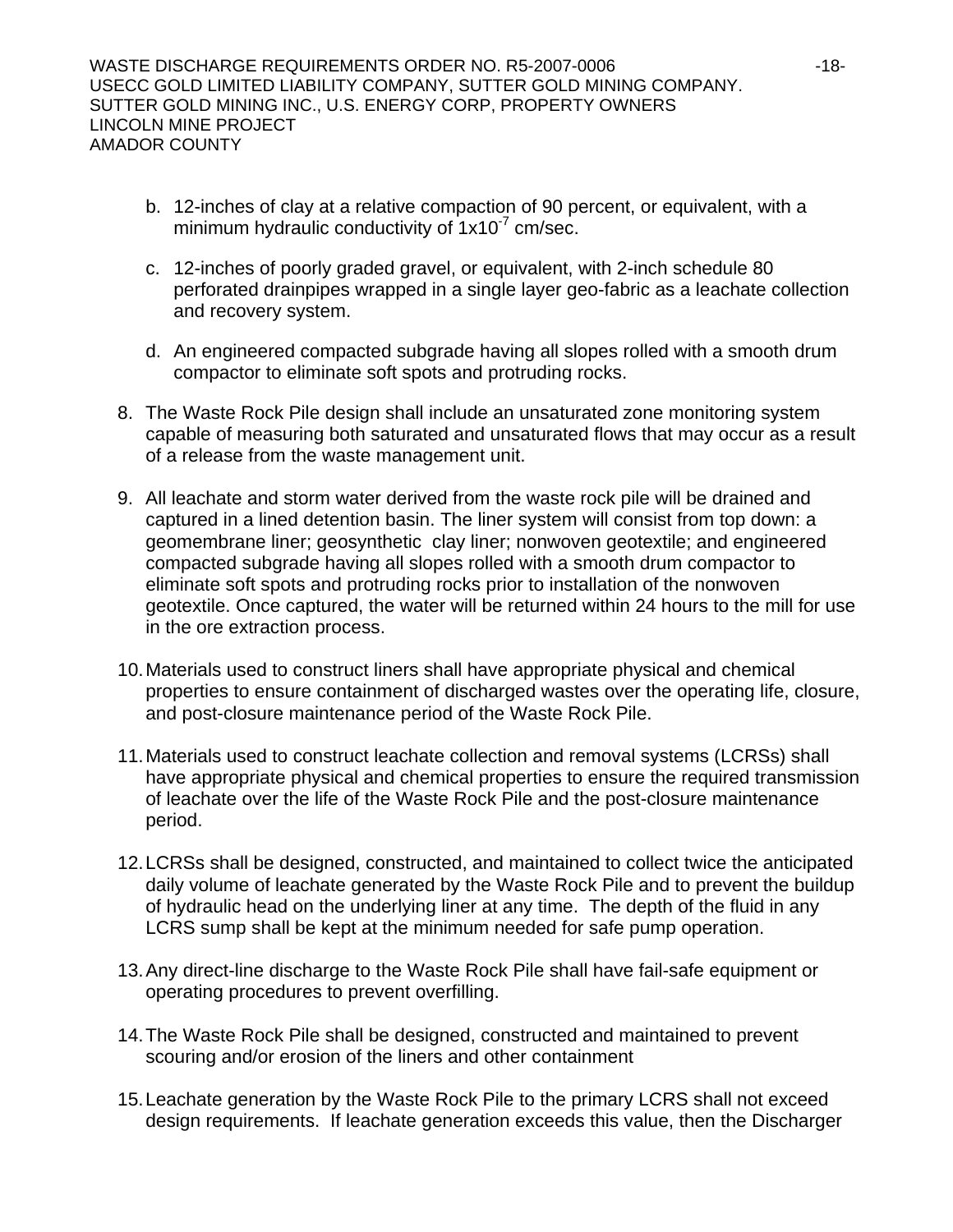shall immediately cease the discharge of waste and shall notify the Regional Water Board in writing within **seven days**. Notification shall include a timetable for remedial action to repair the waste management unit or other action necessary to reduce leachate production.

- 16. If leachate is detected in the unsaturated zone monitoring system of the Waste Rock Pile (indicating a leak in the containment system) the Discharger shall:
	- a. Immediately cease discharge of waste;
	- b. Report to the Regional Water Board the indication of a leak in the containment system within **72 hours**;
	- c. Submit written notification of the release to the Regional Water Board within seven days. The notification should include a time schedule to investigate the release and implement corrective actions including any repairs to the containment system; and
	- d. Discharge of wastes to the Waste Rock Pile will not resume until the Regional Water Board has determined that repairs to the containment system is complete and there is no further threat to water quality.
- 17. Leachate generation by a waste containment unit to the LCRS shall not exceed 85% of the design capacity of (a) the LCRS, or (b) the sump pump. If leachate generation exceeds this value and/or if the depth of the fluid in an LCRS exceeds the minimum needed for safe pump operation, then the Discharger shall immediately cease the discharge of waste, excluding leachate, to the waste management unit and shall notify the Regional Water Board in writing within **seven days**. Notification shall include a timetable for a remedial action to repair the containment structures or other action necessary to reduce leachate production.

## **Waste Rock Pile Closure**

18. The closure of the Waste Rock Pile shall be under the direct supervision of a California registered civil engineer or certified engineering geologist.

## **Group B Waste Pile (Surface Fill Unit)**

- 19. The Surface Fill Unit shall consist of, from the top down:
	- a. A blanket leachate collection and removal system, designed constructed and operated in compliance with Title 27 Subsection 20340;
	- b. A geomembrane liner;
	- c. A geosynthetic clay liner;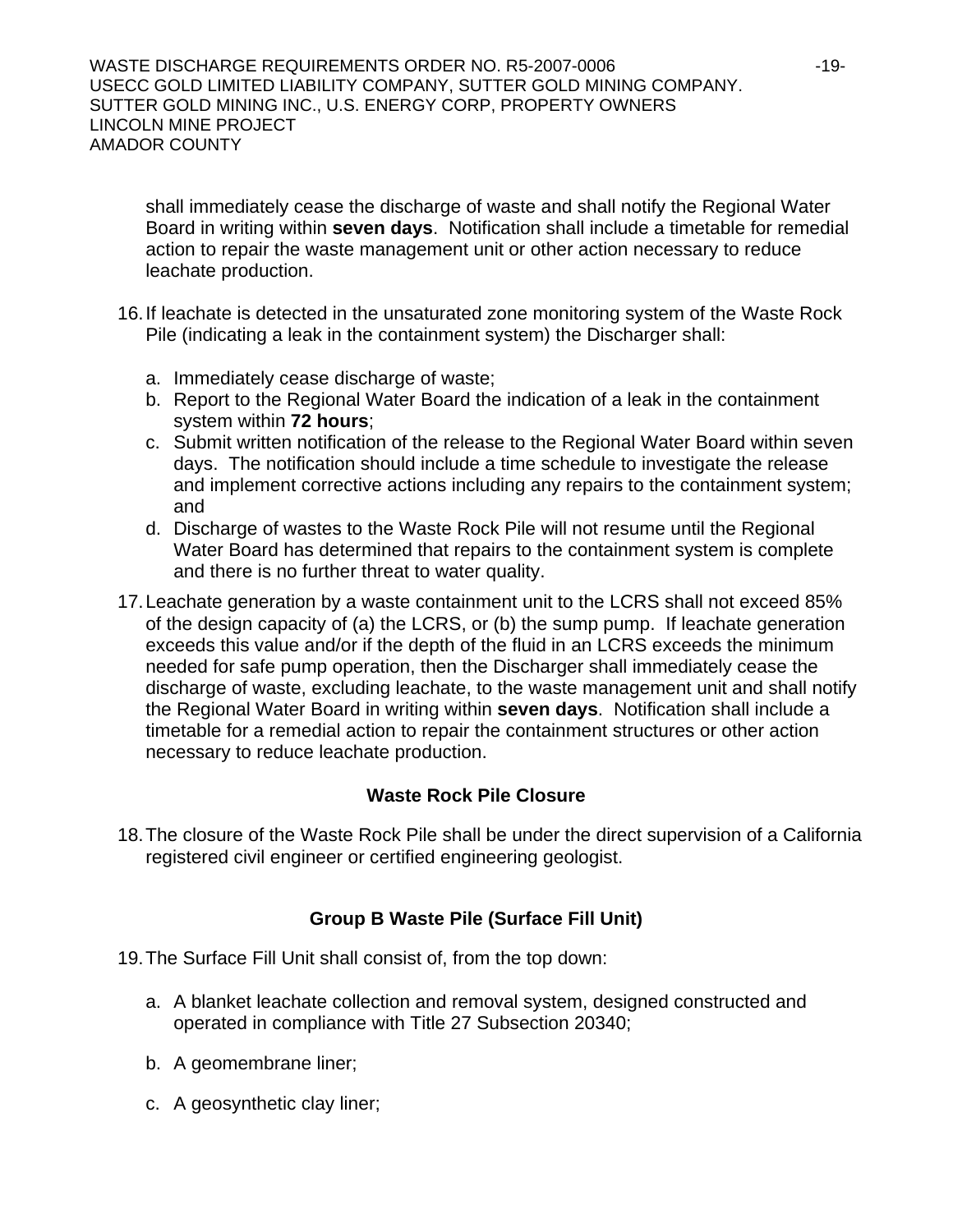- d. A nonwoven geotextile; and
- e. An engineered compacted subgrade having all slopes rolled with a smooth drum compactor to eliminate soft spots and protruding rocks prior to installation of the nonwoven geotextile.
- 20. The Surface Fill Unit design shall include an unsaturated zone monitoring system capable of measuring both saturated and unsaturated flows that may occur as a result of a release from the waste management unit.
- 21. Materials used to construct liners shall have appropriate physical and chemical properties to ensure containment of discharged wastes over the operating life, closure, and post-closure maintenance period of the Surface Fill Unit.
- 22. Materials used to construct leachate collection and removal systems (LCRSs) shall have appropriate physical and chemical properties to ensure the required transmission of leachate over the life of the Surface Fill Unit and the post-closure maintenance period.
- 23. LCRSs shall be designed, constructed, and maintained to collect twice the anticipated daily volume of leachate generated by the Surface Fill Unit and to prevent the buildup of hydraulic head on the underlying liner at any time. The depth of the fluid in any LCRS sump shall be kept at the minimum needed for safe pump operation.
- 24. Any direct-line discharge to the Surface Fill Unit shall have fail-safe equipment or operating procedures to prevent overfilling.
- 25. The Surface Fill Unit shall be designed, constructed and maintained to prevent scouring and/or erosion of the liners and other containment
- 26. Leachate generation by the Surface Fill Unit to the primary LCRS shall not exceed design requirements. If leachate generation exceeds this value, then the Discharger shall immediately cease the discharge of waste and shall notify the Regional Water Board in writing within seven days. Notification shall include a timetable for remedial action to repair the waste management unit or other action necessary to reduce leachate production.
- 27. If leachate is detected in the unsaturated zone monitoring system of the Surface Fill Unit (indicating a leak in the containment system) the Discharger shall:
	- a. Immediately cease discharge of waste, excluding leachate to the Surface Fill Unit until the leaks can be found and repaired,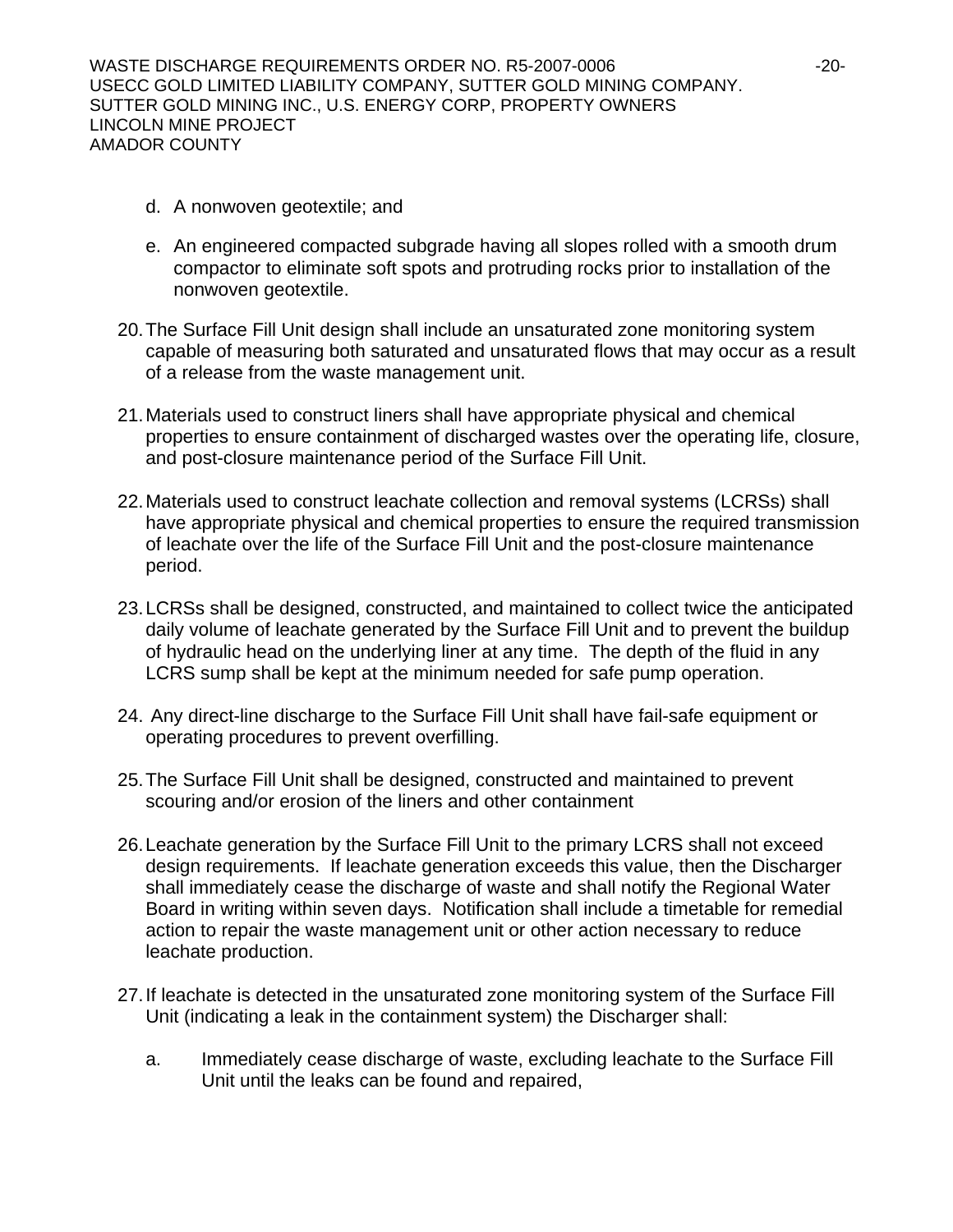WASTE DISCHARGE REQUIREMENTS ORDER NO. R5-2007-0006 -21- USECC GOLD LIMITED LIABILITY COMPANY, SUTTER GOLD MINING COMPANY. SUTTER GOLD MINING INC., U.S. ENERGY CORP, PROPERTY OWNERS LINCOLN MINE PROJECT AMADOR COUNTY

- b. Report to the Regional Water Board the indication of a leak in the containment system within 72 hours,
- c. Submit written notification of the release to the Regional Water Board within seven days. The notification should include a time schedule to investigate the release and implement corrective actions including any repairs to the containment system, and
- d. Discharge of wastes to the Surface Fill Unit will not resume until the Regional Water Board has determined that repairs to the containment system is complete and there is no further threat to water quality.
- 28. Leachate generation by a waste containment unit LCRS shall not exceed 85% of the design capacity of (a) the LCRS, or (b) the sump pump. If leachate generation exceeds this value and/or if the depth of the fluid in an LCRS exceeds the minimum needed for safe pump operation, then the Discharger shall immediately cease the discharge of waste, excluding leachate, to the waste management unit and shall notify the Regional Water Board in writing within **seven days**. Notification shall include a timetable for a remedial action to repair the containment structures or other action necessary to reduce leachate production.

## **Group B Waste Pile (Surface Fill Unit) Closure**

29. The closure of the Surface Fill Unit shall be under the direct supervision of a California registered civil engineer or certified engineering geologist.

## **Underground Mine Waste Disposal**

- 30. Mining waste larger than 325 sieve shall be mixed with 5% Portland cement as a binder and discharged as a slurry into the mine workings to form blocks to be used as engineered structural supports in the stopes. Upon written approval of the Executive Officer, other binders may be used that provide equivalent or better characteristics to protect water quality.
- 31. A geonet drainage layer shall be placed between the blocks to drain excess liquid. This excess liquid will drain to engineered sump(s).
- 32. All sumps shall be drained or pumped to minimize standing water excepting that which is necessary for safe pump operation. At a maximum, the hydraulic depth of standing water at the bottom Stringbean Decline shall not be greater than 12 feet vertically as measured at bottom of the incline.
- 33. Materials used to construct the drainage layer shall have appropriate physical and chemical properties to ensure the transmission of excess liquid from the waste (slurry blocks) after placement.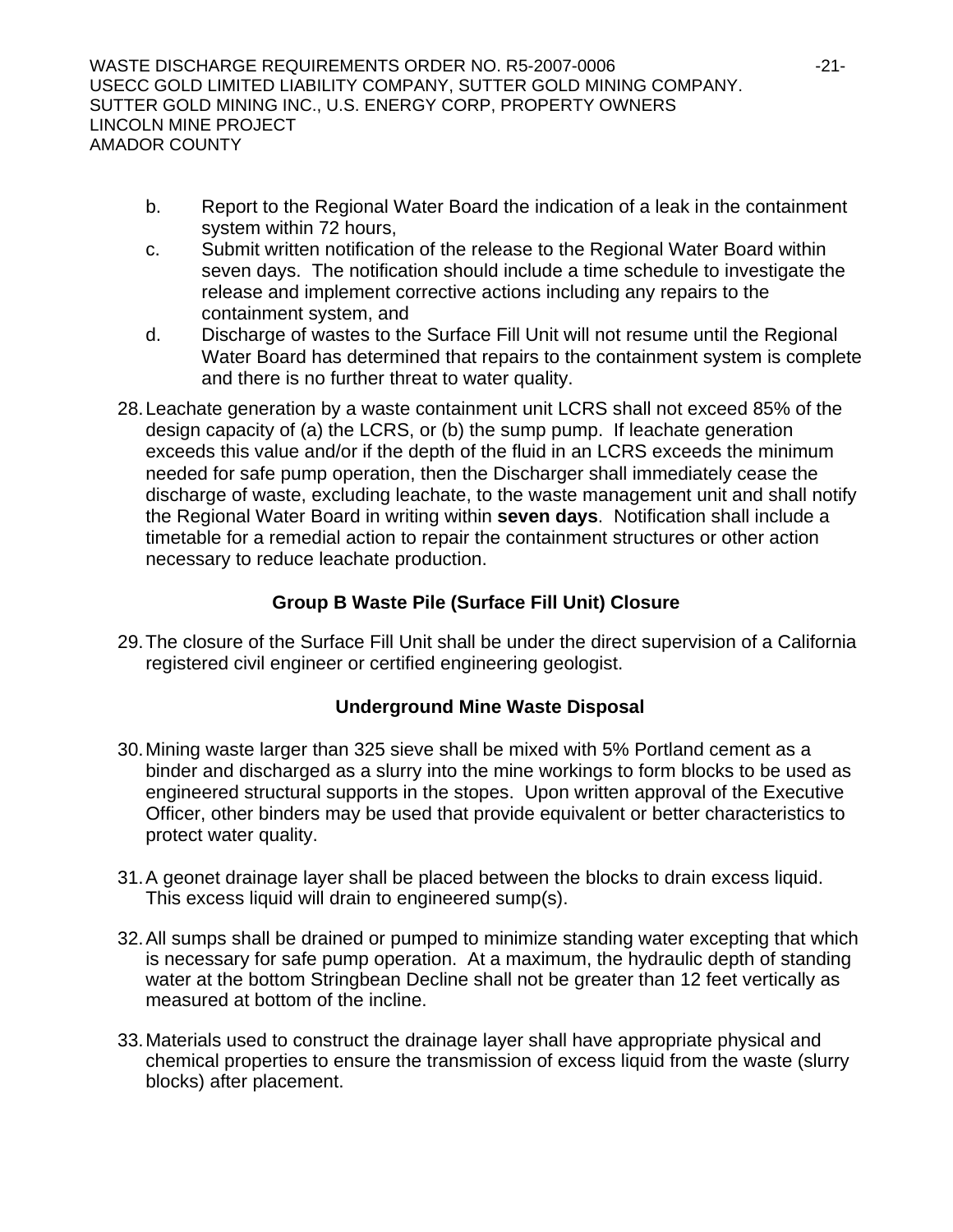WASTE DISCHARGE REQUIREMENTS ORDER NO. R5-2007-0006 -22- USECC GOLD LIMITED LIABILITY COMPANY, SUTTER GOLD MINING COMPANY. SUTTER GOLD MINING INC., U.S. ENERGY CORP, PROPERTY OWNERS LINCOLN MINE PROJECT AMADOR COUNTY

34. During mining operations, if the Discharger encounters any intersected fracture that produces groundwater flows greater than 1.9 gpm (or lower flows if needed to comply with Prohibition A.4), the Discharger must control or stop such groundwater inflows by grouting, or other means prescribed by an engineering geologist or civil engineer and allowed by the plan required in Prohibition 6.e.

## **C. RECEIVING WATER LIMITATIONS**

## **Water Quality Protection Standards**

1. The concentrations of Constituents of Concern in waters passing through the Points of Compliance shall not exceed the Concentration Limits established pursuant to Monitoring and Reporting Program No. R5-2007-0006, which is attached to and made part of this Order.

## **D. GROUNDWATER LIMITATIONS**

1. Neither the discharge of waste to the Waste Rock Pile, the Surface Fill Unit, the Underground Waste Management Units, nor the act of underground mining shall cause groundwater to be degraded.

## **E. FINANCIAL ASSURANCE**

- 1. The Discharger shall demonstrate *financial responsibility for closure and post-closure maintenance* for the underground mine, the Waste Rock Pile, the mill, and the Surface Fill Unit and shall submit a report of financial assurances by **April 30th each year** for Executive Officer review and approval. The assurances of financial responsibility shall provide that funds for closure and post-closure maintenance shall be available to the Regional Water Board upon the issuance of any order under California Water Code, Division 7, Chapter 5. The Discharger shall adjust the cost annually to account for inflation and any changes in facility design, construction, or operation. The financial assurance fund for closure and post-closure maintenance shall be established **prior to discharging waste to the** Waste Rock Pile, the Surface Fill Unit and/or underground mine workings
- 2. Prior to discharge of mine waste and thereafter by **30 April of each year,** the Discharger shall submit plans with detailed cost estimates and a demonstration of assurances of financial responsibility for initiating and completing *corrective action for all known or reasonably foreseeable releases* for the underground mine, the Waste Rock Pile, the mill, and the Surface Fill Unit. The Discharger shall provide the assurances of financial responsibility as required by Title 27, Division 2, Subdivision 1, Chapter 6. The assurances of financial responsibility shall provide that funds for corrective action shall be available to the Regional Water Board upon the issuance of any order under California Water Code, Division 7, Chapter 5. The Discharger shall adjust the cost annually to account for inflation and any changes in facility design, construction, or operation. The financial assurance fund for corrective action shall be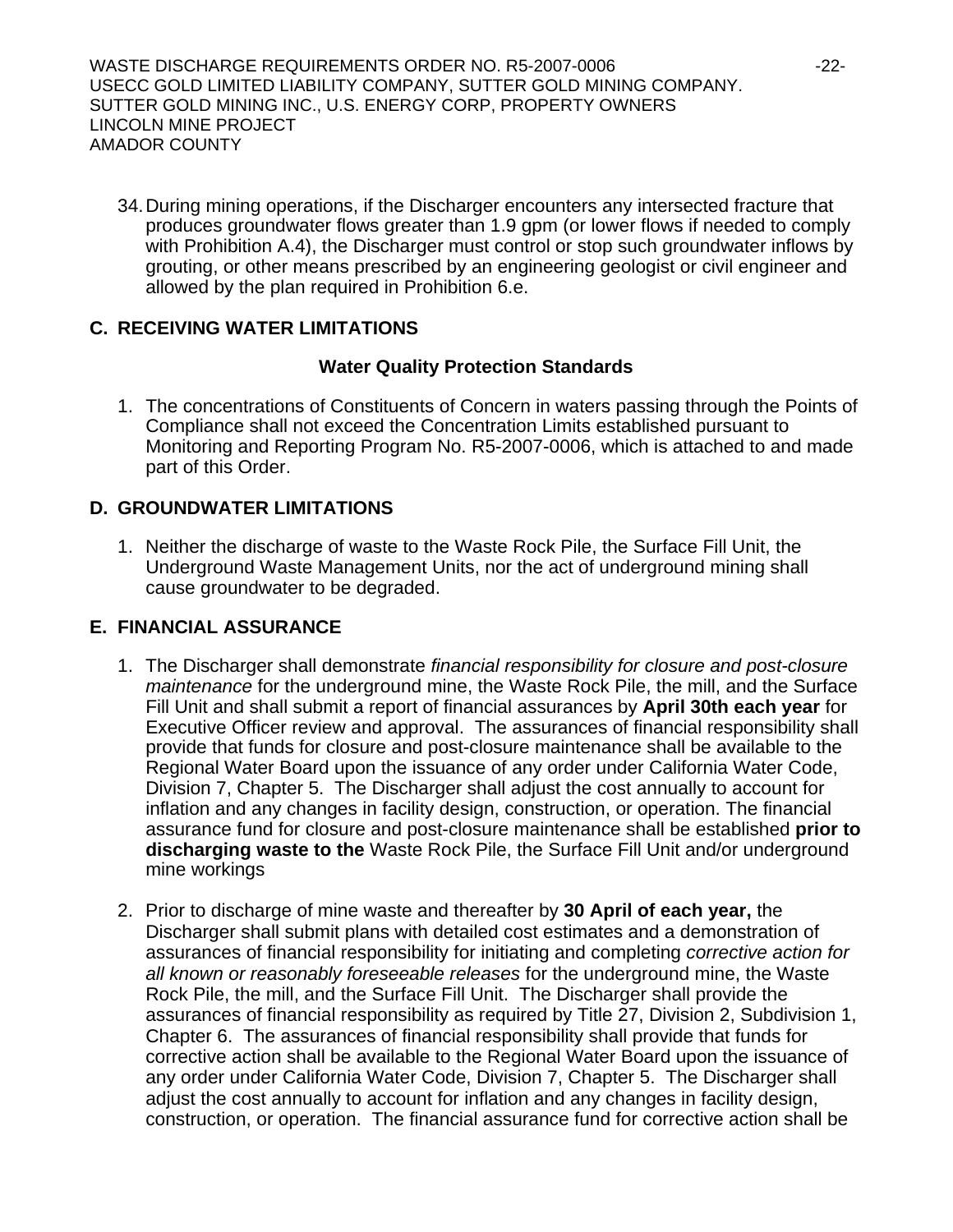established **prior to discharging waste to the** Waste Rock Pile, the Surface Fill Unit and/or underground mine workings

## **F. PROVISIONS**

- 1. The Discharger shall comply with the Standard Provisions and Reporting Requirements, dated September 2003, which are hereby incorporated into this Order. The Standard Provisions and Reporting Requirements contain important provisions and requirements with which the Discharger must comply. A violation of any of the Standard Provisions and Reporting Requirements is a violation of these waste discharge requirements.
- 2. The Discharger shall comply with Monitoring and Reporting Program No.R5-2007-0006, which is attached to and made part of this Order. This compliance includes, but is not limited to, maintenance of waste containment facilities and precipitation and drainage controls and the monitoring of groundwater, the unsaturated zone, and surface waters throughout the active life of the waste management units and the post-closure maintenance period. A violation of Monitoring and Reporting Program No. R5-2007-0006 is a violation of these waste discharge requirements.
- 3. At least **ninety days prior to construction of the mill facilities**, the Discharger must submit copies of appropriate County or State permits allowing the discharge of domestic wastewater from the wastewater treatment facilities necessary to accommodate the additional temporary construction and operations employees.
- 4. By **1 May 2007**, the Discharger shall submit a report of waste discharge to update WDRs Order No. 99-035. The Discharger shall contact Regional Water Board staff at least 90 days prior to this date to determine the information that must be submitted in the report of waste discharge.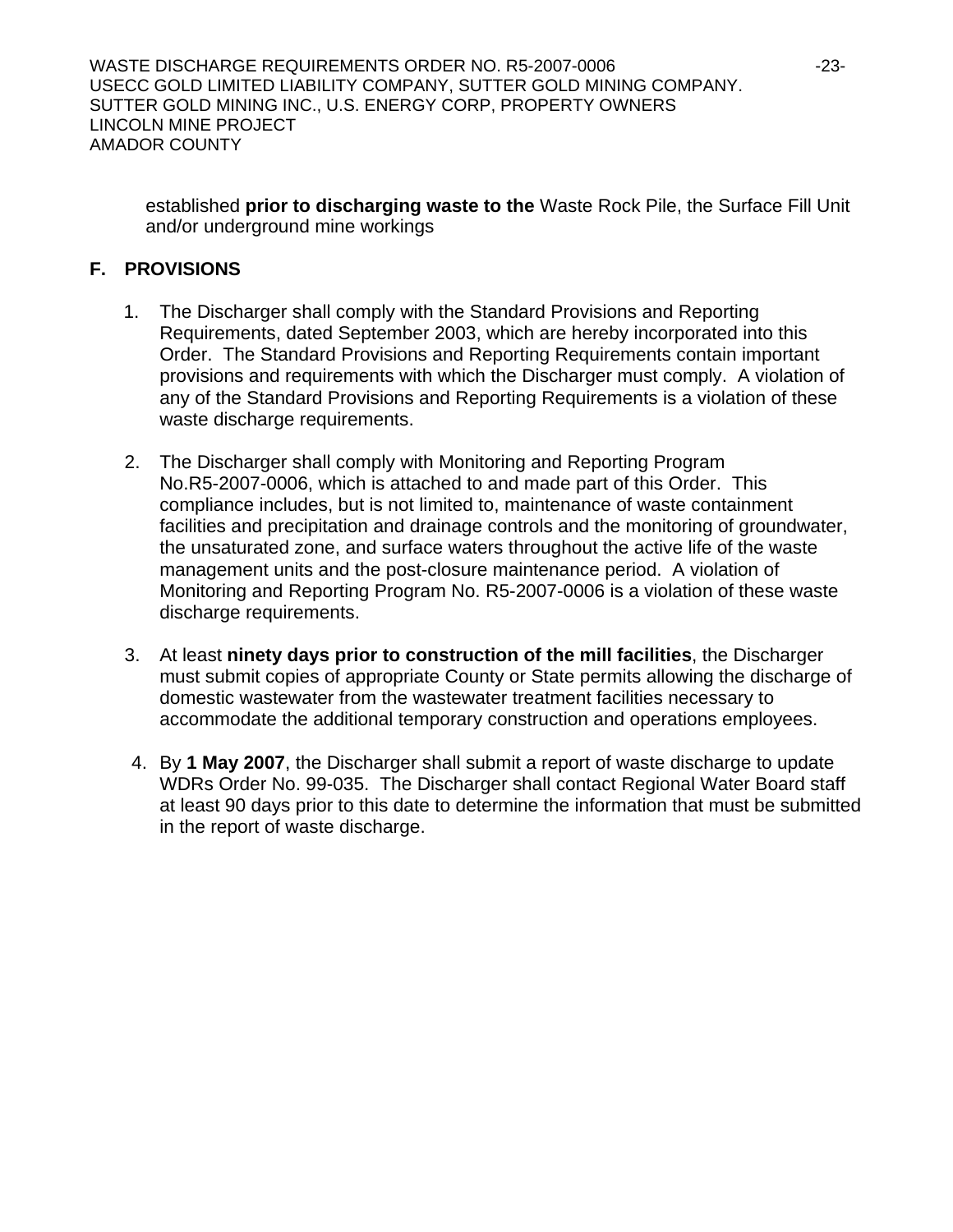WASTE DISCHARGE REQUIREMENTS ORDER NO. R5-2007-0006 -24-USECC GOLD LIMITED LIABILITY COMPANY, SUTTER GOLD MINING COMPANY. SUTTER GOLD MINING INC., U.S. ENERGY CORP, PROPERTY OWNERS LINCOLN MINE PROJECT AMADOR COUNTY

| Unit                   | <b>Task</b>                                                                                                                                                                                                                                                      | <b>Compliance Date</b>                                                      |
|------------------------|------------------------------------------------------------------------------------------------------------------------------------------------------------------------------------------------------------------------------------------------------------------|-----------------------------------------------------------------------------|
| <b>Waste Rock Pile</b> | The Discharger shall submit a<br>report proposing a<br>groundwater monitoring<br>system that complies with Title<br>27.                                                                                                                                          | Eighteen months prior<br>to discharging waste<br>to the Waste Rock<br>Pile. |
| <b>Waste Rock Pile</b> | The Discharger shall submit a<br>groundwater system<br>monitoring report that<br>documents that monitoring<br>wells were installed per the<br>approved workplan and<br>contains the information listed<br>in the second section of<br>Attachment 2.              | Prior to discharging<br>waste to the Waste<br>Rock Pile.                    |
| <b>Waste Rock Pile</b> | The Discharger shall submit<br>unsaturated zone monitoring<br>system workplan that complies<br>with Subchapter 3 of Title 27<br>and after concurrence, shall<br>install the monitoring system.                                                                   | Prior to discharging<br>waste to the Waste<br>Rock Pile.                    |
| <b>Waste Rock Pile</b> | The Discharger shall submit a<br>report characterizing<br>background water quality<br>conditions and proposed water<br>quality protection standards<br>per Section 20390 of Title 27.<br>This may be included with the<br>Stringbean Alley groundwater<br>study. | Prior to discharging<br>waste to the Waste<br>Rock Pile.                    |
| <b>Waste Rock Pile</b> | The Discharger shall submit<br>Final Design that meets<br>requirements of Chapter 3,<br>Subchapter 2, Article 4 of Title<br>27 and Construction Quality                                                                                                          | 120 days prior to<br>construction of the<br>Waste Rock Pile.                |

5. The Discharger shall complete the following tasks by the required dates: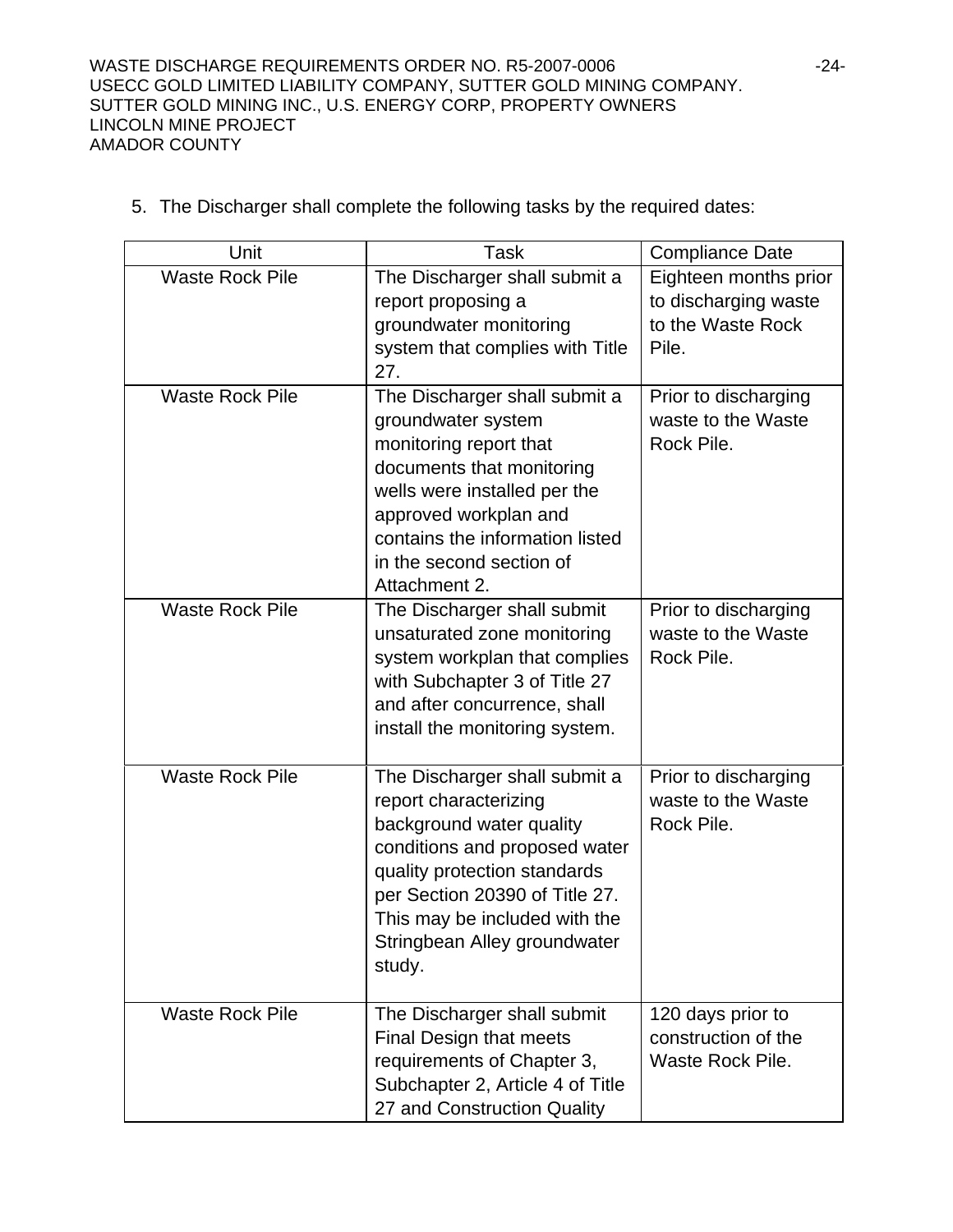#### WASTE DISCHARGE REQUIREMENTS ORDER NO. R5-2007-0006 -25-USECC GOLD LIMITED LIABILITY COMPANY, SUTTER GOLD MINING COMPANY. SUTTER GOLD MINING INC., U.S. ENERGY CORP, PROPERTY OWNERS LINCOLN MINE PROJECT AMADOR COUNTY

| Unit                     | Task                                                                                                                                                                                                                                                           | <b>Compliance Date</b>                                                                                     |
|--------------------------|----------------------------------------------------------------------------------------------------------------------------------------------------------------------------------------------------------------------------------------------------------------|------------------------------------------------------------------------------------------------------------|
|                          | Assurance plans for the<br>construction of the Waste<br>Rock Pile per Section 20323 of<br>Title 27.                                                                                                                                                            |                                                                                                            |
| <b>Waste Rock Pile</b>   | The Discharger shall submit a<br><b>Construction Quality</b><br>Assurance Report for the<br><b>Waste Rock Pile per Section</b><br>20324(d) of Title 27.                                                                                                        | 60 days after<br>completion of<br>construction of the<br>containment system<br>or each portion<br>thereof. |
| <b>Waste Rock Pile</b>   | The Discharger shall submit a<br>map of all springs and seeps<br>that complies with Section<br>$21750(g)(5)$ of Title 27. The<br>map should be accompanied<br>by tabular data indicating the<br>flow and the mineral quality of<br>the water from each spring. | Prior to discharging<br>waste to the Waste<br>Rock Pile.                                                   |
| <b>Waste Rock Pile</b>   | The Discharger shall submit a<br>report proposing surface water<br>monitoring system that<br>complies with Subchapter 3 of<br>Title 27.                                                                                                                        | Prior to discharging<br>waste to the Waste<br><b>Rock Pile</b>                                             |
| <b>Waste Rock Pile</b>   | Annually, the discharger shall<br>have all best management<br>practices in place and<br>operational to comply with<br>Section 20365 of Title 27.                                                                                                               | 15 October each<br>year                                                                                    |
| <b>Surface Fill Unit</b> | The Discharger shall submit a<br>groundwater system<br>monitoring report that<br>documents that monitoring<br>wells were installed per the<br>approved workplan and<br>contains the information listed<br>in the second section of<br>Attachment 2.            | 1 March 2007                                                                                               |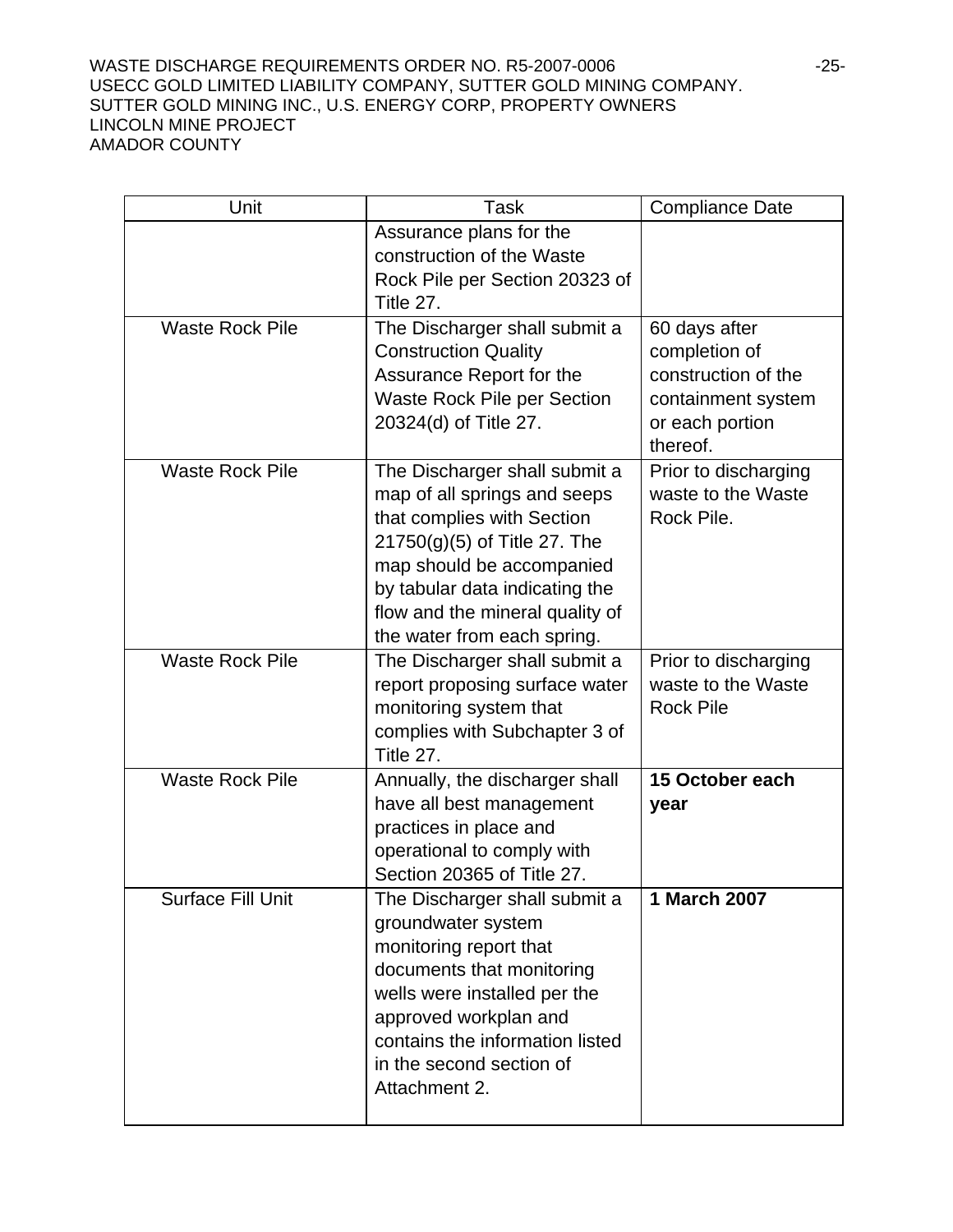#### WASTE DISCHARGE REQUIREMENTS ORDER NO. R5-2007-0006 -26-USECC GOLD LIMITED LIABILITY COMPANY, SUTTER GOLD MINING COMPANY. SUTTER GOLD MINING INC., U.S. ENERGY CORP, PROPERTY OWNERS LINCOLN MINE PROJECT AMADOR COUNTY

| Unit                     | Task                                                                                                                                                                                                                                                               | <b>Compliance Date</b>                                                                                     |
|--------------------------|--------------------------------------------------------------------------------------------------------------------------------------------------------------------------------------------------------------------------------------------------------------------|------------------------------------------------------------------------------------------------------------|
| <b>Surface Fill Unit</b> | The Discharger shall submit<br>unsaturated zone monitoring<br>system report that complies<br>with Subchapter 3 of Title 27<br>and after concurrence shall<br>install the monitoring system.                                                                        | Prior to discharging<br>waste to the Surface<br><b>Fill Unit</b>                                           |
| <b>Surface Fill Unit</b> | The Discharger shall submit a<br>report characterizing<br>background water quality<br>conditions and proposed water<br>quality protection standards<br>per Section 20390 of Title 27.                                                                              | 1 April 2007                                                                                               |
| <b>Surface Fill Unit</b> | The Discharger shall submit a<br>Final Design that meets<br>requirements of Chapter 3,<br>Subchapter 2, Article 4 of Title<br>27 and Construction Quality<br>Assurance plans for the<br>construction of the Surface Fill<br>Unit per Section 20323 of Title<br>27. | 120 days prior to<br>construction of the<br><b>Surface Fill Unit</b>                                       |
| <b>Surface Fill Unit</b> | The Discharger shall submit a<br><b>Construction Quality</b><br>Assurance Report for the<br><b>Surface Fill Unit per Section</b><br>20324(d) of Title 27.                                                                                                          | 60 days after<br>completion of<br>construction of the<br>containment system<br>or each portion<br>thereof. |
| <b>Surface Fill Unit</b> | The Discharger shall submit an<br>operations, maintenance, and<br>spill response plan for the<br>pipeline that conveys waste<br>from the mill to the Surface Fill<br>Unit.                                                                                         | Prior to discharging<br>waste to the Surface<br><b>Fill Unit</b>                                           |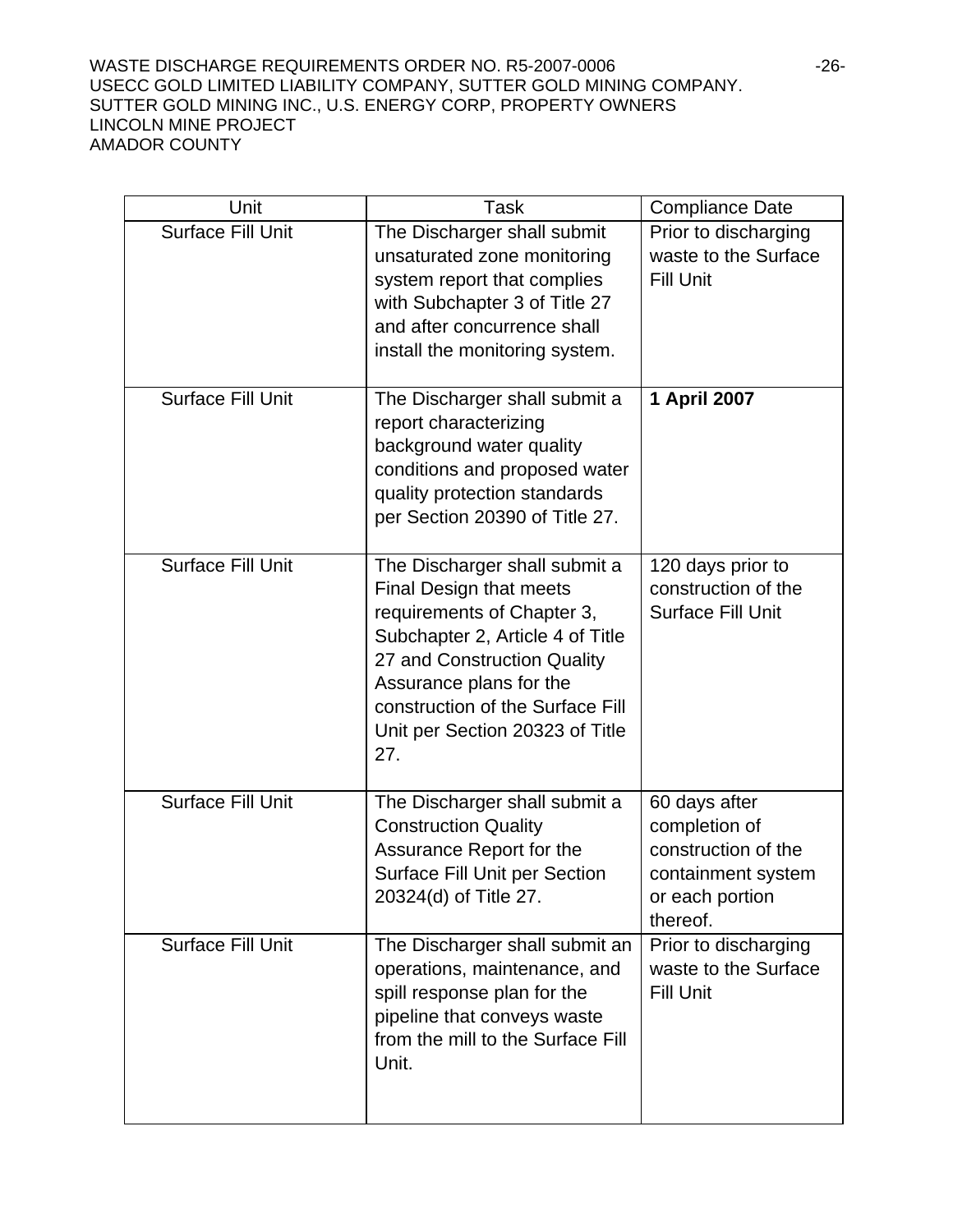#### WASTE DISCHARGE REQUIREMENTS ORDER NO. R5-2007-0006 -27-USECC GOLD LIMITED LIABILITY COMPANY, SUTTER GOLD MINING COMPANY. SUTTER GOLD MINING INC., U.S. ENERGY CORP, PROPERTY OWNERS LINCOLN MINE PROJECT AMADOR COUNTY

| Unit                                                     | Task                                                                                                                                                                                                                                                                | <b>Compliance Date</b>                                             |
|----------------------------------------------------------|---------------------------------------------------------------------------------------------------------------------------------------------------------------------------------------------------------------------------------------------------------------------|--------------------------------------------------------------------|
| <b>Surface Fill Unit</b>                                 | The Discharger shall submit an<br>emergency response plan for<br>the pipeline which addresses a<br>catastrophic failure of all<br>components related to the<br>transfer of the -325 mesh fill<br>material.                                                          | Prior to discharging<br>waste to the Surface<br>Fill Unit.         |
| <b>Surface Fill Unit</b>                                 | The Discharger shall submit a<br>map of all springs and seeps<br>that complies with Section<br>21750(g)(5) of Title 27. The<br>map should be accompanied<br>by tabular data indicating the<br>flow and the mineral quality of<br>the water from each spring.        | Prior to discharging<br>waste to the Surface<br><b>Fill Unit</b>   |
| <b>Surface Fill Unit</b>                                 | The Discharger shall submit an<br>operations plan for the Surface<br>Fill Unit that complies with<br>Section 21760(b) of Title 27.                                                                                                                                  | Prior to discharging<br>waste to the Surface<br><b>Fill Unit</b>   |
| <b>Surface Water</b>                                     | The Discharger shall install<br>submit a report proposing a<br>surface water monitoring<br>system that complies with<br>Subchapter 3 of Title 27.                                                                                                                   | Prior to discharging<br>waste to the Surface<br><b>Fill Unit</b>   |
| <b>Stringbean Decline</b><br><b>Underground Workings</b> | The Discharger shall submit a<br>groundwater monitoring<br>system workplan that complies<br>with Subchapter 3 of Title 27<br>and contains the information<br>listed in the first section of<br>Attachment 2. Upon<br>concurrence, the system shall<br>be installed. | Prior to discharge of<br>mine waste to the<br>underground workings |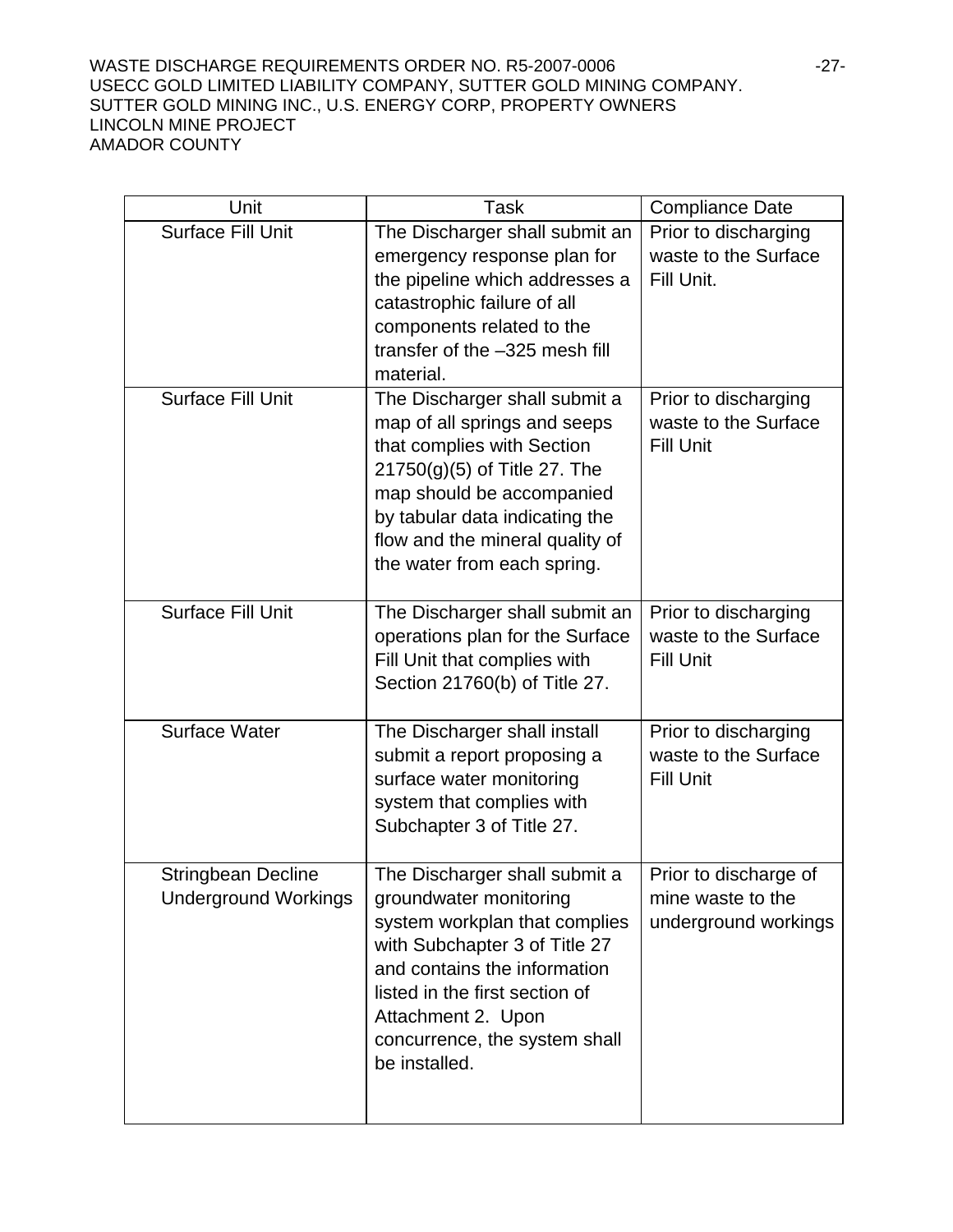#### WASTE DISCHARGE REQUIREMENTS ORDER NO. R5-2007-0006 -28- USECC GOLD LIMITED LIABILITY COMPANY, SUTTER GOLD MINING COMPANY. SUTTER GOLD MINING INC., U.S. ENERGY CORP, PROPERTY OWNERS LINCOLN MINE PROJECT AMADOR COUNTY

| Unit                        | <b>Task</b>                     | <b>Compliance Date</b> |
|-----------------------------|---------------------------------|------------------------|
| <b>Stringbean Decline</b>   | The Discharger shall submit a   | Prior to discharging   |
| <b>Underground Workings</b> | groundwater system              | waste to the           |
|                             | monitoring report that          | underground workings   |
|                             | documents that monitoring       |                        |
|                             | wells were installed per the    |                        |
|                             | approved workplan and           |                        |
|                             | contains the information listed |                        |
|                             | in the second section of        |                        |
|                             | Attachment 2.                   |                        |
| <b>Stringbean Decline</b>   | The Discharger shall submit a   | Prior to discharge of  |
| <b>Underground Workings</b> | plan for maintaining the entire | mine waste to the      |
|                             | mine free of accumulated        | underground workings   |
|                             | water during mining operations  |                        |
|                             | and the duration of post        |                        |
|                             | closure.                        |                        |
|                             |                                 |                        |
| Underground mine            | The Discharger shall submit a   | Prior to use of new    |
| waste disposal              | report, with supporting data,   | <b>Binder</b>          |
|                             | before any change in binding    |                        |
|                             | agent for disposal of waste     |                        |
|                             | greater than 325-sieve mesh.    |                        |
|                             | The binder may not be used      |                        |
|                             | until the Executive Officer     |                        |
|                             | provides concurrence.           |                        |

- 6. The Discharger shall maintain legible records of the volume and type of waste discharged to the Waste Rock Pile, the Surface Fill Unit and the manner and location of the discharge. Such records shall be maintained at the facility until the beginning of the post-closure maintenance period. These records shall be available for review by representatives of the Regional Water Board and of the State Water Resources Control Board, and copies of these records shall be sent to the Regional Water Board.
- 7. The Discharger shall provide proof to the Regional Water Board **within sixty days after completing final closure** that the deed to the Surface Fill Unit property, or some other instrument that is normally examined during title search, has been modified to include, in perpetuity, a notation to any potential purchaser of the property stating that: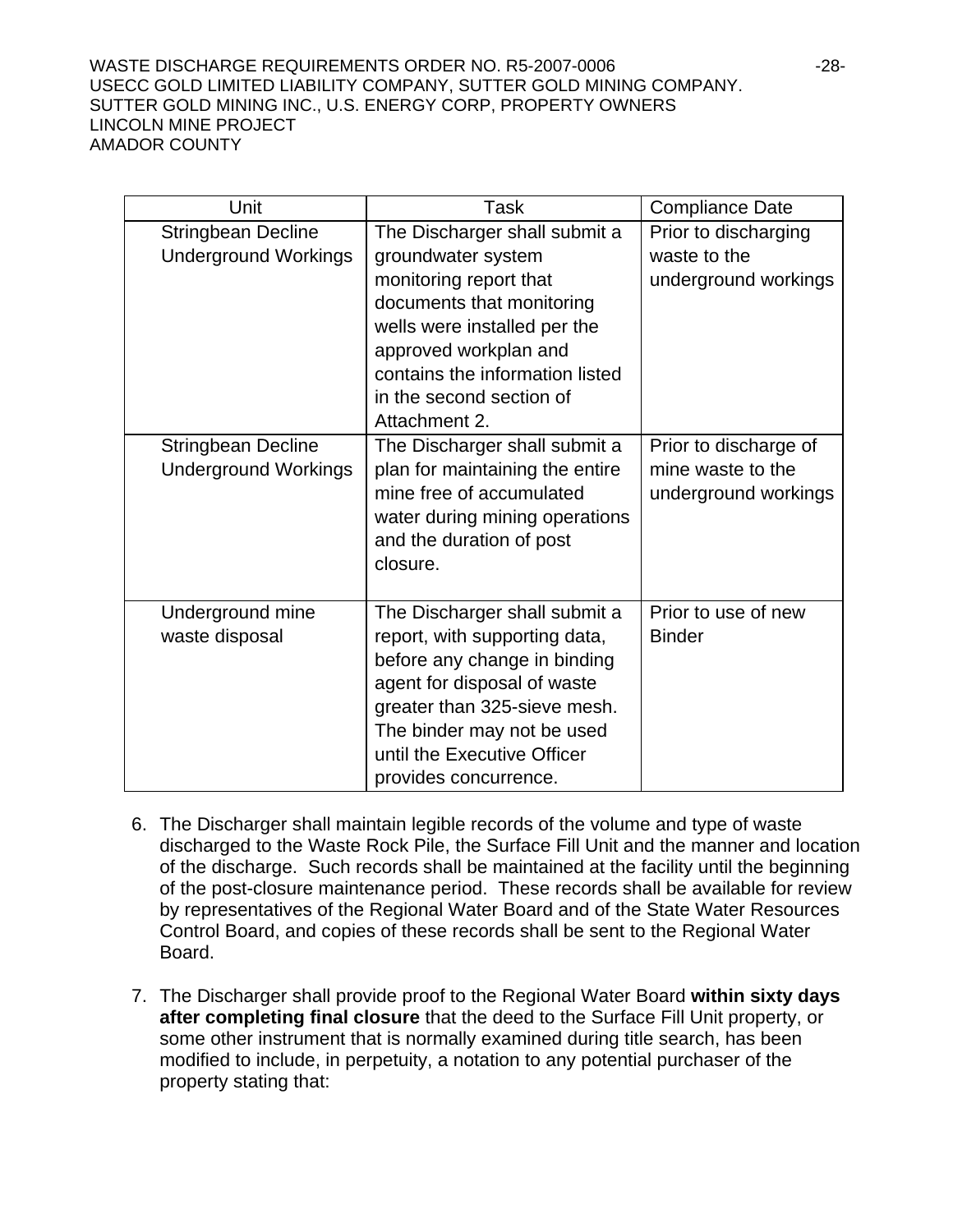- a. The parcel has been used for disposal of Group B solid mine wastes;
- b. Land use options for the parcel are restricted in accordance with the post-closure land uses set forth in the post-closure plan; and
- c. In the event that the Discharger defaults on carrying out either the post-closure maintenance plan or any corrective action needed to address a release, then the responsibility for carrying out such work falls to the property owner.
- 8. In the event of any change in control or ownership of the facility or land application areas, the Discharger must notify the succeeding owner or operator of the existence of this Order by letter, a copy of which shall be immediately forwarded to this office. To assume operation as Discharger under this Order, the succeeding owner or operator must apply in writing to the Executive Officer requesting transfer of the Order. The request must contain the requesting entity's full legal name, the state of incorporation if a corporation, the name and address and telephone number of the persons responsible for contact with the Regional Water Board, and a statement. The statement shall comply with the signatory paragraph of the Standard Provisions and state that the new owner or operator assumes full responsibility for compliance with this Order. Failure to submit the request shall be considered a discharge without requirements, a violation of the California Water Code. Transfer shall be approved or disapproved by the Executive.
- 9. For the purpose of resolving any disputes arising from or related to the California Water Code, any regulations promulgated thereunder, these WDRs, or any other orders governing this site, the Discharger, its parents and subsidiaries, and their respective past, present, and future officers, directors, employees, agents, shareholders, predecessors, successors, assigns, and affiliated entities, consent to jurisdiction of the Courts of the State of California.
- 10. The Regional Water Board will review this Order periodically and may revise requirements when necessary.

I, Pamela C. Creedon, Executive Officer, do hereby certify the foregoing is a full, true and correct copy of an Order adopted by the California Regional Water Quality Control Board, Central Valley Region on 25 January 2007.

\_\_\_\_\_\_\_\_\_\_\_\_\_\_\_\_\_\_\_\_\_\_\_\_\_\_\_\_\_\_\_\_\_\_\_\_

HFH/VJI/WSW: 26 January 2007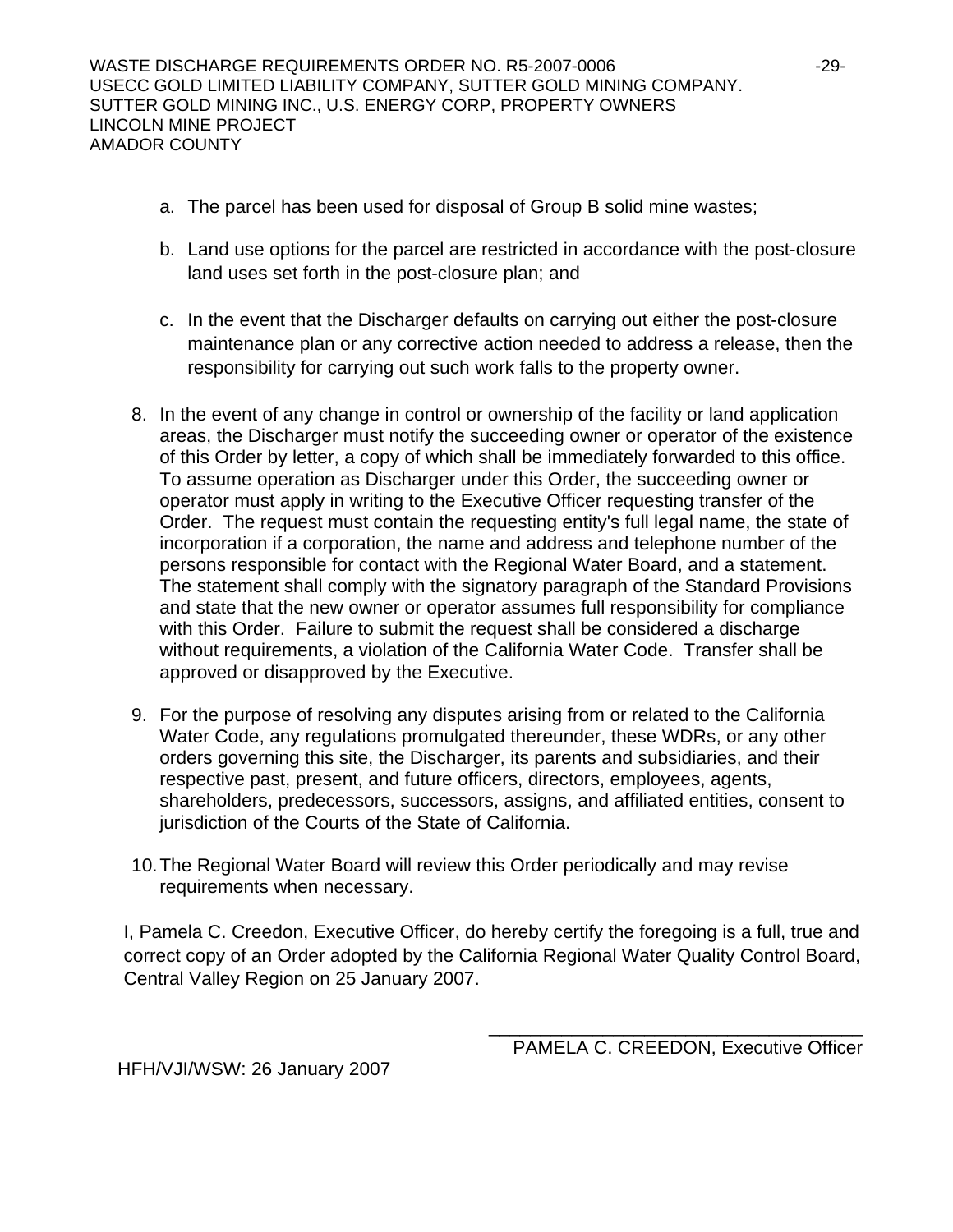## CALIFORNIA REGIONAL WATER QUALITY CONTROL BOARD CENTRAL VALLEY REGION

#### MONITORING AND REPORTING PROGRAM NO. R5-2007-0006

FOR USECC GOLD LIMITED LIABILITY COMPANY SUTTER GOLD MINING COMPANY SUTTER GOLD MINING INC. US ENERGY CORP, PROPERTY OWNERS FOR LINCOLN MINE PROJECT CONSTRUCTION OF WASTE PILES AND EXPANDED MINING OPERATIONS AMADOR COUNTY

Pursuant to Section 13267 of the California Water Code, the Discharger shall comply with this Monitoring and Reporting Program, and with the companion Standard Provisions and Reporting Requirements, as ordered by Waste Discharge Requirements Order No. R5-2007-0006. Failure to comply with this Program, or with the Standard Provisions and Reporting Requirements dated September 2003, constitutes noncompliance with the WDRs and with the Water Code, which can result in the imposition of civil monetary liability. The Discharger shall not implement any changes to this MRP unless a revised MRP is issued by the Executive Officer.

## **A. REPORTING**

The Discharger shall report monitoring data and information as required in this Monitoring and Reporting Program and as required in the Standard Provisions and Reporting Requirements. Reports which do not comply with the required format will be **REJECTED** and the Discharger shall be deemed to be in noncompliance with the WDRs. In reporting the monitoring data required by this program, the Discharger shall arrange the data in tabular form so that the date, the constituents, the concentrations, and the units are readily discernible. The data shall be summarized in such a manner so as to illustrate clearly the compliance with waste discharge requirements or the lack thereof. Historical and current monitoring data shall be graphed at least once annually. Graphs for the same constituent shall be plotted at the same scale to facilitate visual comparison of monitoring data. A short discussion of the monitoring results, including notations of any water quality violations shall precede the tabular summaries. Data shall also be submitted in a digital format acceptable to the Executive Officer

Method detection limits and practical quantitation limits shall be reported. All peaks shall be reported, including those which cannot be quantified and/or specifically identified. Field and laboratory tests shall be reported in the quarterly monitoring reports. The results of any monitoring done more frequently than required at the locations specified herein shall be reported to the Board.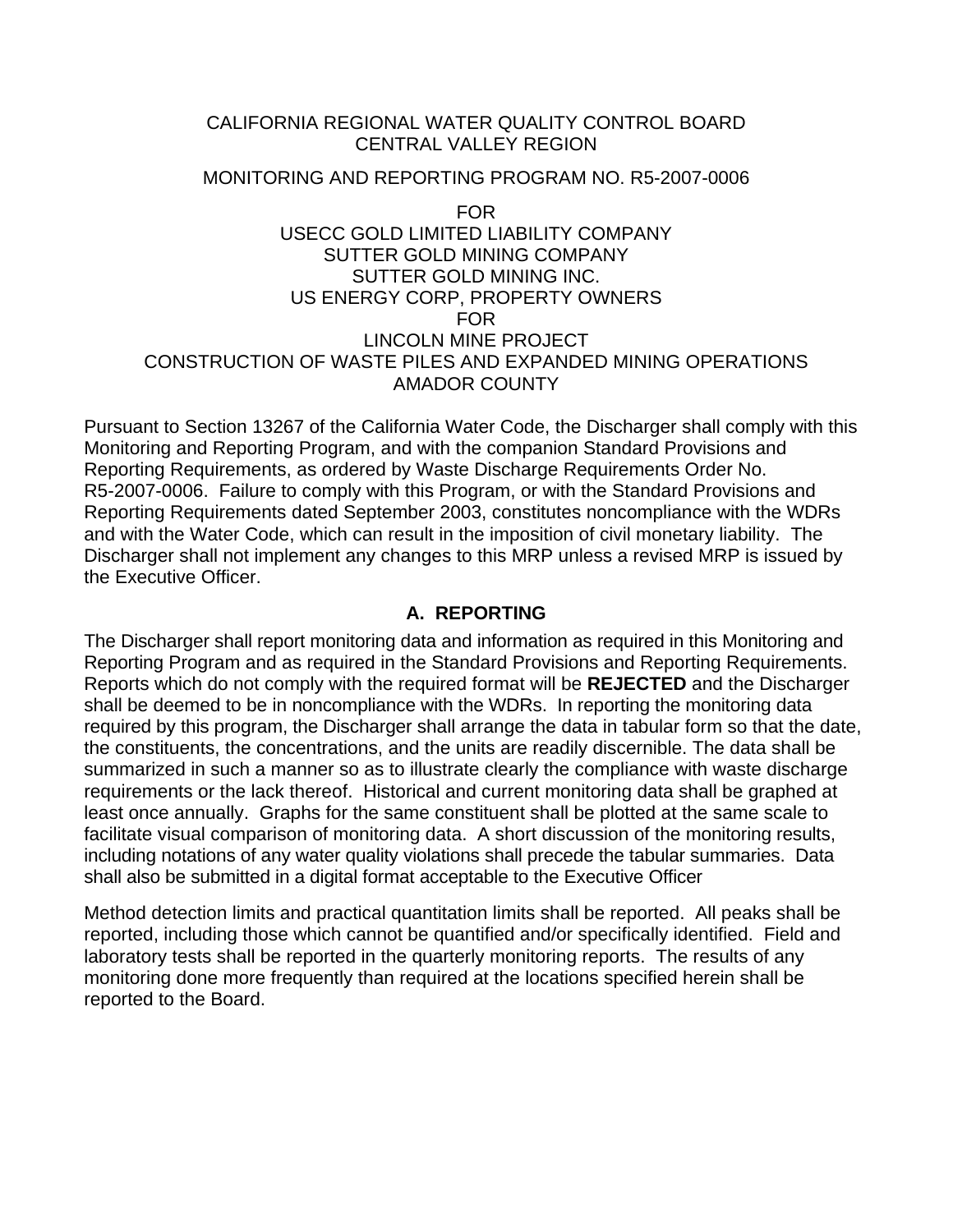## **B. REQUIRED MONITORING REPORTS AND SUBMITTAL DATES**

## **1. Quarterly Groundwater, Vadose Zone, and Leachate Monitoring Reports**

All Quarterly monitoring reports shall include all water quality data and observation collected during the reporting period and submitted per the **Reporting Due Dates** in Section B.6. of this Monitoring and Reporting Program. At a minimum the sampling and data collection required in Section D of this Monitoring and Reporting Program, as well as that required in the Standard Provisions and Reporting Requirements (2003) and the Waste Discharge Requirements shall be reported.

## **2. Annual Monitoring Summary Report**

The Discharger shall submit an Annual Monitoring Summary Report to the Board covering the previous monitoring year. The annual report shall contain the information specified in Standard Provisions and Reporting Requirements (2003), Section VIII.B. "*Reports to be Filed with the Board*."

## **3. Facility Monitoring Report**

Annually, prior to the anticipated rainy season, but no later than **30 September**, the Discharger shall conduct an inspection of the facility. The inspection shall assess damage to the drainage control system, groundwater monitoring equipment (including wells, etc.), and shall include the Standard Observations contained in Section XII.S of the Standard Provisions and Reporting Requirements (2003).

## **4. Response to a Release**

If the Discharger determines that there is significant statistical evidence of a release (i.e. the initial statistical comparison or non-statistical comparison indicates, for any Constituent of Concern or Monitoring Parameter, that a release is tentatively identified), the Discharger shall **immediately** notify the Board verbally as to the Monitoring Point(s) and constituent(s) or parameter(s) involved, shall provide written notification by certified mail within **seven days** of such determination and shall implement the Response to Release section of the Standard Provisions and Reporting Requirements (2003).

## **5. Water Quality Protection Standard Report**

Any proposed changes in a statistical method or concentration limits for a constituent of concern or monitoring parameter a Water Quality Protection Standard Report shall be submitted and include the information required in Section C.1 of this Monitoring Reporting Program. Any changes to Water Quality Protection Standards shall be approved by the Executive Officer in a Revised Monitoring and Reporting Program.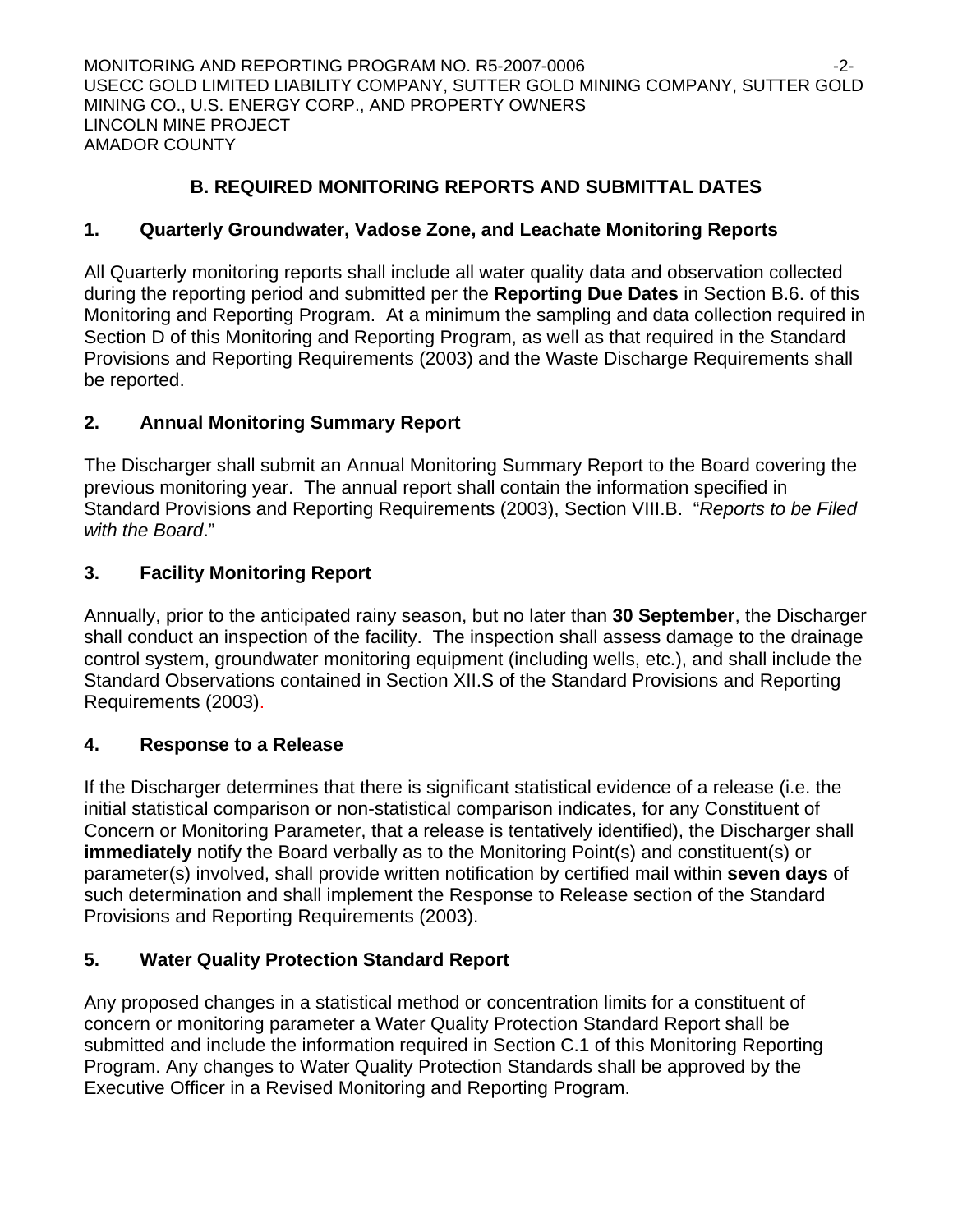## **6. Submittal Dates**

| <b>Reporting Type</b> | <b>Sampling Frequency</b><br>and Data Reported | <b>Reporting Period</b>                                                                            | <b>Report Date Due</b>                          |
|-----------------------|------------------------------------------------|----------------------------------------------------------------------------------------------------|-------------------------------------------------|
| Quarterly             | Daily, Weekly,<br><b>Monthly and Quarterly</b> | 1 January – 31 March<br>1 April – 30 June<br>1 July $-30$ September<br>1 October $-31$<br>December | 30 April<br>31 July<br>31 October<br>31 January |

| <b>Annual Monitoring Summary Report</b>         | 31 January         |
|-------------------------------------------------|--------------------|
| <b>Facility Monitoring Report</b>               | <b>15 November</b> |
| <b>Response to a Release</b>                    | as necessary       |
| <b>Water Quality Protection Standard Report</b> | as necessary       |

## **C. WATER QUALITY PROTECTION STANDARD AND COMPLIANCE PERIOD**

## **1. Water Quality Protection Standard Report**

For Surface Fill Unit and Stringbean Decline, the Water Quality Protection Standard shall consist of all constituents of concern, the concentration limit for each constituent of concern, the point of compliance, and all water quality monitoring points.

The Water Quality Protection Standard for naturally occurring waste constituents consists of the constituents of concern, the concentration limits, and the point of compliance and all monitoring points. The Executive Officer shall review and approve the Water Quality Protection Standard, or any modification thereto, for each monitored medium.

The report shall:

- a. Identify **all distinct bodies of surface and groundwater** that could be affected in the event of a release from a Unit or portion of a Unit. This list shall include at least the uppermost aquifer and any permanent or ephemeral zones of perched groundwater underlying the facility.
- b. Include a map showing the monitoring points and background monitoring points for the surface water monitoring program, groundwater monitoring program, and the unsaturated zone monitoring program. The map shall include the point of compliance in accordance with §20405 of Title 27.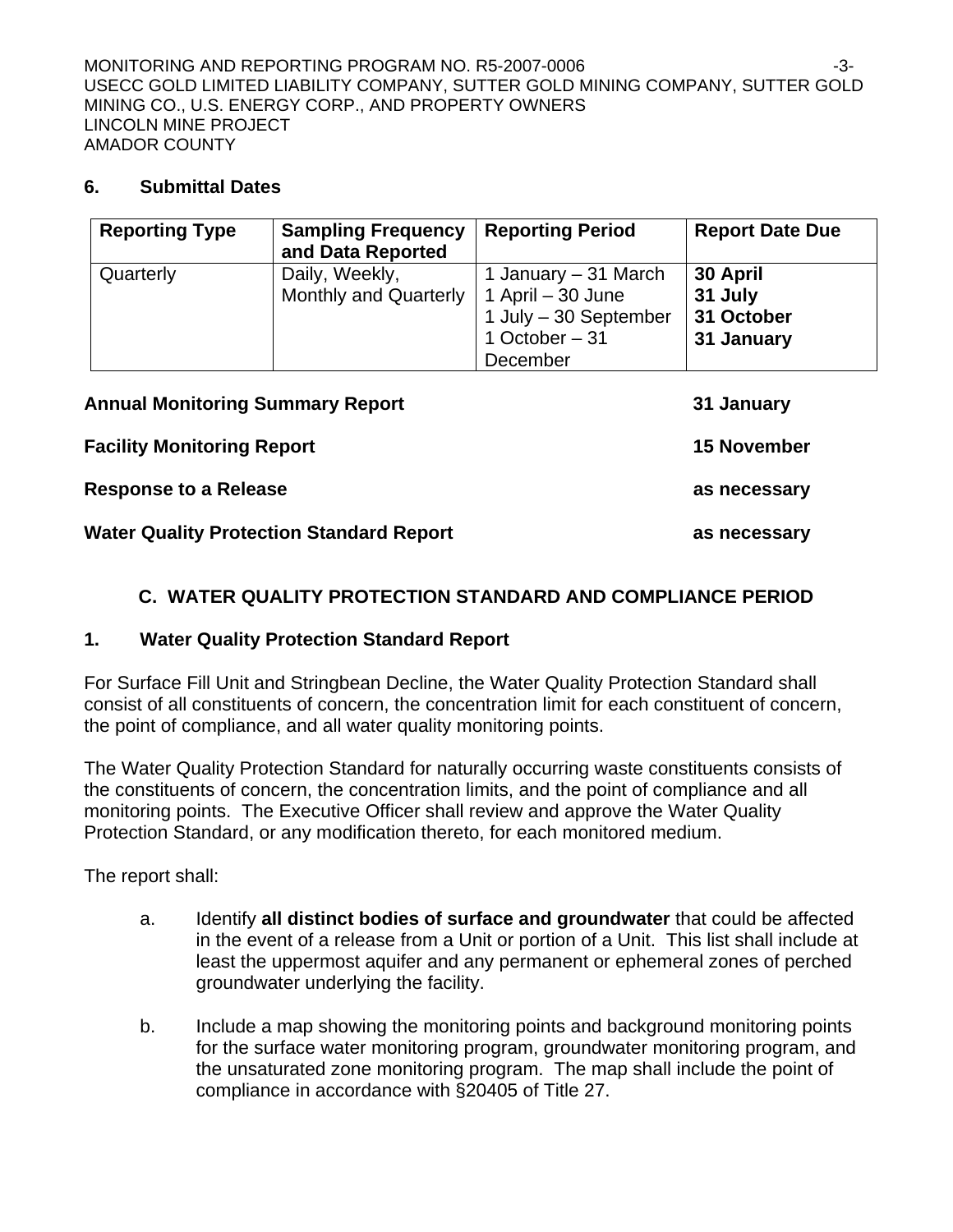MONITORING AND REPORTING PROGRAM NO. R5-2007-0006 USECC GOLD LIMITED LIABILITY COMPANY, SUTTER GOLD MINING COMPANY, SUTTER GOLD MINING CO., U.S. ENERGY CORP., AND PROPERTY OWNERS LINCOLN MINE PROJECT AMADOR COUNTY

c. Evaluate the perennial direction(s) of groundwater movement within the uppermost groundwater zone(s).

 If subsequent sampling of the background monitoring point(s) indicates significant water quality changes due to either seasonal fluctuations or other reasons unrelated to waste management activities at the site, the Discharger may request modification of the Water Quality Protection Standard.

## **2. Constituents of Concern**

 The constituents of concern include all the waste constituents, their reaction products, and hazardous constituents that are reasonably expected to be in or derived from waste contained in the Unit. The constituents of concern for all Units at the facility are those listed in Tables 3 through 4 for the specified monitored medium.

#### **Monitoring Parameters**

 Monitoring parameters are constituents of concern that are the waste constituents, reaction products, hazardous constituents, and physical parameters that provide a reliable indication of a release from a Unit. The monitoring parameters for all Units are those listed in Tables 3 through 4 for the specified monitored medium.

## **3. Concentration Limits**

 For a naturally occurring constituent of concern, the concentration limit for each constituent of concern shall be determined as follows:

- a. By calculation in accordance with a statistical method pursuant to §20415 of Title 27; or
- b. By an alternate statistical method acceptable to the Executive Officer in accordance with §20415 of Title 27.

## **4. Point of Compliance**

 The point of compliance for the water standard at each Unit is a vertical surface located at the hydraulically downgradient limit of the Unit that extends through the uppermost aquifer underlying the Unit.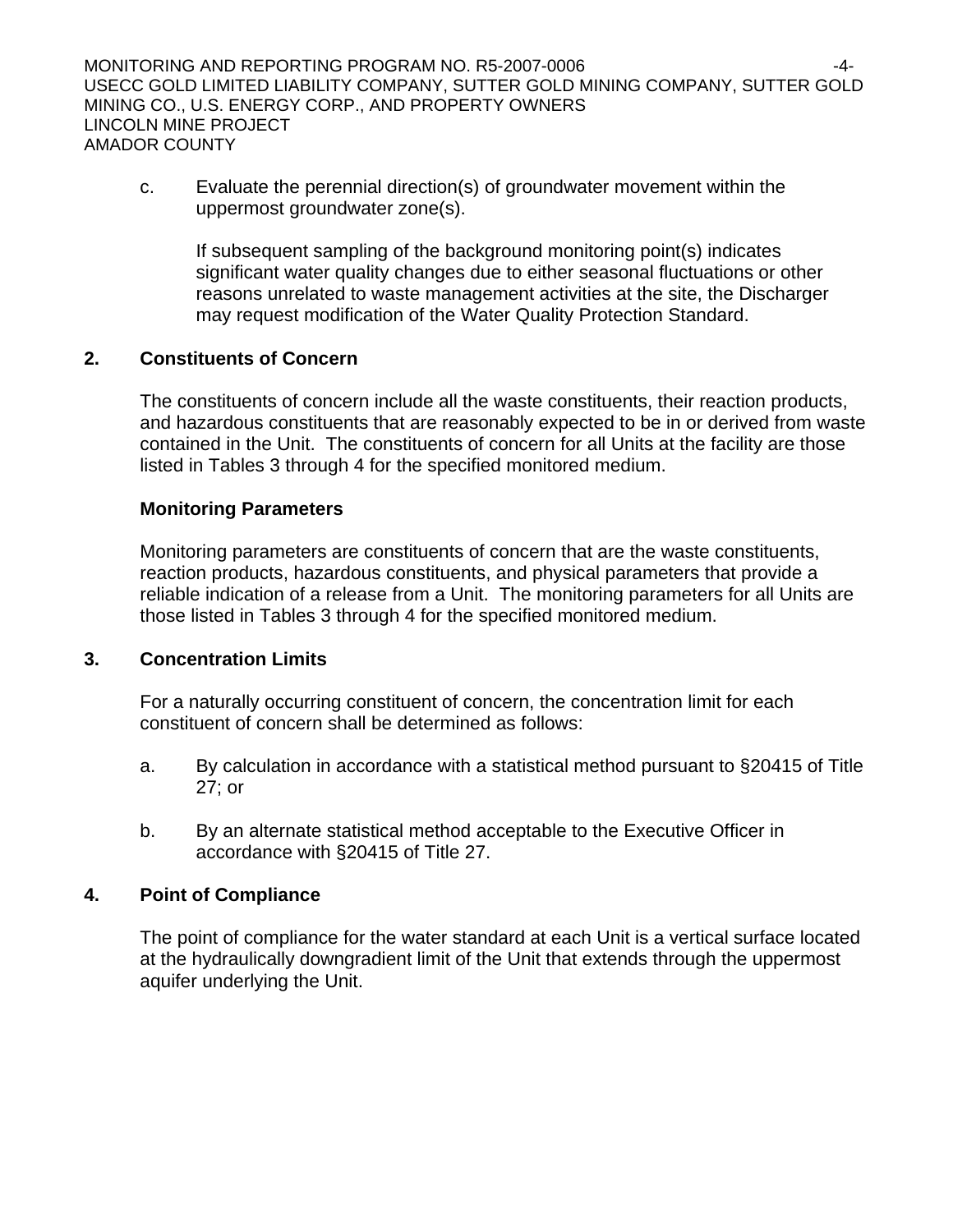MONITORING AND REPORTING PROGRAM NO. R5-2007-0006 -5- USECC GOLD LIMITED LIABILITY COMPANY, SUTTER GOLD MINING COMPANY, SUTTER GOLD MINING CO., U.S. ENERGY CORP., AND PROPERTY OWNERS LINCOLN MINE PROJECT AMADOR COUNTY

## **D. MONITORING**

The Discharger shall comply with the monitoring program provisions of Title 27 for groundwater, surface water, and the unsaturated zone, in accordance with Monitoring Specifications in Standard Provisions and Reporting Requirements (2003). Detection monitoring for a new facility or a new Unit shall be installed, operational, and one year of monitoring data collected **prior to** the discharge of wastes. A minimum of 8 samples should be used to develop background concentrations for COCs. All monitoring shall be conducted in accordance with a Sample Collection and Analysis Plan, which includes quality assurance/quality control standards, that is acceptable to the Executive Officer.

All point of compliance monitoring wells established for the detection monitoring program shall constitute the monitoring points for the groundwater Water Quality Protection Standard. All detection monitoring program groundwater monitoring wells, unsaturated zone monitoring devices, leachate, and surface water monitoring points shall be sampled and analyzed for monitoring parameters and constituents of concern as indicated and listed in Tables 3 and 4.

Method detection limits and practical quantitation limits shall be reported. All peaks shall be reported, including those which cannot be quantified and/or specifically identified. Specific metals shall be analyzed in accordance with the methods listed in Table 1.

|               | <b>Table 1 - Specific Metals Analysis</b> |
|---------------|-------------------------------------------|
| Arsenic       | <b>USEPA Method 7062</b>                  |
| Barium        | USEPA Method 6010B                        |
| Cadmium       | <b>USEPA Method 7131A</b>                 |
| Chromium      | USEPA Method 6010B                        |
| Copper        | USEPA Method 6010B                        |
| Lead          | USEPA Method 7421                         |
| Mercury       | USEPA Method 7471A                        |
| <b>Nickel</b> | <b>USEPA Method 7521</b>                  |
| Selenium      | <b>USEPA Method 7742</b>                  |
| Thallium      | <b>USEPA Method 7841</b>                  |
| Vanadium      | USEPA Method 6010B                        |
| Zinc          | USEPA Method 6010B                        |
|               |                                           |

The Discharger may, with the approval of the Executive Officer, use alternative analytical test methods, including new USEPA approved methods, provided the methods have method detection limits equal to or lower than the analytical methods specified in this Monitoring and Reporting Program.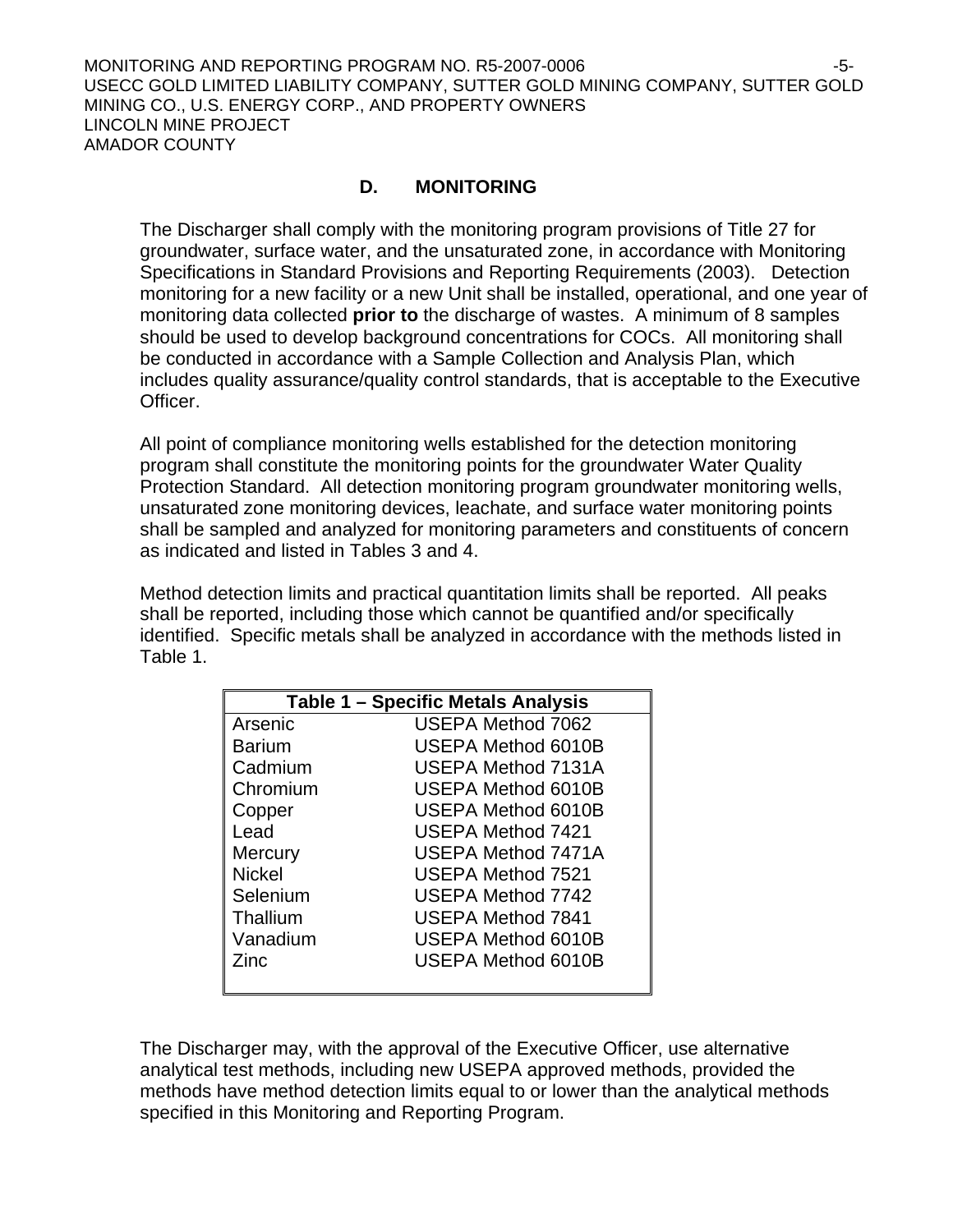MONITORING AND REPORTING PROGRAM NO. R5-2007-0006 -6- USECC GOLD LIMITED LIABILITY COMPANY, SUTTER GOLD MINING COMPANY, SUTTER GOLD MINING CO., U.S. ENERGY CORP., AND PROPERTY OWNERS LINCOLN MINE PROJECT AMADOR COUNTY

## **1. Waste Discharge Monitoring**

The Discharger shall monitor all wastes discharged to the Surface Fill Unit on a monthly basis and report the results in the quarterly Detection Monitoring Reports:

| <b>Table 2 - Waste Discharge Monitoring</b> |              |           |  |
|---------------------------------------------|--------------|-----------|--|
| ∥ Parameters                                | Units        | Frequency |  |
| Quantity Discharged                         | tons         | Monthly   |  |
| Remaining Capacity                          | acre-feet    | Monthly   |  |
| Minimum Freeboard                           | Ft. & Tenths | Monthly   |  |

## **2. Groundwater**

 $\blacksquare$ 

The Discharger shall operate and maintain a groundwater monitoring system that complies with the applicable provisions of §20415 of Title 27 in accordance with a Monitoring Program approved by the Executive Officer. The Discharger shall collect, preserve, and transport groundwater samples in accordance with the approved Sample Collection and Analysis Plan.

The Discharger shall determine the groundwater flow rate and direction in the uppermost aquifer and in any zones of perched water and in any additional zone of saturation monitored pursuant to this Monitoring and Reporting Program, and report the results semiannually, including the times of highest and lowest elevations of the water levels in the wells.

Hydrographs of each well shall be submitted showing the elevation of groundwater with respect to the elevations of the top and bottom of the screened interval and the elevation of the pump intake. Hydrographs of each well shall be prepared quarterly and submitted annually.

Groundwater samples shall be collected from the point-of-compliance wells, background wells, and any additional wells added as part of the approved groundwater monitoring system. Samples shall be collected and analyzed for the monitoring parameters in accordance with the methods and frequency specified in Table 3.

The monitoring parameters shall also be evaluated each reporting period with regards to the cation/anion balance, and the results shall be graphically presented using a Piper graph, a Stiff diagram, or a Schueller plot.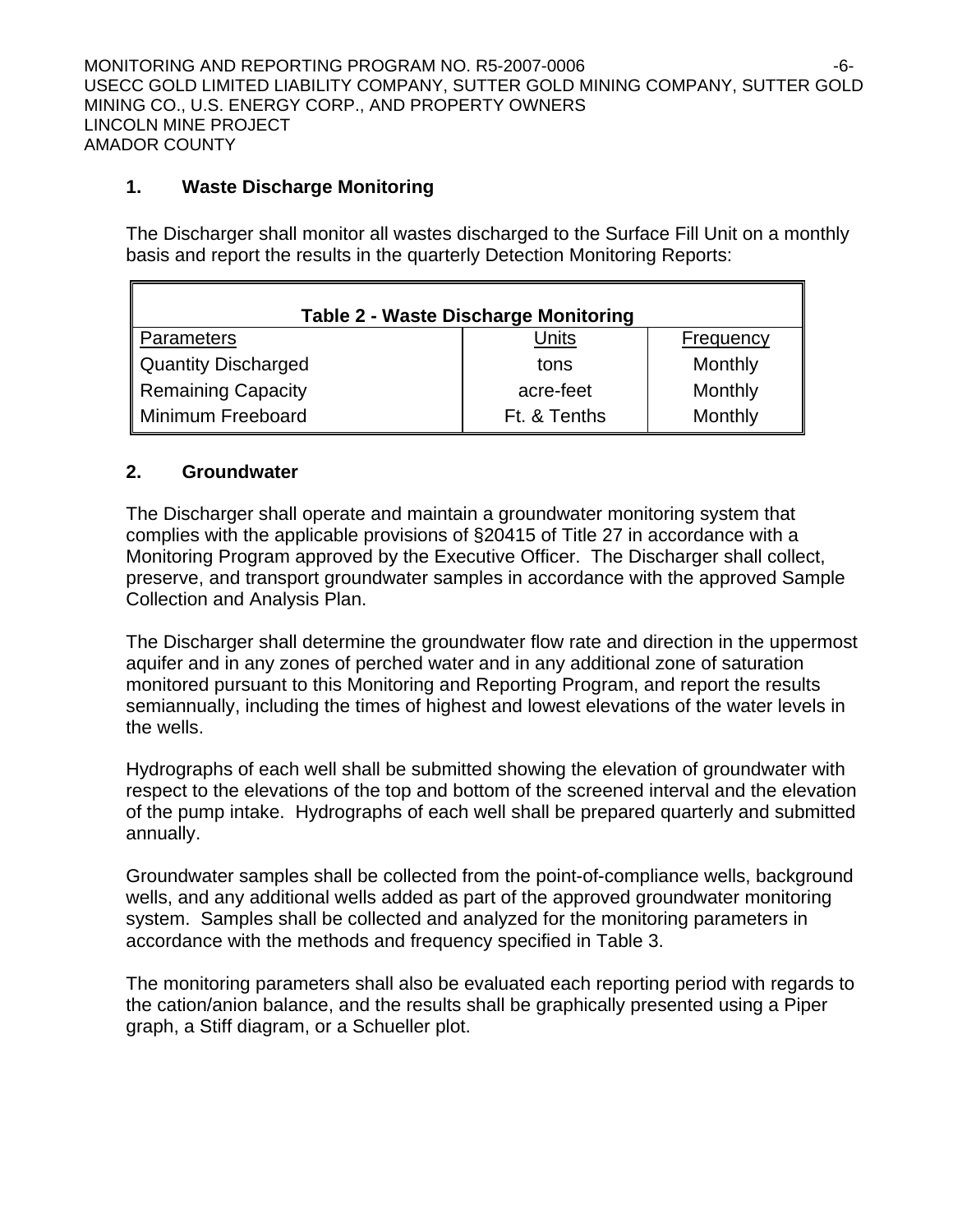#### MONITORING AND REPORTING PROGRAM NO. R5-2007-0006 **FILLION** 17-USECC GOLD LIMITED LIABILITY COMPANY, SUTTER GOLD MINING COMPANY, SUTTER GOLD MINING CO., U.S. ENERGY CORP., AND PROPERTY OWNERS LINCOLN MINE PROJECT AMADOR COUNTY

| <b>Table 3 - Groundwater Monitoring</b> |                    |                  |  |
|-----------------------------------------|--------------------|------------------|--|
| <b>Parameters</b>                       | <b>Units</b>       | <b>Frequency</b> |  |
| <b>Field Parameter</b>                  |                    |                  |  |
| <b>Groundwater Elevation</b>            | Ft., & hundredths, | Quarterly        |  |
| Temperature                             | <b>MSL</b>         | Quarterly        |  |
| <b>Specific Conductance</b>             | $^{\circ}C$        | Quarterly        |  |
| pH                                      | umhos/cm           | Quarterly        |  |
|                                         | pH number          |                  |  |
| <b>Monitoring Parameters</b>            |                    |                  |  |
| <b>Total Dissolved Solids</b>           | mg/L               | Quarterly        |  |
| <b>Total Alkalinity</b>                 | mg/L               | Quarterly        |  |
| <b>Total Hardness</b>                   | mg/L               | Quarterly        |  |
| <b>Bicarbonate</b>                      | $\mu$ g/L          | Quarterly        |  |
| Chloride                                | mg/L               | Quarterly        |  |
| Arsenic                                 | mg/L               | Quarterly        |  |
| Aluminum                                | mg/L               | Quarterly        |  |
| <b>Barium</b>                           | mg/L               | Quarterly        |  |
| Cadmium                                 | mg/L               | Quarterly        |  |
| Chromium                                | mg/L               | Quarterly        |  |
| Copper                                  | mg/L               | Quarterly        |  |
| Lead                                    | mg/L               | Quarterly        |  |
| Manganese                               | mg/L               | Quarterly        |  |
| Mercury                                 | mg/L               | Quarterly        |  |
| <b>Nickel</b>                           | mg/L               | Quarterly        |  |
| Vanadium                                | mg/L               | Quarterly        |  |
| Zinc                                    | mg/L               | Quarterly        |  |
| Selenium                                | mg/L               | Quarterly        |  |
| Thallium                                | mg/L               | Quarterly        |  |
| <b>Sulfate</b>                          | mg/L               | Quarterly        |  |
| Nitrate - Nitrogen                      | mg/L               | Quarterly        |  |
| Magnesium                               | mg/L               | Quarterly        |  |
| Calcium                                 | mg/L               | Quarterly        |  |
| Sodium                                  | mg/L               | Quarterly        |  |
| Perchlorate                             | mg/L               | Quarterly        |  |

## **3. Unsaturated Zone Monitoring**

r.

The Discharger shall operate and maintain an unsaturated zone detection monitoring system that complies with the applicable provisions of §20415 of Title 27 in accordance with a monitoring plan approved by the Executive Officer. The Discharger shall collect, preserve, and transport samples in accordance with the quality assurance/quality control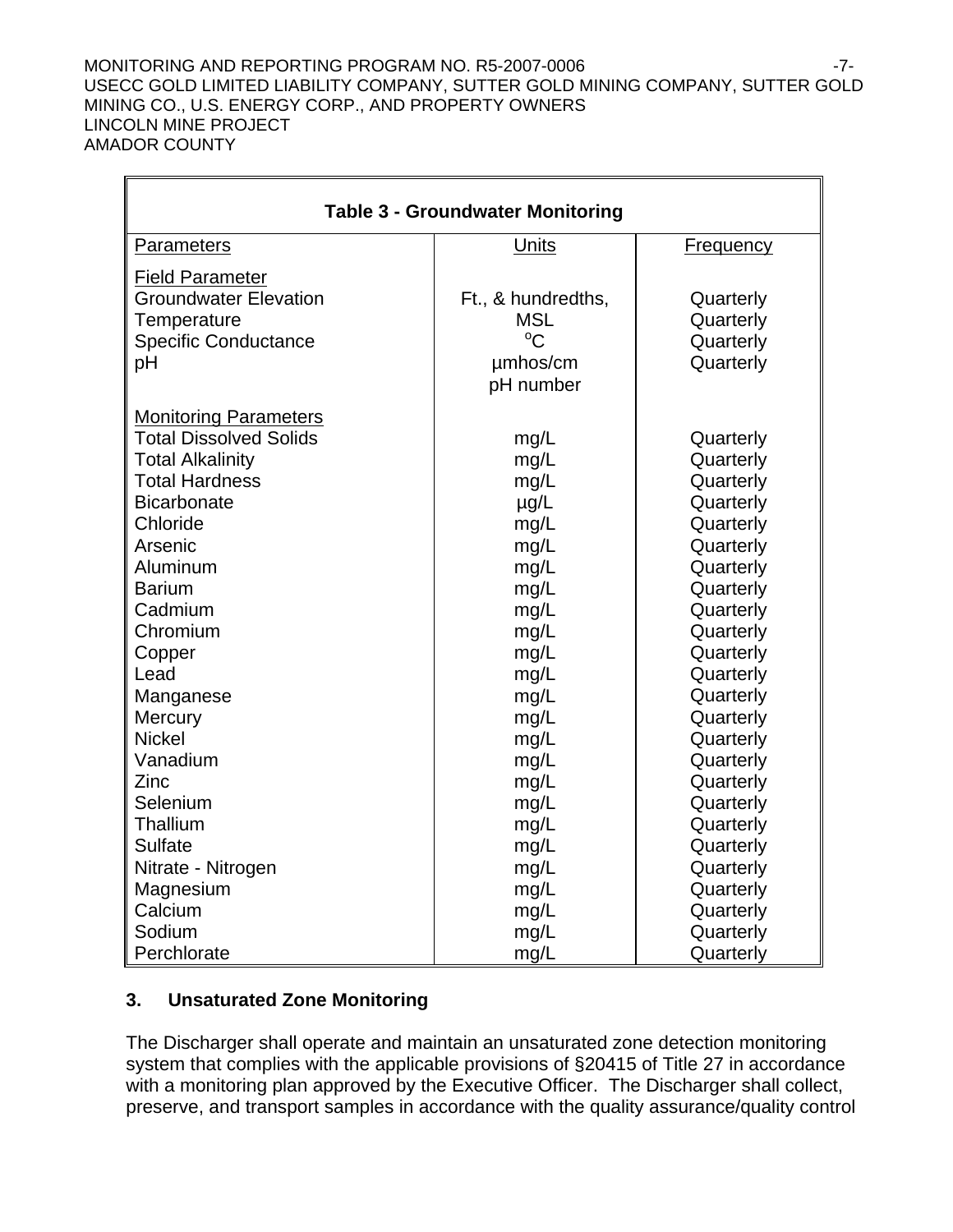MONITORING AND REPORTING PROGRAM NO. R5-2007-0006 **FOULD** 18-8-USECC GOLD LIMITED LIABILITY COMPANY, SUTTER GOLD MINING COMPANY, SUTTER GOLD MINING CO., U.S. ENERGY CORP., AND PROPERTY OWNERS LINCOLN MINE PROJECT AMADOR COUNTY

standards contained in the approved Sample Collection and Analysis Plan.

Unsaturated zone samples shall be collected from the monitoring devices and background monitoring devices of the approved unsaturated zone monitoring system. The collected samples shall be analyzed for the listed constituents in accordance with the methods and frequency specified in Table 4. All monitoring parameters shall be graphed so as to show historical trends at each monitoring point.

| Table 4- Leachate, Surface Water and Unsaturated Zone Monitoring |               |                  |
|------------------------------------------------------------------|---------------|------------------|
| Parameters                                                       | Units         | <b>Frequency</b> |
| <b>Field Parameter</b>                                           |               |                  |
| <b>Flow Rate</b>                                                 | gallons/month | Quarterly        |
| Temperature                                                      | $^{\circ}C$   | Quarterly        |
| <b>Specific Conductance</b>                                      | umhos/cm      | Quarterly        |
| pH                                                               | pH number     | Quarterly        |
| <b>Monitoring Parameters</b>                                     |               |                  |
| <b>Total Dissolved Solids</b>                                    | mg/L          | Quarterly        |
| <b>Total Alkalinity</b>                                          | mg/L          | Quarterly        |
| <b>Total Hardness</b>                                            | mg/L          | Quarterly        |
| <b>Bicarbonate</b>                                               | $\mu$ g/L     | Quarterly        |
| Chloride                                                         | mg/L          | Quarterly        |
| Arsenic*                                                         | mg/L          | Quarterly        |
| Aluminum                                                         | mg/L          | Quarterly        |
| Barium*                                                          | mg/L          | Quarterly        |
| Cadmium*                                                         | mg/L          | Quarterly        |
| Chromium*                                                        | mg/L          | Quarterly        |
| Copper*                                                          | mg/L          | Quarterly        |
| Lead*                                                            | mg/L          | Quarterly        |
| Manganese                                                        | mg/L          | Quarterly        |
| Mercury*                                                         | mg/L          | Quarterly        |
| Nickel*                                                          | mg/L          | Quarterly        |
| Vanadium*                                                        | mg/L          | Quarterly        |
| Zinc*                                                            | mg/L          | Quarterly        |
| Selenium*                                                        | mg/L          | Quarterly        |
| Thallium*                                                        | mg/L          | Quarterly        |
| <b>Sulfate</b>                                                   | mg/L          | Quarterly        |
| Nitrate - Nitrogen                                               | mg/L          | Quarterly        |
| Magnesium                                                        | mg/L          | Quarterly        |
| Calcium                                                          | mg/L          | Quarterly        |
| Sodium                                                           | mg/L          | Quarterly        |
| Perchlorate                                                      | mg/L          | Quarterly        |

\* - Use analysis referenced in Table 1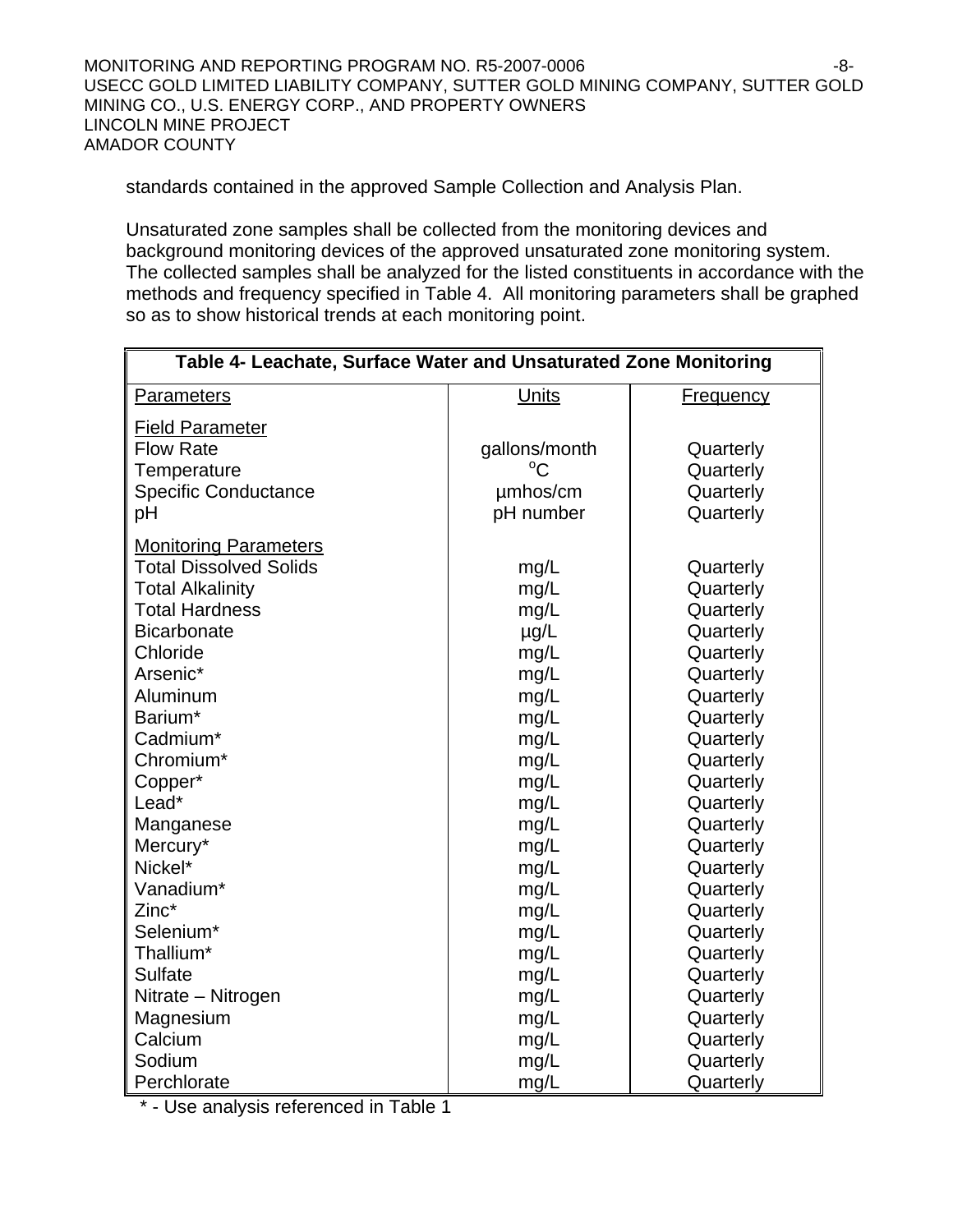MONITORING AND REPORTING PROGRAM NO. R5-2007-0006 -9- USECC GOLD LIMITED LIABILITY COMPANY, SUTTER GOLD MINING COMPANY, SUTTER GOLD MINING CO., U.S. ENERGY CORP., AND PROPERTY OWNERS LINCOLN MINE PROJECT AMADOR COUNTY

The lysimeters shall be checked monthly for liquid and monitoring shall also include the total volume of liquid removed from the system. Unsaturated zone monitoring reports shall be included with the corresponding semiannual groundwater monitoring and shall include an evaluation of potential impacts of the facility on the unsaturated zone and compliance with the Water Quality Protection Standard.

## **4. LCRS Monitoring**

The LCRS sump shall be inspected quarterly for leachate. Upon detection of leachate in a previously dry LCRS, the Discharger shall immediately collect a grab sample of the leachate and continue to collect grab samples of the leachate at the frequency listed in Table 4. The leachate samples shall be analyzed for the listed constituents in accordance with the methods specified in Table 4.

All LCRSs shall be tested annually to demonstrate operation in conformance with waste discharge requirements. The results of these tests shall be reported to the Board and shall include comparison with earlier tests made under comparable conditions.

## **5. Underground Workings – Stope Block Drain Sumps**

The Stope Block Drain Sumps and mine drains shall be inspected daily for leachate. When a stope block is being placed, a grab sample shall be taken at the beginning of the setting-up process and at the end and analyzed for monitoring parameters listed on Table 4. Otherwise, samples shall be collected in the underground mine drains and sumps and analyzed for the monitoring parameters in accordance with the methods and frequency specified in Table 4.

## **6. Surface Water Monitoring**

The Discharger shall install and operate a surface water detection monitoring system where appropriate that complies with the applicable provisions of §20415 of Title 27 and has been approved by the Executive Officer.

For all monitoring points and background monitoring points assigned to surface water detection monitoring, samples shall be collected and analyzed for the monitoring parameters in accordance with the methods and frequency specified in Table 4. All monitoring parameters shall be graphed so as to show historical trends at each sample location.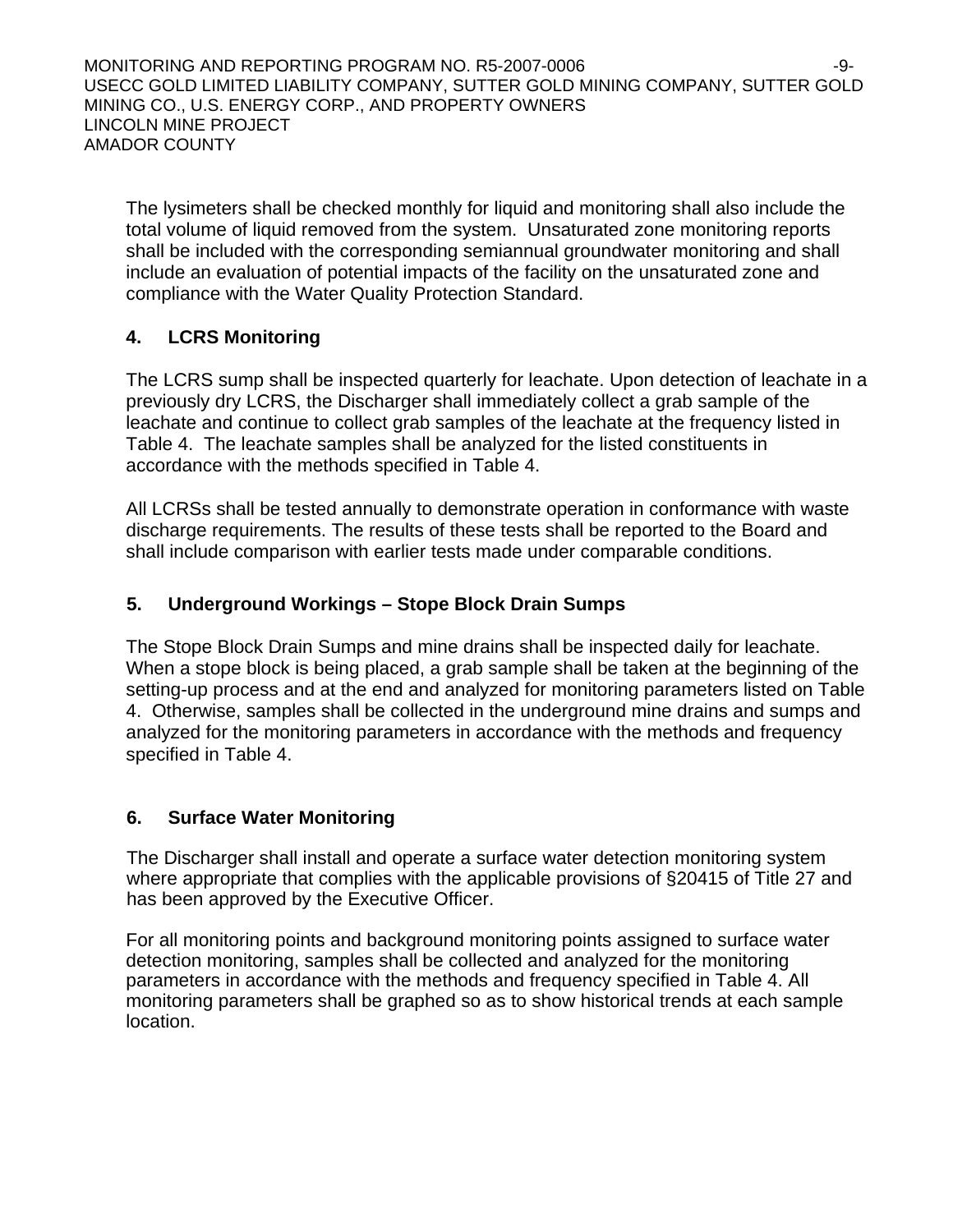MONITORING AND REPORTING PROGRAM NO. R5-2007-0006 -10- USECC GOLD LIMITED LIABILITY COMPANY, SUTTER GOLD MINING COMPANY, SUTTER GOLD MINING CO., U.S. ENERGY CORP., AND PROPERTY OWNERS LINCOLN MINE PROJECT AMADOR COUNTY

## **7. Facility Monitoring**

## **a. Facility Inspection**

Annually, prior to the anticipated rainy season, but no later than **30 September**, the Discharger shall conduct an inspection of the facility. The inspection shall assess damage to the drainage control system, groundwater monitoring equipment (including wells, etc.), and shall include the Standard Observations contained in section F.4.f. of Standard Provisions and Reporting Requirements. Any necessary construction, maintenance, or repairs shall be completed by **31 October**. By **15 November** of each year, the Discharger shall submit an annual report describing the results of the inspection and the repair measures implemented, including photographs of the problem and the repairs.

## **b. Storm Events**

The Discharger shall inspect all precipitation, diversion, and drainage facilities for damage **within 7 days** following *major storm events*. Necessary repairs shall be completed **within 30 days** of the inspection. The Discharger shall report any damage and subsequent repairs within 45 days of completion of the repairs, including photographs of the problem and the repairs.

The Discharger shall implement the above monitoring program on the effective date of this Order. The transmittal letter accompanying monitoring reports submitted under this Order shall, as required under the Standard Provisions (*Provision 5, General Requirements, REPORTING REQUIREMENTS*), contain a statement by the discharger, or the discharger's authorized agent, under penalty of perjury, that to the best of the signer's knowledge the report is true, accurate and complete.

Ordered by:

PAMELA C. CREEDON, Executive Officer

 25 January 2007 **Date Date Date**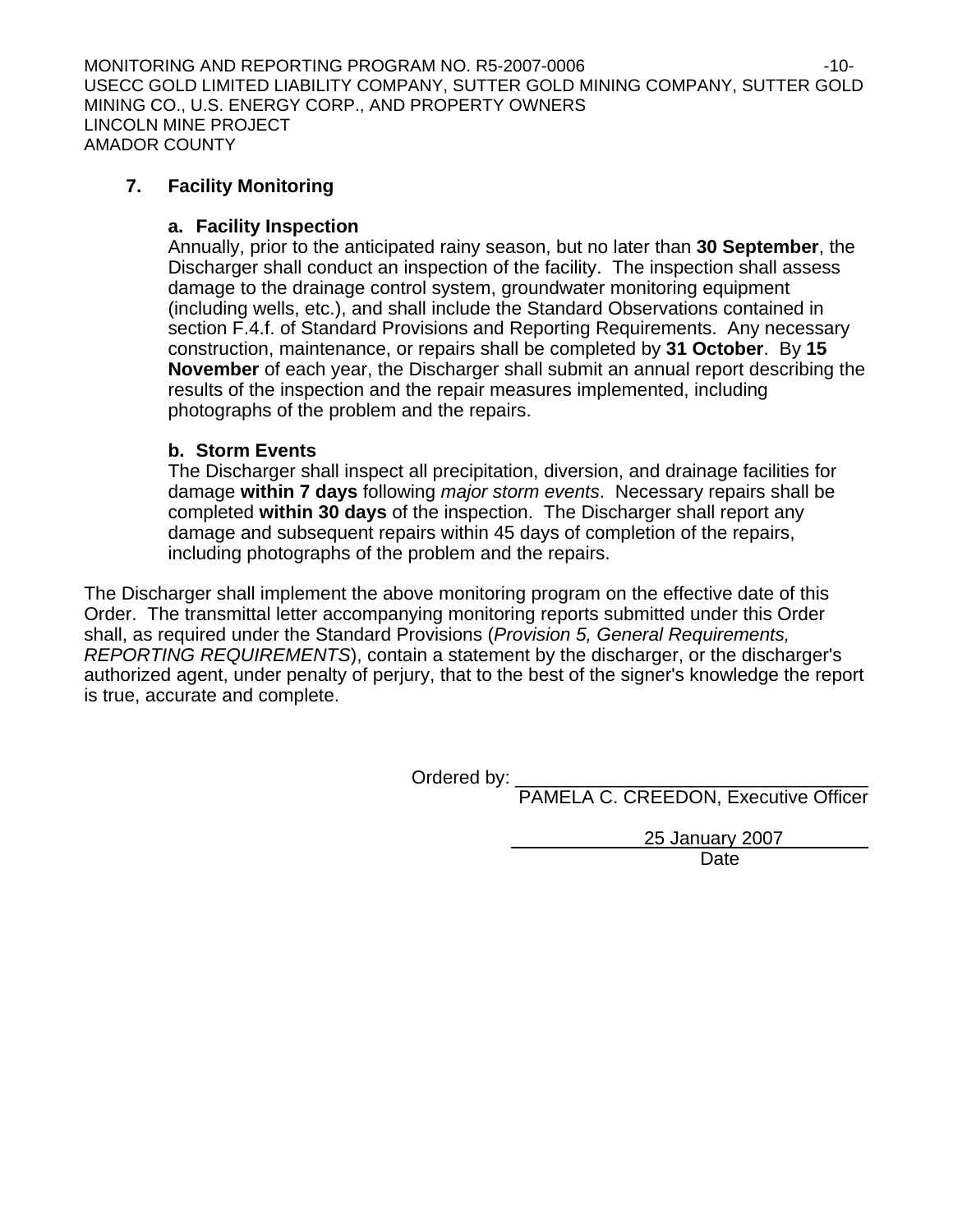#### INFORMATION SHEET

ORDER NO. R5-2007-0006 USECC GOLD LIMITED LIABILITY COMPANY, SUTTER GOLD MINING COMPANY, SUTTER GOLD MINING INC., US ENERGY CORP, AND PROPERTY OWNERS LINCOLN MINE PROJECT CONSTRUCTION OF WASTE PILES AND EXPANDED MINING OPERATIONS AMADOR COUNTY

On 3 October 2006, Sutter Gold Mining Company submitted a notice of change in property owners and requested that one of the previous owners be removed from Waste Discharge Requirements (WDRs) Order No.R5- 2005 0164. These WDRs remove the Littlefield Family as owner of Assessors Parcel 015-210-023 and show that the Sutter Gold Mining Company is the present owner. No other significant changes were made in revising these WDRs.

The mine is owned and operated by Sutter Gold Mining Company. The 574 acres of land which makes up the mine property are owned by USECC Gold Limited Liability Company and a number of other identities (listed in Finding No. 3). These land owners are jointly referred to as the "Property Owners." For purposes of this Order, USECC Gold Limited Liability Company, Sutter Gold Mining Company, Sutter Gold Mining Inc., U.S. Energy Corp., and the Property Owners are jointly referred to as "Discharger."

This proposed underground gold mine and processing facility will generate both liquid and solid waste streams that pose a threat to water quality. The underground mining will remove highly mineralized ore veins along with the surrounding host rock. Following the blasting, the newly fragmented waste rock and host rock with ore will be loaded into carts for transportation to two lined processing piles near the mill. The waste rock will be separated from the ore and placed on a lined waste pile. The host rock with ore will then be crushed and the high-grade ore will be concentrated for metals separation at another facility (outside the state of California). The remaining material will be separated based on size for two different disposal procedures. The finer mine waste material (less than 325 mesh) will be slurried and then conveyed through a pipeline to a seven-acre waste pile (surface fill unit) for discharge. The waste material greater than sand size (greater than 325 mesh) will be encapsulated in a 5% Portland cement slurry and placed in the underground workings as an engineered structural support in the excavation from which the ore has been extracted (stope).

The Sutter Gold property is within the western Mother Lode gold district of the Sierra Nevada Mountains. The local relief of the property is approximately 400 feet, which is an estimate of the change in elevation from above the proposed tailings pond to the lowest point beneath the mill area. The present mine workings consist of the Stringbean Alley Decline, a 2,850 foot long tunnel that is a 12 foot high by 15 foot wide tunnel with a 12% decline. From this decline, approximately 1,700 feet of tunnels branch out in which numerous exploration holes have been drilled.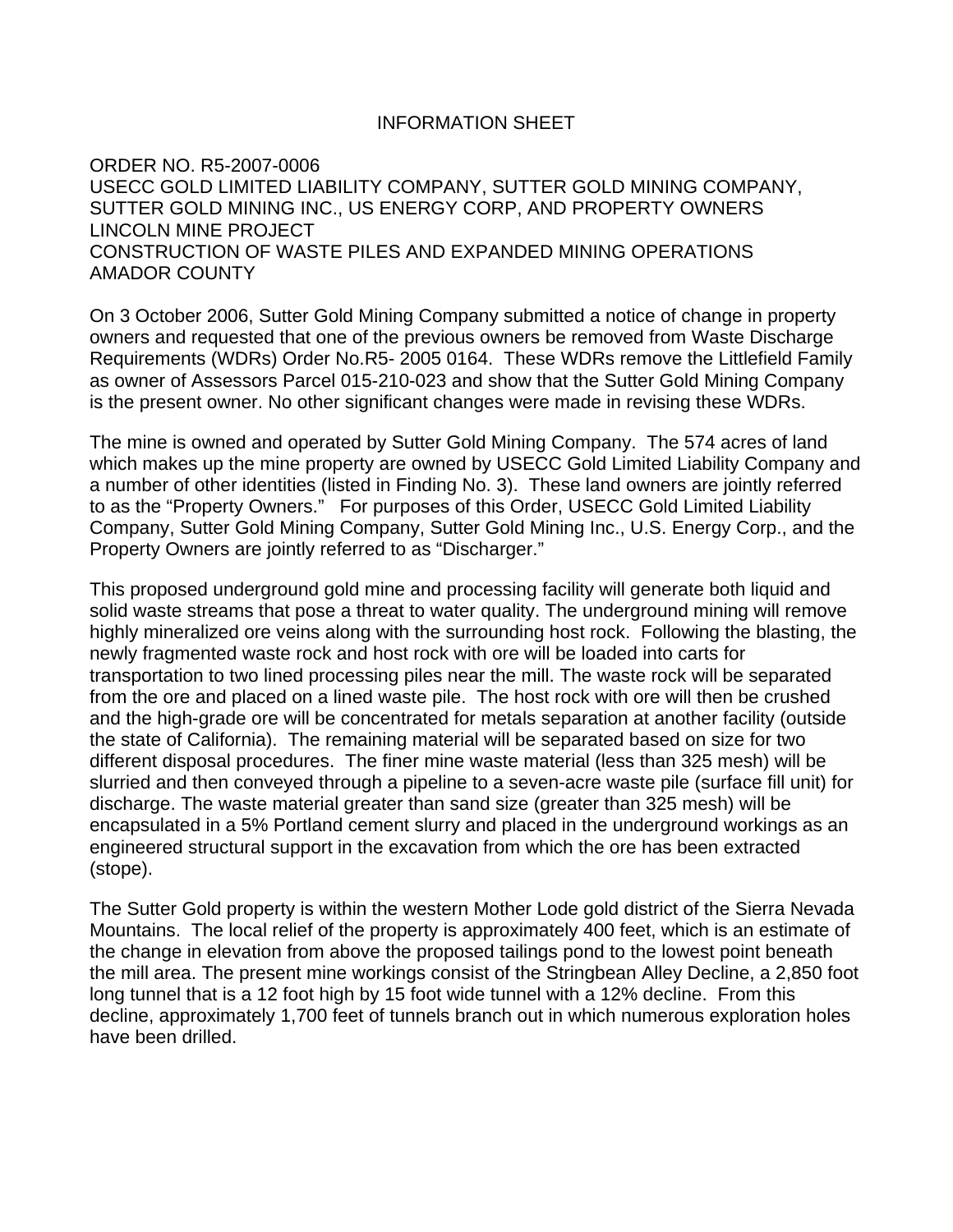ORDER NO. R5-2007-0006 - 2 - INFORMATION SHEET USECC GOLD LIMITED LIABILITY COMPANY, SUTTER GOLD MINING COMPANY, SUTTER GOLD MINING INC., US ENERGY, AND PROPERTY OWNERS LINCOLN MINE PROJECT AMADOR COUNTY

## **Waste Characterization**

The country rock, which is mine waste rock, is classified as a Group B mining waste. This material will be placed on a Title 27-engineered lined waste pile. The two other waste streams (less than 325 mesh and greater than 325 mesh) are also considered mining waste rock after the high-grade ore is removed. This waste material is none acid generating. However, gold deposits in the 'California Mother Lode' are associated with sulfide ore bodies containing elevated metals such as arsenic, nickel, and selenium. Dewatering of mines, and bringing ore and wall rock to the surface, exposes (a) the underground workings, (b) the surrounding rock formations, and (c) the mined material to oxygen. This causes the sulfide minerals to oxidize, making their associated metals soluble and producing salts such as sulfate. These metals and salts are then available to dissolve into water posing a significant threat to groundwater and surface water quality. Because of the time it takes for sulfide minerals to oxidize and the extended water contact time at the mine, the standard analyses completed as part of the RWD do not accurately represent the threat to water quality. However, based on the February 1999 U.S. EPA document *"Characterization of Mine Leachate and the Development of a Ground-Water Monitoring Strategy for Mine Sites,"* and on impacts seen at other mines in the Mother Lode, the mining and mine waste at this site could or will produce nonhazardous soluble pollutants at concentrations which exceed water quality objectives. Therefore, both waste streams are Group B mining waste. Group B mining waste, as defined in Title 27, is "mining wastes that consist of or contain nonhazardous soluble pollutants of concentrations which exceed water quality objectives for, or could cause, degradation of waters of the state".

## **Group B Mining Units**

The country rock will be placed onto an engineered liner that complies with Title 27. This design of this unit is equivalent to the prescriptive standard described in Chapter 7 of Title 27. The design of the waste pile consists of, from the top down:

- a. 12-inches of poorly graded gravel, or equivalent with 4-inch schedule 80 perforated drainpipes wrapped in a single layer geo-fabric as a leachate collection and recovery system.
- b. 12-inches of clay at a relative compaction of 90 percent, or equivalent with a minimum hydraulic conductivity of  $1x10<sup>-7</sup>$  cm/sec.
- c. 12-inches of poorly graded gravel, or equivalent with 2-inch schedule 80 perforated drainpipes wrapped in a single layer geo-fabric as a leachate collection and recovery system.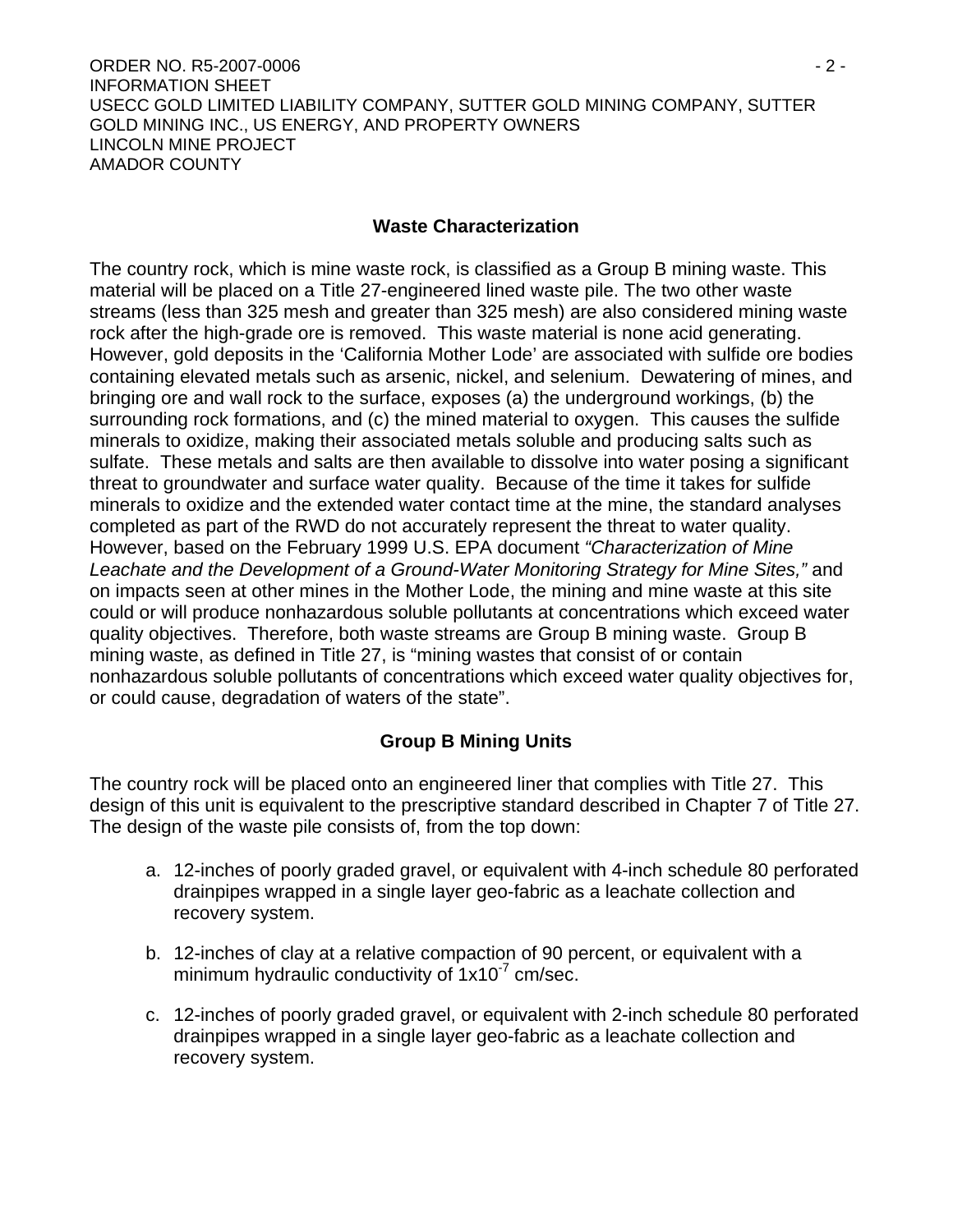d. An engineered compacted subgrade having all slopes rolled with a smooth drum compactor to eliminate soft spots and protruding rocks.

All leachate derived from the waste rock pile will be drained and captured in a HDPE single lined detention basin. Once captured, the water will be immediately returned to the mill for use in the ore extraction process.

The less than 325 mesh mining waste is being placed as slurry into a Group B mining waste pile unit (surface fill unit). This design of this unit is equivalent to the prescriptive standard described in Chapter 7 of Title 27. The design of the surface fill unit consists of, from the top down:

- a. A blanket leachate collection and removal system, designed constructed and operated in compliance with Title 27 Subsection 20340;
- b. A geomembrane liner;
- c. A geosynthetic clay liner;
- d. A nonwoven geotextile; and
- e. An engineered compacted subgrade having all slopes rolled with a smooth drum compactor to eliminate soft spots and protruding rocks prior to installation of the nonwoven geotextile.

For the greater than 325 mesh mining waste, the Discharger has proposed an engineered alternative to the prescriptive liner requirement of Title 27 Group B containment. The Discharger will encapsulate the material in a 5% concrete slurry and place it in the underground workings as an engineered structural support in the stopes. The dimensions of each encapsulated block will be approximately 200' long, 9' in height and 4' to 10' wide. The actual size of each structural block will be dependent of the size of the mineralized zone. These blocks will be stacked on top of each other as a support column. A geonet drainage layer will be placed between the blocks to allow for drainage. Any standing water will be removed and returned to the mill as process water or discharged to land under Waste Discharge Requirements Order No. 99-035 (or subsequent Order). The addition of 5% concrete slurry to the waste will prevent any significant water flow through the waste and affords equivalent protection against water quality impairment to the prescriptive standard.

## **Other Issues**

## **Dewatering the Underground Mine Workings**

During mining activities, the groundwater table will be lowered through pumping. This activity will allow the wall rock and the ore zone to react with oxygen, forming oxides. This is typical of acid mine drainage reactions. However, the wall rock in this area has carbonate minerals,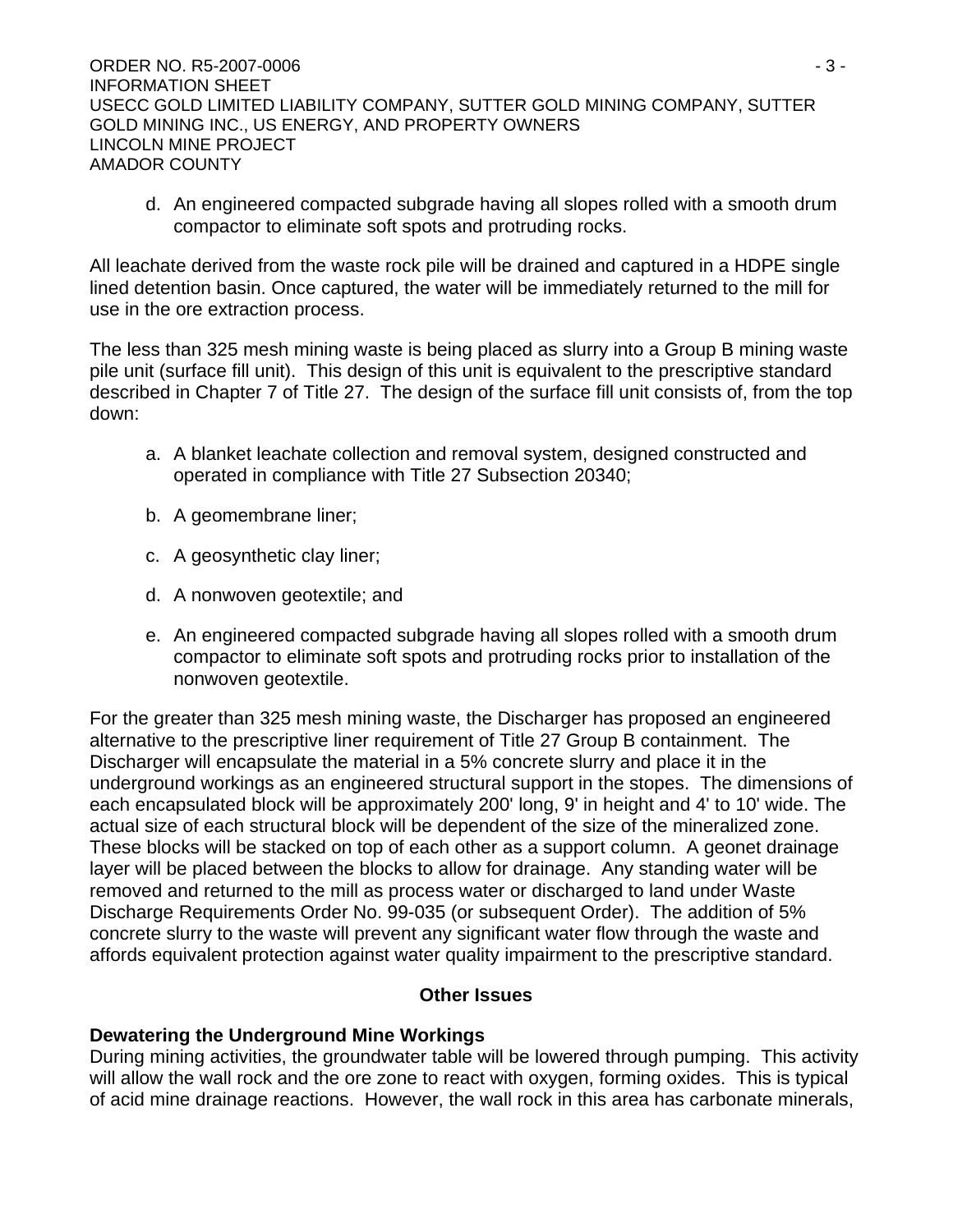ORDER NO. R5-2007-0006 - 4 - INFORMATION SHEET USECC GOLD LIMITED LIABILITY COMPANY, SUTTER GOLD MINING COMPANY, SUTTER GOLD MINING INC., US ENERGY, AND PROPERTY OWNERS LINCOLN MINE PROJECT AMADOR COUNTY

which buffer the low pH generation. If groundwater is allowed to rise back up after mining ceases, the groundwater will come into contact with the oxidized wall rock and ore zone and will dissolve these oxides. This will cause an increase in salts and metals (such as sulfate and arsenic), degrading the groundwater.

This Order requires the Discharger to dewater the mine indefinitely to prevent groundwater from rising back into the mine and into the surrounding wall rock, causing the oxidized minerals to dissolve into groundwater. The Discharger has stated that groundwater flows are very low in this area because of the massive nature of the surrounding formations, and has provided evidence that sustained groundwater yield in this area is below 200 gallons per day. However, additional data is required to support this assertion. If at some time in the future, the Discharger determines that it no longer wishes to dewater the mine in perpetuity, then it may elect to submit a proposal to amend the Basin Plan to de-designate the local groundwater's municipal supply beneficial use. If the Regional Board adopts a Basin Plan amendment and revises the WDRs, then the Discharger would be allowed to cease dewatering the mine. However, if and until this happens, the mine must be dewatered.

#### **Water Quality Protection Standards**

Water quality protection standards per Title 27 have not been established for either of the Group B mining waste units. This Order requires water quality protection standards be established before any waste is discharged into these units and will consist of the list of constituents of concern (under section 20395), the concentration limits (under Title 27 section 20400), and the Point of Compliance and all Monitoring Points (under section 20405). This Water Standard will apply during the active life of the Units, the closure period, the post closure maintenance period, and during any compliance period (under section 20410). Furthermore, these values will represent background water quality for both groundwater and surface water.

#### **Reopener**

Requirements for discharge in the proposed Order were developed based on currently available technical information and applicable water quality laws, regulations, policies, and plans, and are intended to assure conformance with them. Additional information must be developed and documented by the Discharger as required by schedules set forth in the proposed Order. As this additional information is obtained, decisions will be made concerning the ability of the Sutter Gold mining facility to comply with the requirements of discharge. If controls and treatment prescribed by the proposed Order prove insufficient to maintain compliance, Sutter Gold will be required to modify its operations or cease discharge. If modifications represent a significant change to mining operations or design of the mining waste management units, then this will be sufficient basis for reopening the proposed Order.

VJI/WSW: 2 January 2007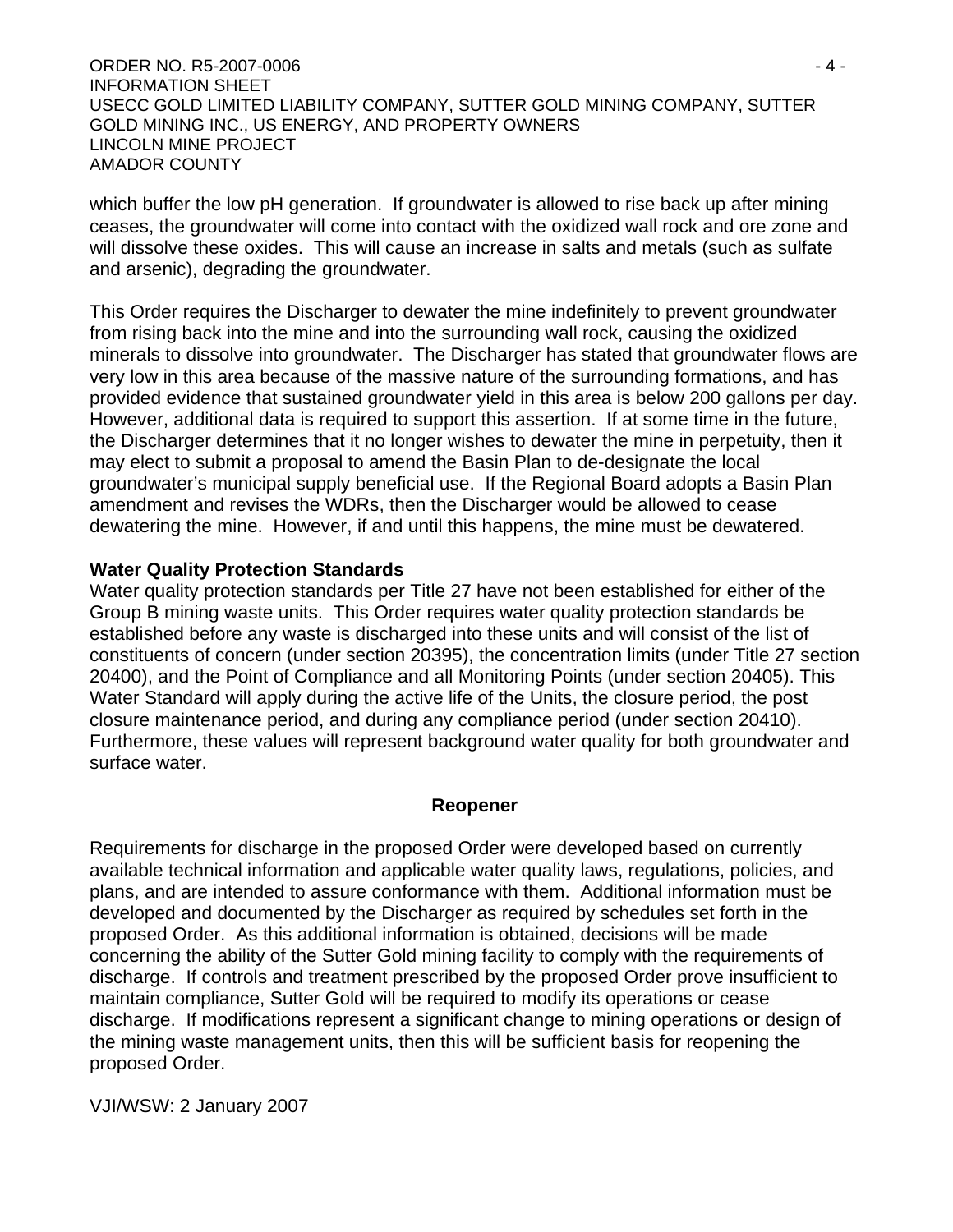## **Attachment 1**



# **Lincoln Mine Project Sutter Gold Mining Company Site Map**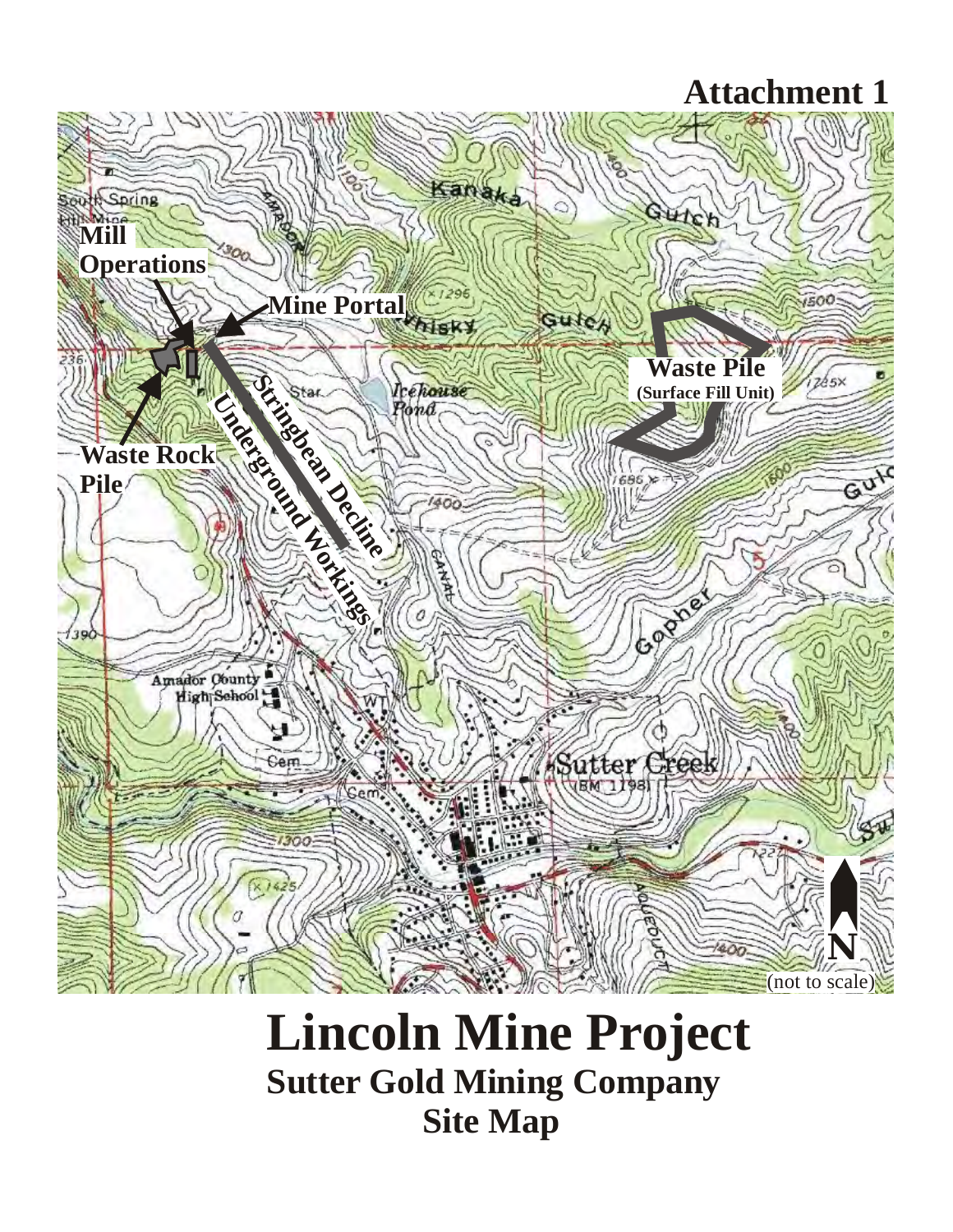

## **California Regional Water Quality Control Board Central Valley Region**

**Dr. Karl Longley** 

**Arnold Schwarzenegger** *Governor* 

**Sacramento Main Office** 11020 Sun Center Drive #200, Rancho Cordova, California 95670-6114 Phone (916) 464-3291 • FAX (916) 464-4645 http://www.waterboards.ca.gov/centralvalley



Prior to installation of groundwater monitoring wells, the Discharger shall submit a workplan containing, at a minimum, the information listed in Section 1, below. Wells may be installed after staff approve the workplan. Upon installation of the monitoring wells, the Discharger shall submit a well installation report which includes the information contained in Section 2, below. All workplans and reports must be prepared under the direction of, and signed by, a registered geologist or civil engineer licensed by the State of California.

## **SECTION 1 - Monitoring Well Installation Workplan and Groundwater Sampling and Analysis Plan**

The monitoring well installation workplan shall contain the following minimum information:

A. General Information:

 Purpose of the well installation project Brief description of local geologic and hydrogeologic conditions Proposed monitoring well locations and rationale for well locations Topographic map showing facility location, roads, and surface water bodies Large scaled site map showing all existing on-site wells, proposed wells, surface drainage courses, surface water bodies, buildings, waste handling facilities, utilities, and major physical and man-made features

B. Drilling Details:

 On-site supervision of drilling and well installation activities Description of drilling equipment and techniques Equipment decontamination procedures Soil sampling intervals (if appropriate) and logging methods

C. Monitoring Well Design (in narrative and/or graphic form):

Diagram of proposed well construction details

- Borehole diameter
- Casing and screen material, diameter, and centralizer spacing (if needed)
- Type of well caps (bottom cap either screw on or secured with stainless steel screws)
- Anticipated depth of well, length of well casing, and length and position of perforated interval
- Thickness, position and composition of surface seal, sanitary seal, and sand pack

*California Environmental Protection Agency*

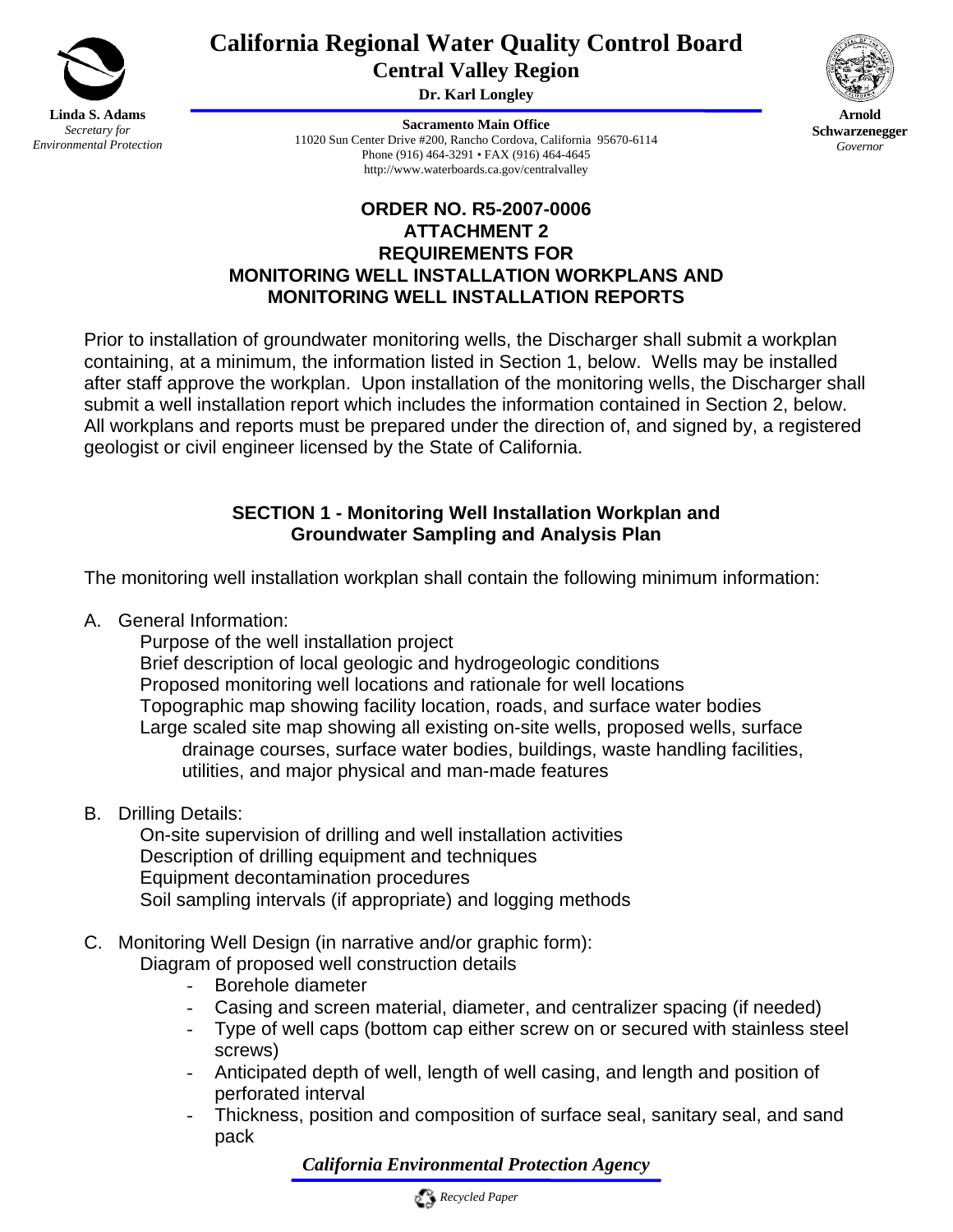- Anticipated screen slot size and filter pack
- D. Well Development (not to be performed until at least 48 hours after sanitary seal placement):

 Method of development to be used (i.e., surge, bail, pump, etc.) Parameters to be monitored during development and record keeping technique Method of determining when development is complete Disposal of development water

- E. Well Survey (precision of vertical survey data shall be at least 0.01 foot): Identify the Licensed Land Surveyor or Civil Engineer that will perform the survey Datum for survey measurements List well features to be surveyed (i.e. top of casing, horizontal and vertical coordinates, etc.)
- F. Schedule for Completion of Work

## G. **Appendix: Groundwater Sampling and Analysis Plan (SAP)**

The Groundwater SAP shall be included as an appendix to the workplan, and shall be utilized as a guidance document that is referred to by individuals responsible for conducting groundwater monitoring and sampling activities.

Provide a detailed written description of standard operating procedures for the following:

- Equipment to be used during sampling
- Equipment decontamination procedures
- Water level measurement procedures
- Well purging (include a discussion of procedures to follow if three casing volumes cannot be purged)
- Monitoring and record keeping during water level measurement and well purging (include copies of record keeping logs to be used)
- Purge water disposal
- Analytical methods and required reporting limits
- Sample containers and preservatives
- Sampling
	- General sampling techniques

 - Record keeping during sampling (include copies of record keeping logs to be used)

- QA/QC samples
- Chain of Custody
- Sample handling and transport

## **SECTION 2 - Monitoring Well Installation Report**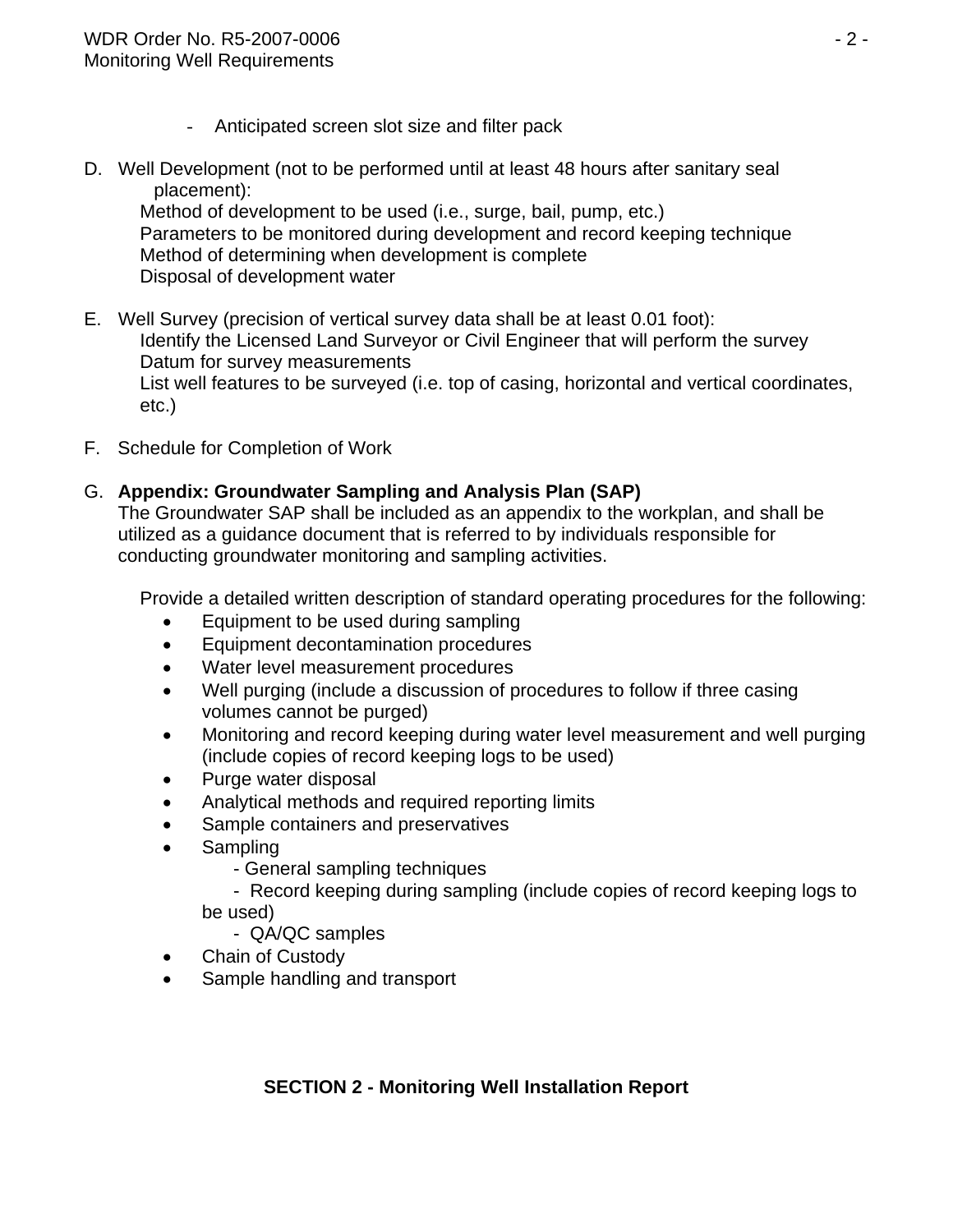The monitoring well installation report must provide the information listed below. In addition, the report must also clearly identify, describe, and justify any deviations from the approved workplan.

A. General Information:

Purpose of the well installation project

 Brief description of local geologic and hydrogeologic conditions encountered during installation of the wells

 Number of monitoring wells installed and copies of County Well Construction Permits Topographic map showing facility location, roads, surface water bodies Scaled site map showing all previously existing wells, newly installed wells, surface water bodies, buildings, waste handling facilities, utilities, and other major physical and man-made features.

B. Drilling Details (in narrative and/or graphic form):

 On-site supervision of drilling and well installation activities Drilling contractor and driller's name Description of drilling equipment and techniques Equipment decontamination procedures Soil sampling intervals and logging methods Well boring log

- Well boring number and date drilled
- Borehole diameter and total depth
- Total depth of open hole (same as total depth drilled if no caving or back-grouting occurs)
- Depth to first encountered groundwater and stabilized groundwater depth
- Detailed description of soils encountered, using the Unified Soil Classification System
- C. Well Construction Details (in narrative and/or graphic form): Well construction diagram, including:
	- Monitoring well number and date constructed
	- Casing and screen material, diameter, and centralizer spacing (if needed)
	- Length of well casing, and length and position of perforated interval
	- Thickness, position and composition of surface seal, sanitary seal, and sand pack
	- Type of well caps (bottom cap either screw on or secured with stainless steel screws)
- E. Well Development:

Date(s) and method of development

How well development completion was determined

 Volume of water purged from well and method of development water disposal Field notes from well development should be included in report

F. Well Survey (survey the top rim of the well casing with the cap removed): Identify the coordinate system and datum for survey measurements Describe the measuring points (i.e. ground surface, top of casing, etc.)